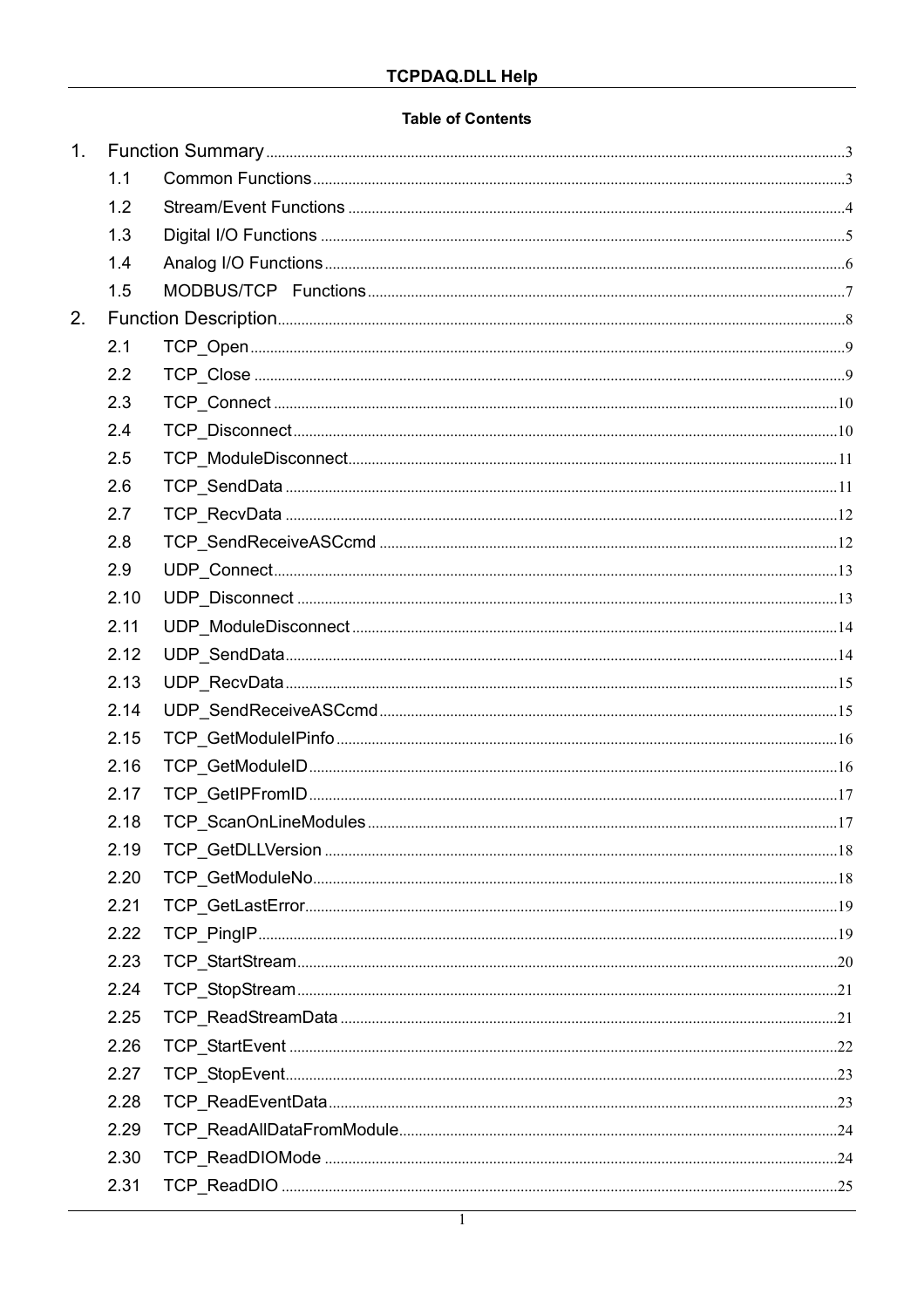| 2.32 |  |
|------|--|
| 2.33 |  |
| 2.34 |  |
| 2.35 |  |
| 2.36 |  |
| 2.37 |  |
| 2.38 |  |
| 2.39 |  |
| 2.40 |  |
| 2.41 |  |
| 2.42 |  |
| 2.43 |  |
| 2.44 |  |
| 2.45 |  |
| 2.46 |  |
| 2.47 |  |
| 2.48 |  |
| 2.49 |  |
| 2.50 |  |
| 2.51 |  |
| 2.52 |  |
| 2.53 |  |
| 2.54 |  |
| 2.55 |  |
| 2.56 |  |
| 2.57 |  |
| 2.58 |  |
| 2.59 |  |
| 2.60 |  |
| 2.61 |  |
| 2.62 |  |
| 2.63 |  |
| 2.64 |  |
| 2.65 |  |
| 2.66 |  |
| 2.67 |  |
| 2.68 |  |
| 2.69 |  |
| 2.70 |  |
| 2.71 |  |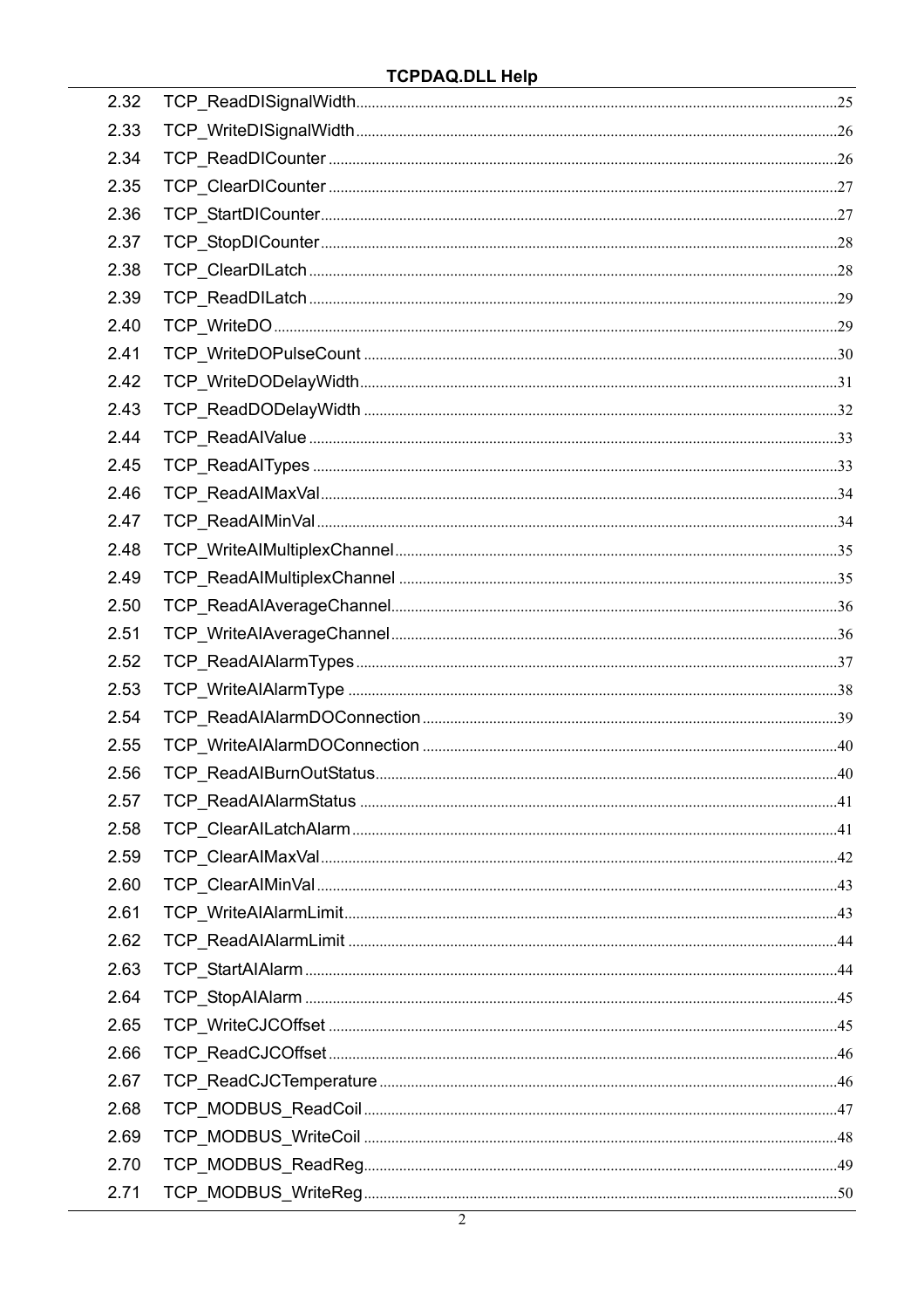# **1. Function Summary**

# **1.1 Common Functions**

| TCP_Open                    | : To initiate the TCPDAQ.dll to use.                                                                                                                                                   |
|-----------------------------|----------------------------------------------------------------------------------------------------------------------------------------------------------------------------------------|
| TCP_Close                   | : To terminates use of the TCPDAQ.dll.                                                                                                                                                 |
| <b>TCP Connect</b>          | : To create a Window TCP socket then establishing a connection<br>to a specific EDAM-9000                                                                                              |
| TCP_Disconnect              | : Disconnecting the Window TCP socket from all EDAM-9000<br>modules                                                                                                                    |
| <b>TCP ModuleDisconnect</b> | : Disconnecting the Window TCP socket from a specific<br><b>EDAM-9000</b>                                                                                                              |
| TCP_SendData                | : Send data to a specific EDAM-9000 module                                                                                                                                             |
| TCP_RecvData                | : Receive data to a specific EDAM-9000 module                                                                                                                                          |
| TCP_SendReceiveASCcmd       | : To accept an ASCII format string as a command, and transform<br>it to meet the Modbus/TCP's specification. Then sending it to<br>EDAM-9000 and receiving the response from EDAM-9000 |
| <b>UDP</b> Connect          | : To create a Window UDP socket then establishing a connection<br>to a specific EDAM-9000                                                                                              |
| UDP_Disconnect              | : Disconnecting the Window UDP socket from all EDAM-9000<br>modules                                                                                                                    |
| UDP_ModuleDisconnect        | : Disconnecting the Window UDP socket from a specific<br><b>EDAM-9000</b>                                                                                                              |
| UDP_SendData                | : Send data to a specific EDAM-9000 module                                                                                                                                             |
| UDP_RecvData                | : Receive data to a specific EDAM-9000 module                                                                                                                                          |
| UDP SendReceiveASCcmd       | : Direct send an ASCII format string as a command, and receive<br>the response from EDAM-9000                                                                                          |
| TCP_GetModuleIPinfo         | : Return module IP information of a specific module                                                                                                                                    |
| TCP_GetModuleID             | : Return module ID number of a specific module                                                                                                                                         |
| <b>TCP GetIPFromID</b>      | : Return IP address of a specific module ID number                                                                                                                                     |
| TCP_ScanOnLineModules       | : Scan all on-line EDAM-9000 modules                                                                                                                                                   |
| <b>TCP GetDLLVersion</b>    | : Return the DLL's version, that is the version of TCPDAQ.DLL                                                                                                                          |
| TCP_GetModuleNo             | : Return the module name of a specific IP address                                                                                                                                      |
| TCP_GetLastError            | : Return the error code of the latest called function                                                                                                                                  |
| <b>TCP PingIP</b>           | : Ping to Remote IP address                                                                                                                                                            |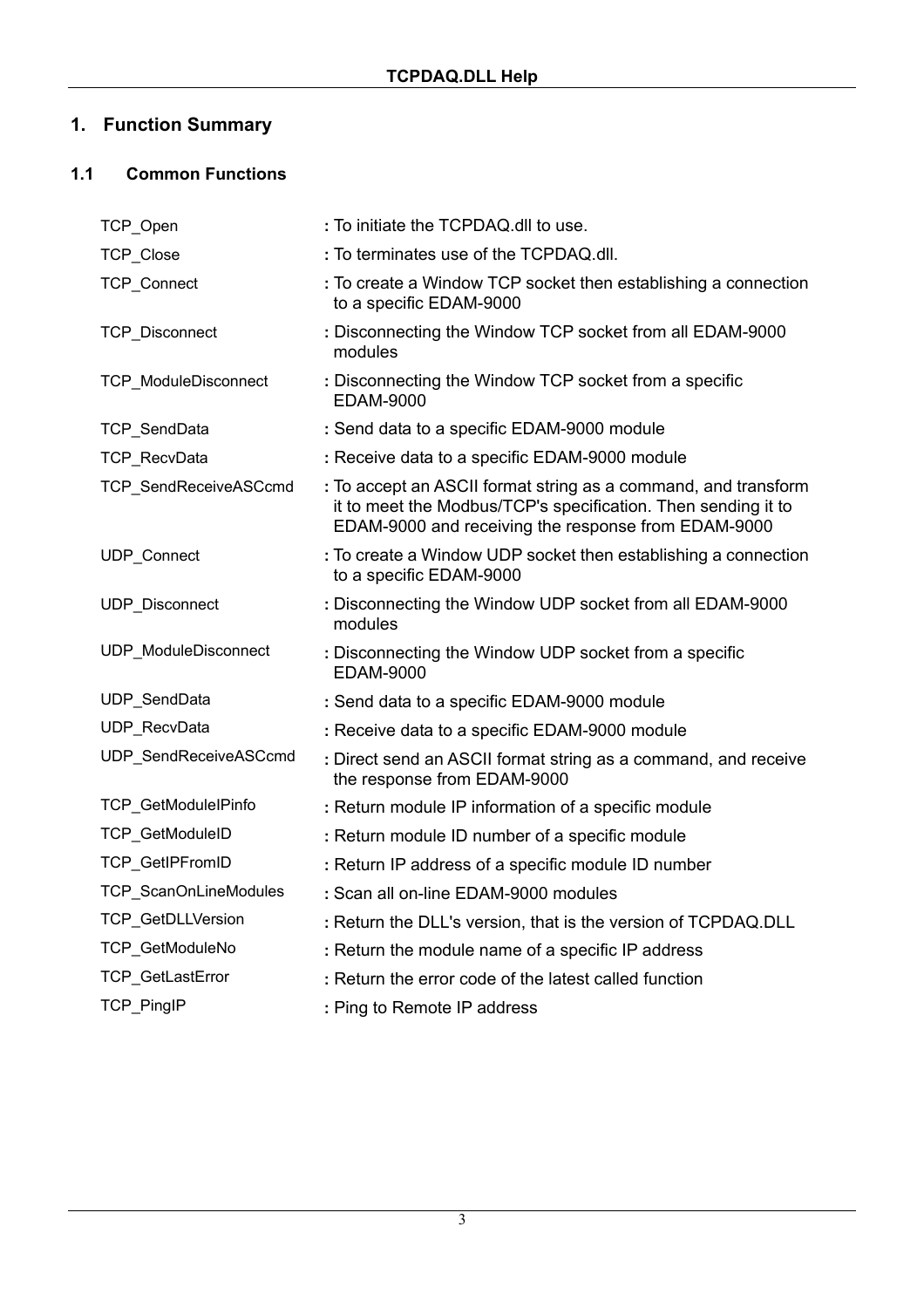# **1.2 Stream/Event Functions**

| <b>TCP StartStream</b>    | : To instruct the PC to start to receive stream data that coming<br>from EDAM-9000      |
|---------------------------|-----------------------------------------------------------------------------------------|
| <b>TCP StopStream</b>     | : To instruct the PC to stop receiving stream data from all<br>modules                  |
| <b>TCP ReadStreamData</b> | : To receive stream data that coming from the specific<br><b>EDAM-9000</b>              |
| <b>TCP StartEvent</b>     | : To instruct the PC to start to receive alarm event data that<br>coming from EDAM-9000 |
| <b>TCP StopEvent</b>      | : To instruct the PC to stop receiving alarm event data from all<br>modules             |
| <b>TCP ReadEventData</b>  | : To receive alarm event data that coming from the specific<br><b>EDAM-9000</b>         |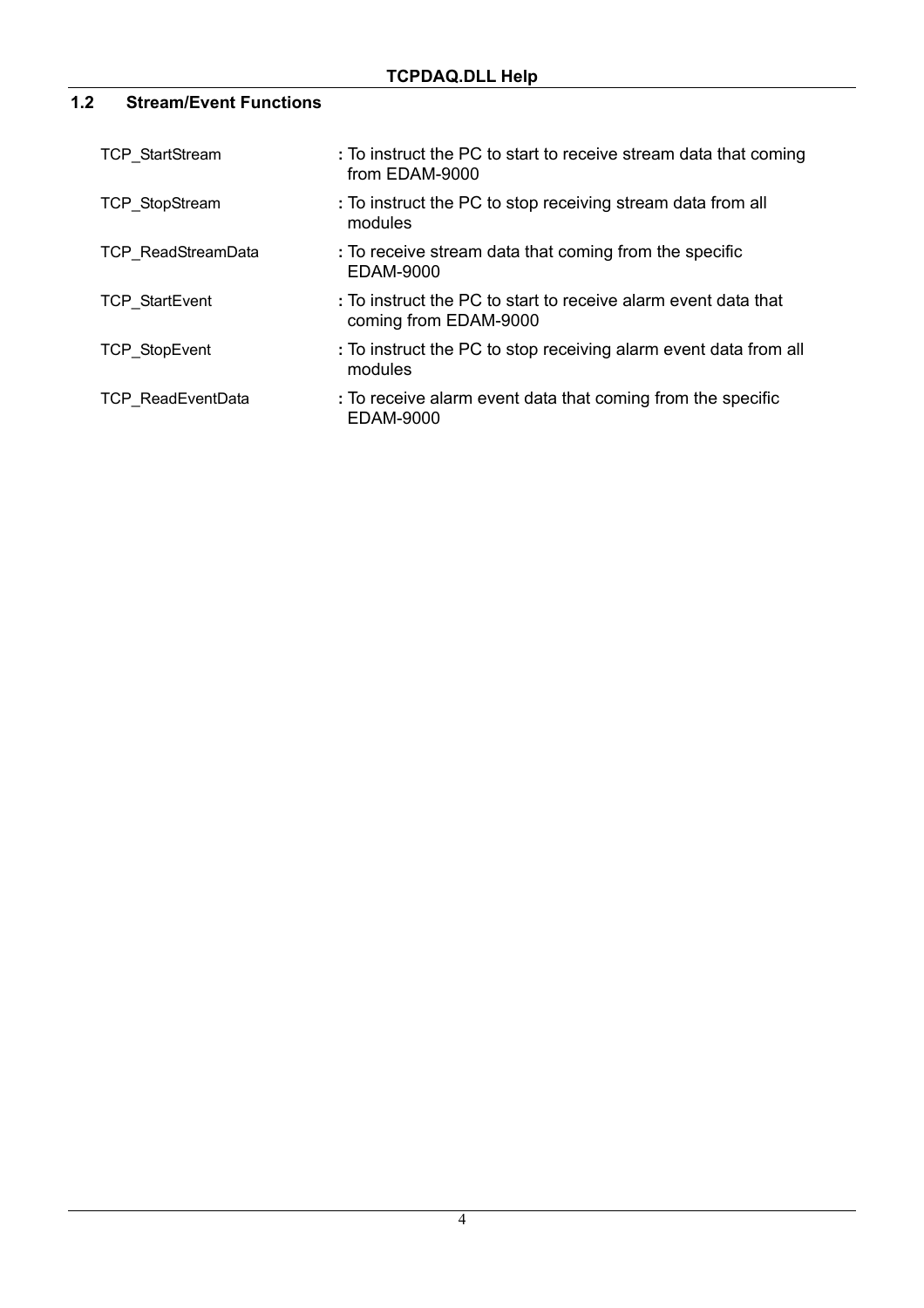# **1.3 Digital I/O Functions**

| <b>TCP ReadDIOMode</b>       | : To read the type for every D/I & D/O channels of an<br>EDAM-9000 module.                  |
|------------------------------|---------------------------------------------------------------------------------------------|
| <b>TCP ReadDIO</b>           | : To read DI/DO's status for an EDAM-9000 module                                            |
| <b>TCP ReadDISignalWidth</b> | : To read the minimal high/low signal width of each D/I channel<br>for an EDAM-9000 module  |
| TCP_WriteDISignalWidth       | : To set the minimal high/low signal width of each D/I channel<br>for an EDAM-9000 module   |
| <b>TCP ReadDICounter</b>     | : To read the counter value when a D/I channel function in<br>'Counter' mode                |
| TCP_ClearDICounter           | : To clear the counter value when a D/I channel function in<br>'Counter' mode               |
| <b>TCP StartDICounter</b>    | : To start the counting when a D/I channel function in 'Counter'<br>mode                    |
| TCP_StopDICounter            | : To stop the counting when a D/I channel function in 'Counter'<br>mode                     |
| TCP_ClearDILatch             | : To clear the latch when a D/I channel function as 'Lo to Hi<br>Latch' or 'Hi to Lo Latch' |
| <b>TCP ReadDILatch</b>       | : To read the counter value when a D/I channel function in<br>'Counter' mode                |
| <b>TCP WriteDO</b>           | : To write some value to D/O channels for an EDAM-9000<br>module                            |
| TCP WriteDOPulseCount        | : To write the pulse output count for EDAM-9000 DIO modules<br>during runtime               |
| TCP WriteDODelayWidth        | : To set the pulse and delay signal widths to the specific<br>EDAM-9000 DIO modules         |
| <b>TCP ReadDODelayWidth</b>  | : To read the pulse and delay signal width from the specific<br>EDAM-9000 DIO modules       |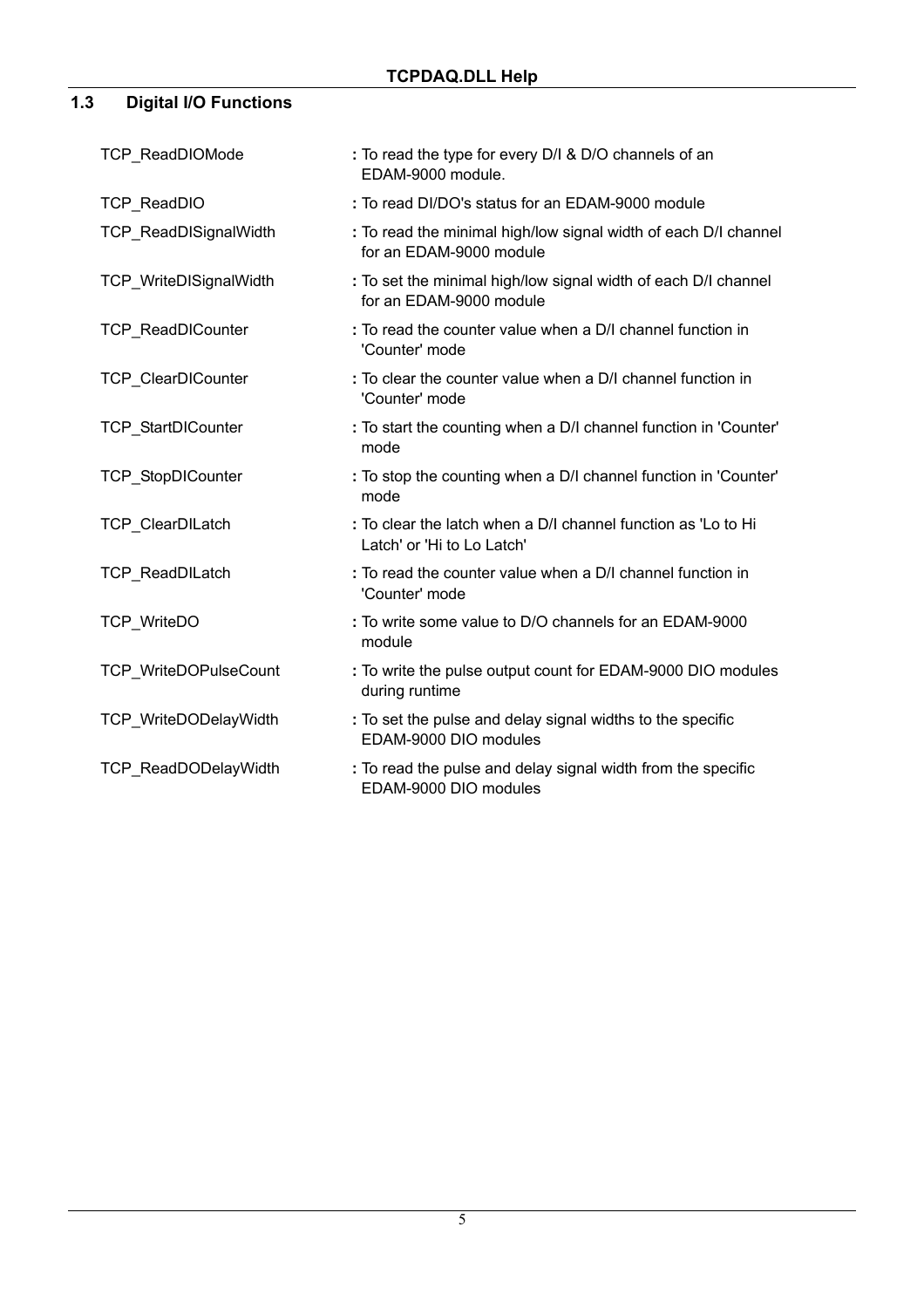### **1.4 Analog I/O Functions**

TCP\_ReadAIAlarmTypes TCP\_WriteAIAlarmType TCP\_ReadAITypes TCP\_WriteAIChannelType TCP\_ReadAIValue TCP\_ReadAIMaxVal TCP\_ReadAIMinVal TCP\_ReadAIMultiplexChannel TCP\_WriteAIMultiplexChannel TCP\_ReadAIAverageChannel TCP\_WriteAIAverageChannel TCP\_ReadAIAlarmDOConnection TCP\_WriteAIAlarmDOConnection TCP\_ReadAIAlarmStatus TCP\_ClearAILatchAlarm TCP\_ClearAIMaxVal TCP\_ClearAIMinVal TCP\_ReadAIBurnOutStatus TCP\_ReadAIAlarmLimit TCP\_WriteAIAlarmLimit TCP\_StartAIAlarm TCP\_StopAIAlarm TCP\_WriteCJCOffset TCP\_ReadCJCOffset TCP\_ReadCJCTemperature **:** To set all channel type **:** To set all channel alarm type **:** To read type of all channels of a specific analog module **:** To set type of individual channel of a specific analog module **:** To read normal value of all channel **:** To read maximum value of all channel **:** To read minimum value of all channel **:** To read active status of all channel **:** To set active status of all channel **:** To read in average status of all channel **:** To set/reset channels to be in average **:** To read alarm DO connection status **:** To set alarm DO connection **:** To read alarm status **:** To clear alarm latch status when a A/I channel function in 'Alarm Latch mode' mode **:** To clear maximum value to zero **:** To clear minimum value to zero **:** To read AI burn out status(EDAM9015/9019 only) **:** To read channel high/low alarm limit value **:** To set channel high/low alarm limit value **:** To set channel alarm type of a specific analog module **:** To disable channel alarm of a specific analog module **:** To set cold junction offset of a specific EDAM9019 module **:** To read cold junction offset from a specific EDAM9019 module **:** To read cold junction temperature from a specific EDAM9019 module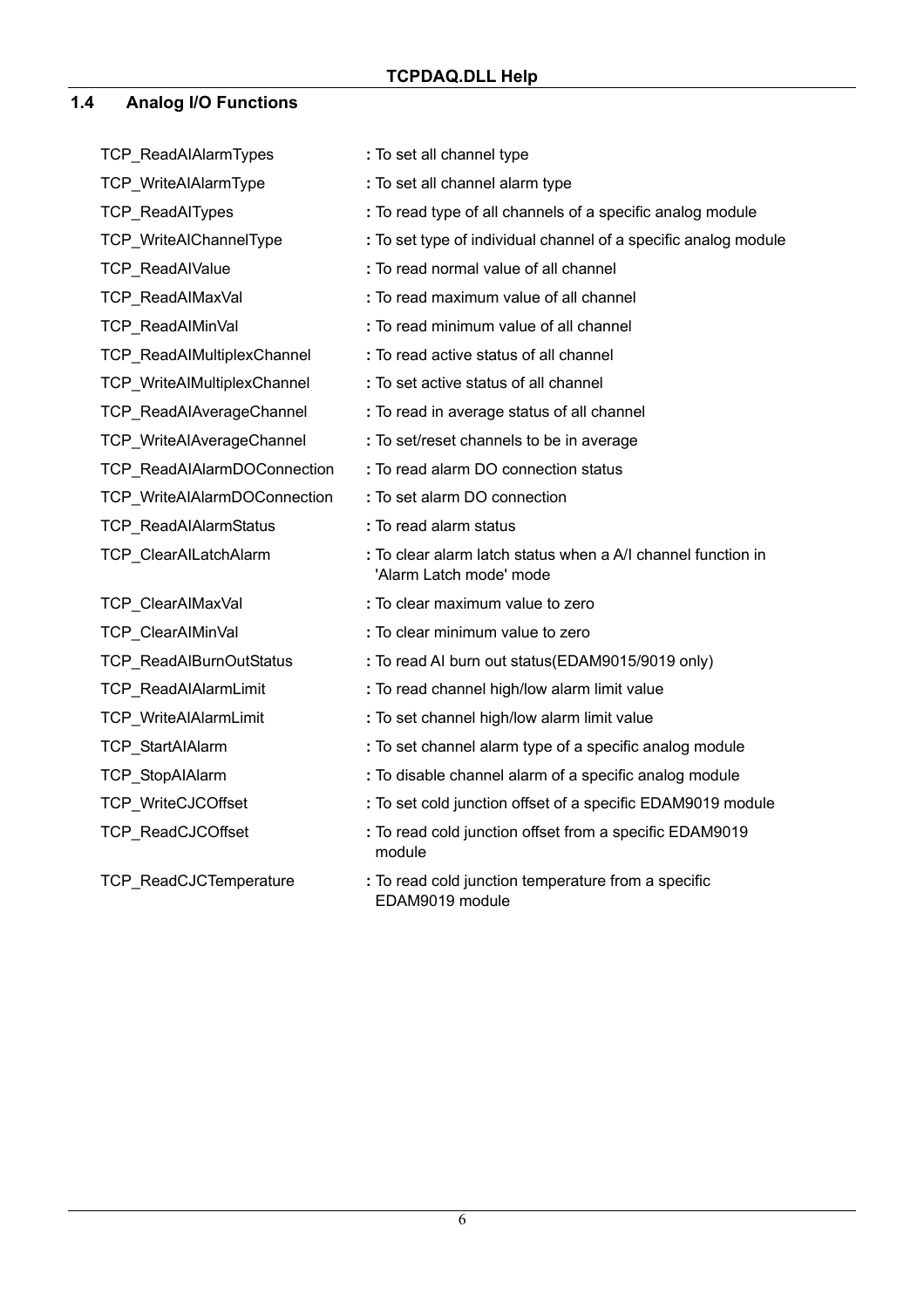# **1.5 MODBUS/TCP Functions**

| TCP MODBUS ReadCoil        | : To read the coil values at a specific range described in<br>parameters                  |
|----------------------------|-------------------------------------------------------------------------------------------|
| TCP MODBUS WriteCoil       | : To write the coil values at a specific range described in<br>parameters.                |
| TCP MODBUS ReadReg         | : To read the holding register value at a specific range<br>described in parameters       |
| <b>TCP MODBUS WriteReg</b> | : To write values to the holding registers at a specific range<br>described in parameters |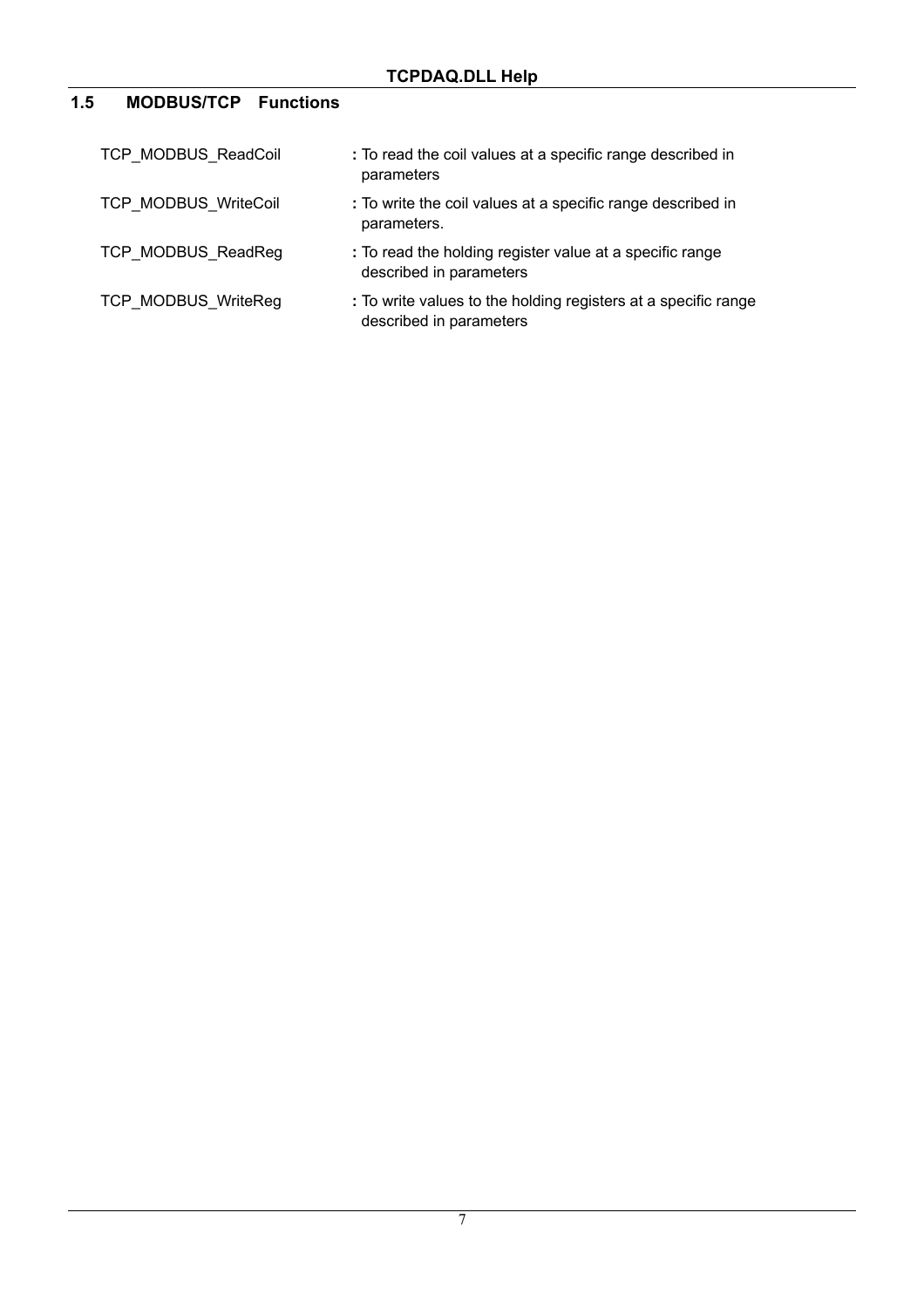# **2. Function Description**

The TCPDAQ.DLL function declarations are all included in following files that are attached with the provided DISC.

| TCPDAQ.h<br>: Include file for both $VC++$ and Borland $C++$ Builder |  |
|----------------------------------------------------------------------|--|
|----------------------------------------------------------------------|--|

- TCPDAQ.lib : Library file for VC++
- TCPDAQ\_BC.lib : Library file for Borland C++ Builder
- TCPDAQ.bas : Module file for Visual Basic
- TCPDAQ.pas : Module file for Delphi

*You need to add the above file into your AP project before using TCPDAQ.DLL functions*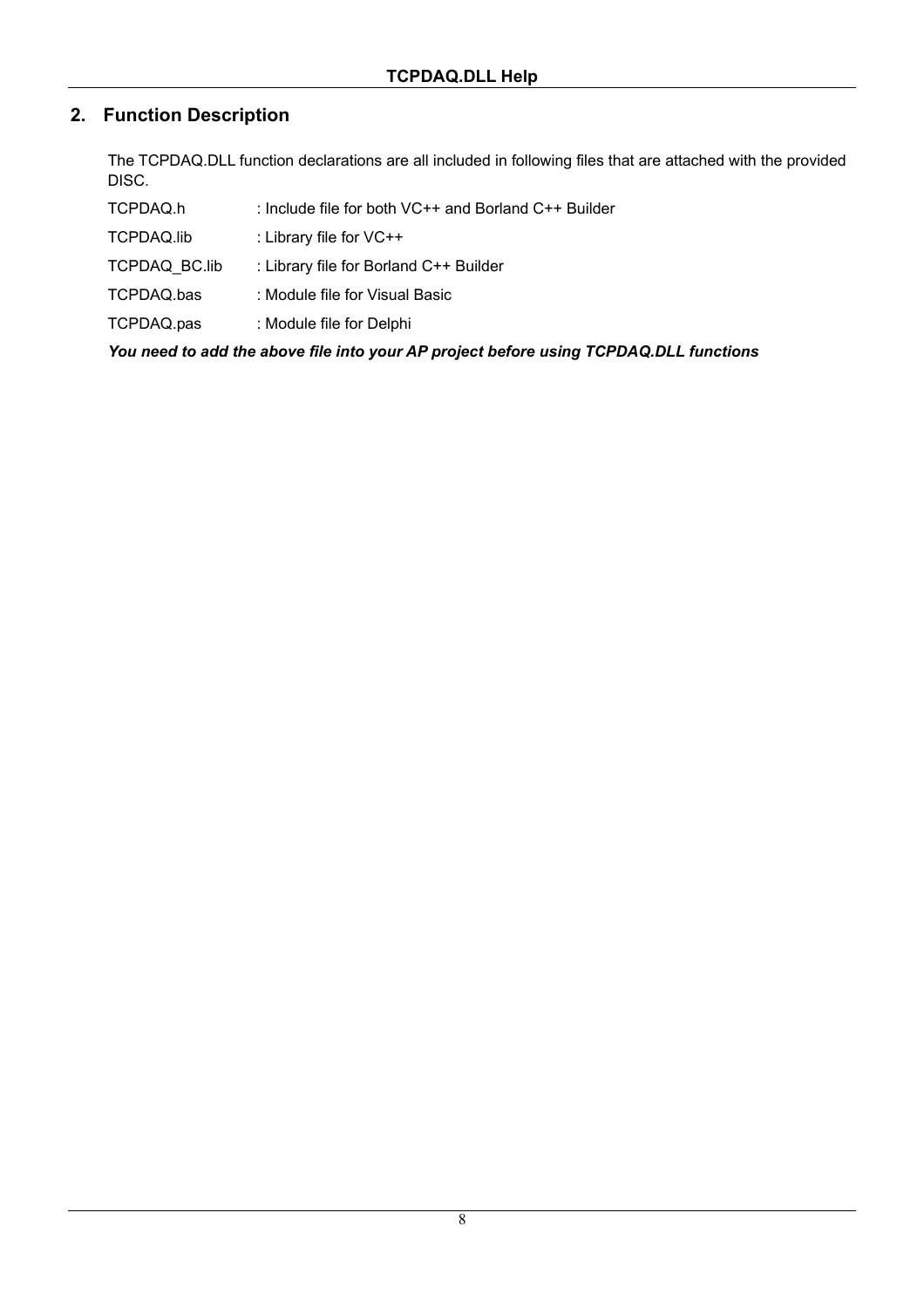### **2.1 TCP\_Open**

**Description:** To initiate the TCPDAQ.dll to use.

### **Syntax:**

**Visual Basic:** (*see TCPDAQ.bas*)

Declare Sub TCP\_Open Lib "TCPDAQ.dll" Alias "\_TCP\_Open@0" ()

### **Borland C++ Builder: (***see TCPDAQ.h***)**

int TCP\_Open();

### **Delphi: (***see TCPDAQ.pas***)**

function TCP\_Open(); StdCal;

### **VC++:** *(see TCPDAQ.h***)**

int TCP\_Open();

### **Parameters:**

void

### **Re**t**urn Code:**

refer to the *Error code.* 

### **2.2 TCP\_Close**

**Description:** To terminates use of the TCPDAQ.dll.

### **Syntax:**

### **Visual Basic:** *(see TCPDAQ.bas)*

Declare Sub TCP\_Close Lib "TCPDAQ.dll" Alias "\_TCP\_Close@0" ()

**Borland C++ Builder:** (*see TCPDAQ.h*)

int TCP\_ Close();

### **Delphi:** *(see TCPDAQ.pas)*

function TCP Close(); StdCall;

### **VC++:** *(see TCPDAQ.h)*

int TCP\_ Close();

### **Parameters:**

void

### **Return Code:**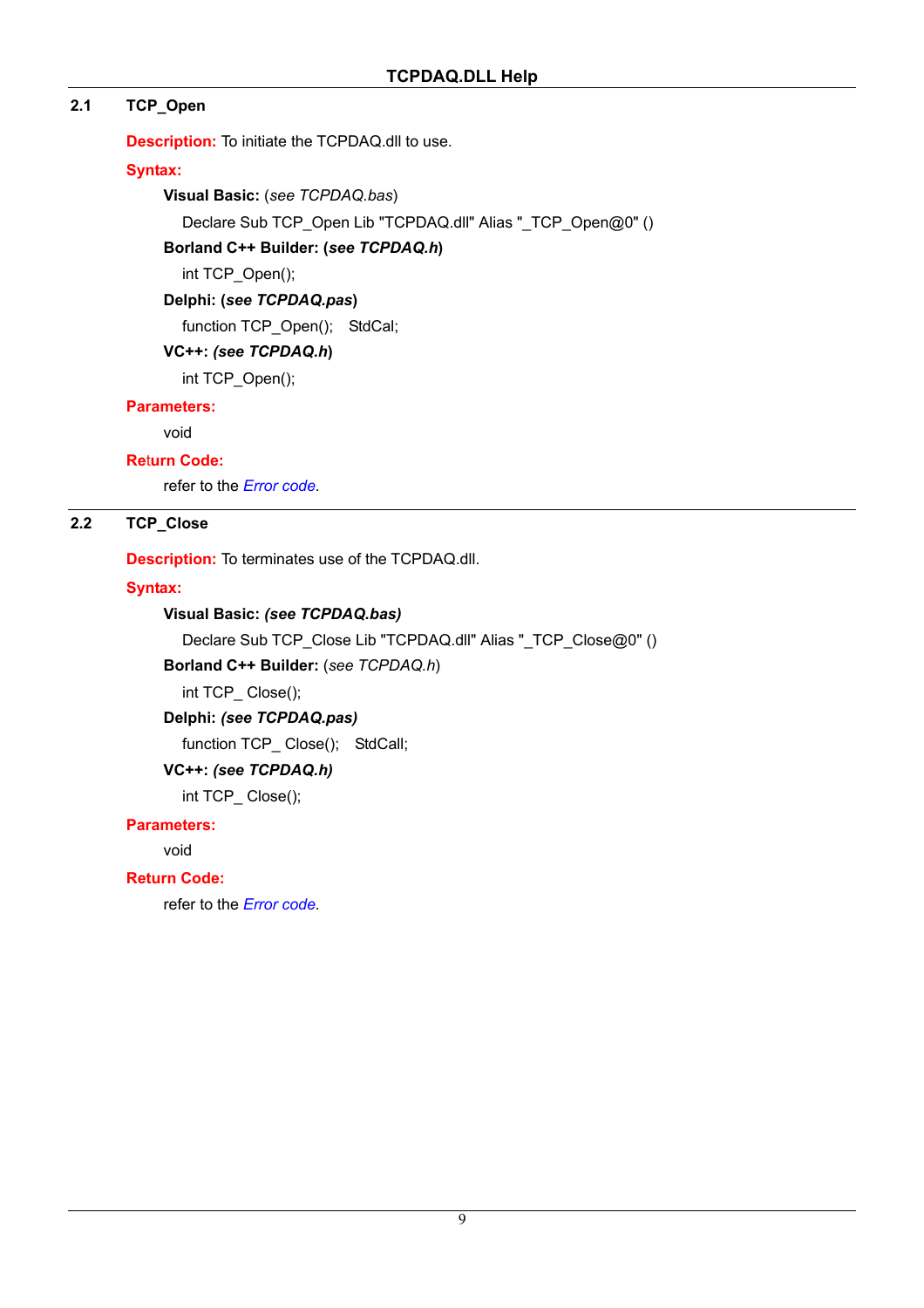### **2.3 TCP\_Connect**

**Description:** To create a Window TCP socket then establishing a connection to a specific EDAM-9000

#### **Syntax:**

#### **Visual Basic:** *(see TCPDAQ.bas)*

Declare Function TCP\_Connect Lib "TCPDAQ.dll" Alias "\_TCP\_Connect@20" ( ByVal szIP As String, ByVal port As Integer, ByVal ConnectionTimeout As Long, ByVal SendTimeout As Long, ByVal ReceiveTimeout As Long) As Long

#### **Borland C++ Builder: (***see TCPDAQ.h***)**

int TCP\_Connect(char szIP[],u\_short port,int ConnectionTimeout, int SendTimeout, int ReceiveTimeout);

#### **Delphi:** *(see TCPDAQ.pas)*

Function TCP\_Connect (szIP: PChar; port: Integer; ConnectionTimeout: Longint; SendTimeout: Longint;ReceiveTimeout: Longint): Longint; StdCall;

#### **VC++:** *(see TCPDAQ.h)*

int TCP\_Connect(char szIP[],u\_short port,int ConnectionTimeout, int SendTimeout, int ReceiveTimeout);

#### **Parameters:**

szIP[in]: the IP address for an EDAM-9000 that to be connected port[in]: the TCP/IP port used by Modbus/TCP, it is 502 ConnectionTimeout[in]: Connection timeout value (msec) SendTimeout[in]: Send timeout value (msec) ReceiveTimeout[in]: Receive timeout value (msec)

#### **Return Code:**

refer to the *Error code.*

#### **2.4 TCP\_Disconnect**

**Description:** Disconnecting the Window TCP socket from all EDAM-9000 modules

### **Syntax:**

### **Visual Basic:** *(see TCPDAQ.bas)*

Declare Sub TCP\_Disconnect Lib "TCPDAQ.dll" Alias "\_TCP\_Disconnect@0" ()

### **Borland C++ Builder: (***see TCPDAQ.h***)**

void TCP Disconnect(void);

### **Delphi:** *(see TCPDAQ.pas)*

procedure TCP Disconnect ; StdCall;

### **VC++:** *(see TCPDAQ.h)*

void TCP\_Disconnect(void);

### **Parameters:**

void

### **Return Code:**

none*.*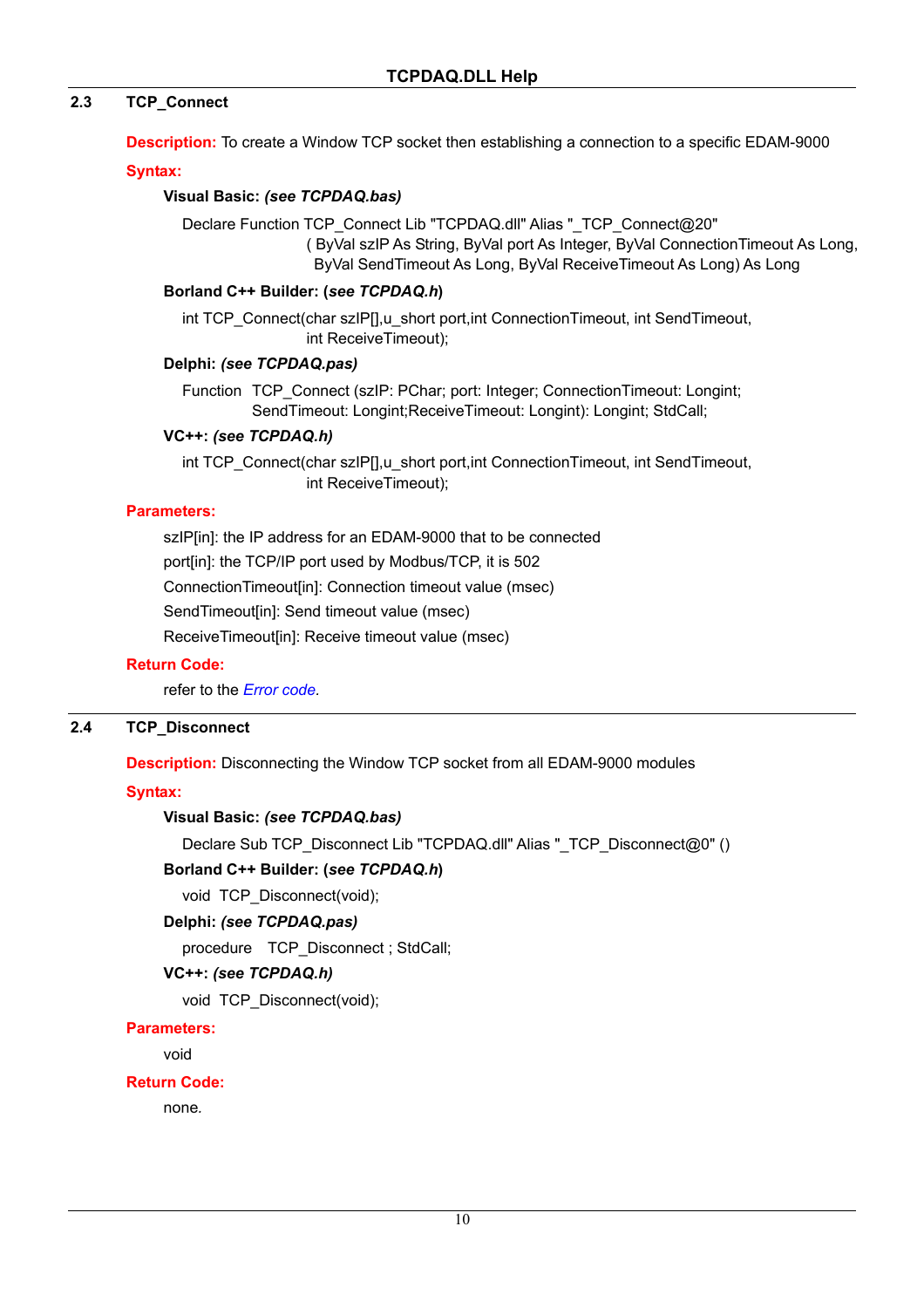### **2.5 TCP\_ModuleDisconnect**

**Description:** Disconnecting the Window TCP socket to a specific EDAM-9000

### **Syntax:**

### **Visual Basic:** *(see TCPDAQ.bas)*

Declare Function TCP\_ModuleDisconnect Lib "TCPDAQ.dll" Alias "\_TCP\_ModuleDisconnect@4" (ByVal szIP As String) As Long

### **Borland C++ Builder:** (*see TCPDAQ.h*)

Int TCP ModuleDisconnect(char szIP[]);

### **Delphi:** *(see TCPDAQ.pas)*

Function TCP\_ModuleDisconnect (szIP: PChar): Longint; StdCall;

### **VC++:** *(see TCPDAQ.h)*

Int TCP\_ModuleDisconnect(char szIP[]);

### **Parameters:**

szIP[in]: the IP address for an EDAM-9000 that to be connected

### **Return Code:**

refer to the *Error code.* 

### **2.6 TCP\_SendData**

**Description:** to send data to a specific EDAM-9000 module

### **Syntax:**

### **Visual Basic:** *(see TCPDAQ.bas)*

Declare Function TCP\_SendData Lib "TCPDAQ.dll" Alias "\_TCP\_SendData@12" ( ByVal szIP As String, ByRef pData As Byte, ByVal wDataLen As Integer) As Long

**Borland C++ Builder:** (*see TCPDAQ.h*)

Int TCP\_SendData(char szIP[],char \*pData,u\_short wDataLen);

### **Delphi:** *(see TCPDAQ.pas)*

Function TCP SendData (szIP: PChar; pData: PByte; wDataLen: Integer): Longint; StdCall;

### **VC++:** *(see TCPDAQ.h)*

Int TCP\_SendData(char szIP[],char \*pData,u\_short wDataLen);

### **Parameters:**

szIP[in]: the IP address for an EDAM-9000 that to be connected pData[in]: 8 bit data array

wDataLen[in]: length of data be sent

### **Return Code:**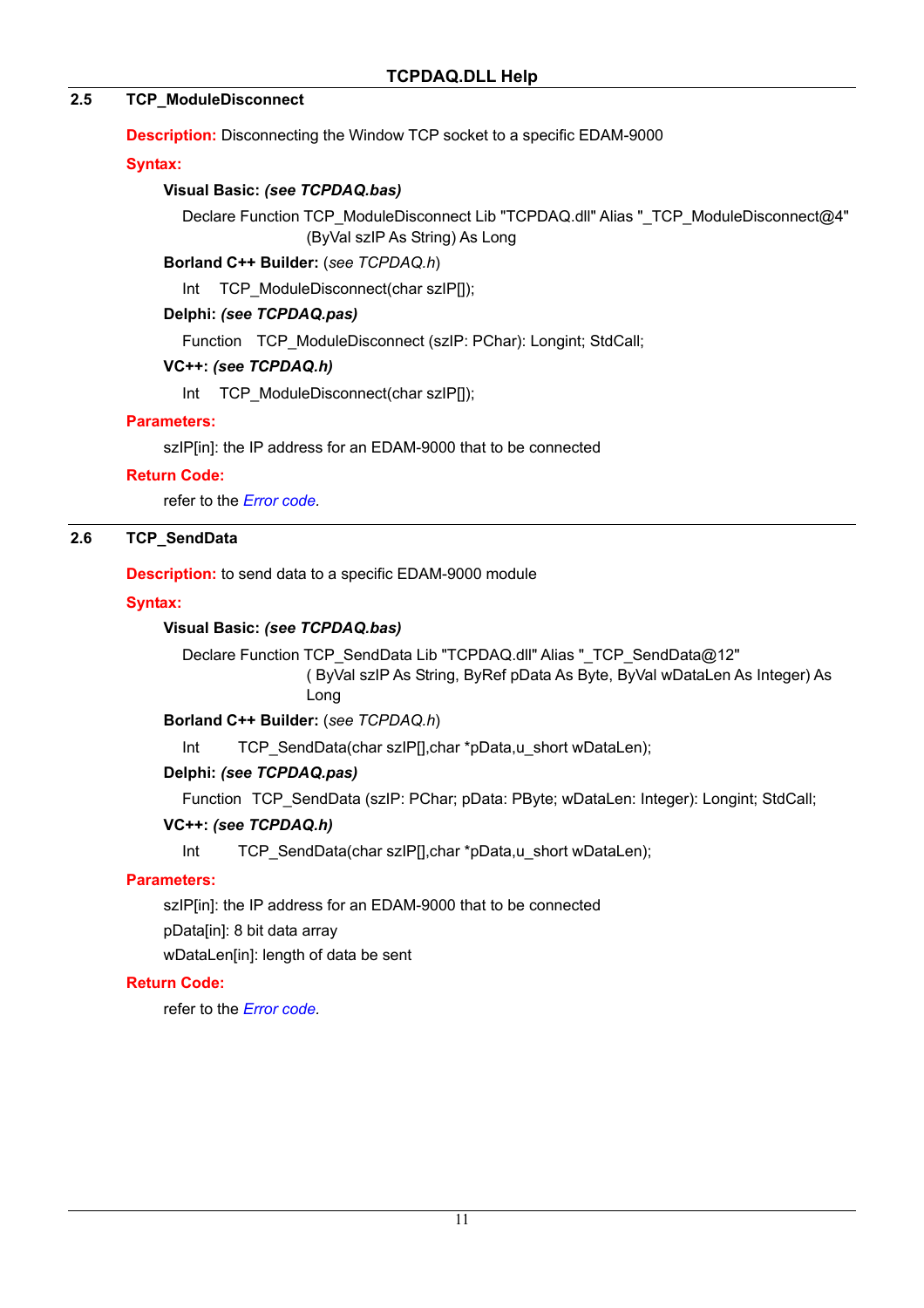### **2.7 TCP\_RecvData**

**Description:** receive data from a specific EDAM-9000 module

#### **Syntax:**

#### **Visual Basic:** *(see TCPDAQ.bas)*

Declare Function TCP\_RecvData Lib "TCPDAQ.dll" Alias " TCP\_RecvData@12" ( ByVal szIP As String, ByRef pData As Byte, ByVal wDataLen As Integer) As Long

#### **Borland C++ Builder: (***see TCPDAQ.h***)**

Int TCP\_RecvData(char szIP[],char \*pData,u\_short wDataLen);

#### **Delphi:** *(see TCPDAQ.pas)*

Function TCP RecvData (szIP: PChar: pData: PByte: wDataLen: Integer): Longint: StdCall:

#### **VC++:** *(see TCPDAQ.h)*

Int TCP\_RecvData(char szIP[],char \*pData,u\_short wDataLen);

#### **Parameters:**

szIP[in]: the IP address for an EDAM-9000 that to be connected pData[out]: 8 bit data array

wDataLen [in]: length of data array

#### **Return Code:**

If return value >=0, it represents the length of received data If return value<0, it represents *Error code.* 

#### **2.8 TCP\_SendReceiveASCcmd**

**Description:** to accept an ASCII format string as a command, and transform it to meet the Modbus/TCP's specification. Then sending it to EDAM-9000 and receiving the response from EDAM-9000

#### **Syntax:**

#### **Visual Basic:** *(see TCPDAQ.bas)*

Declare Function TCP\_SendReceiveASCcmd Lib "TCPDAQ.dll" Alias

"\_TCP\_SendReceiveASCcmd@12" ( ByVal szIP As String, ByVal Sendbuf As String, ByVal Recvbuf As String) As Long

#### **Borland C++ Builder: (***see TCPDAQ.h***)**

Int TCP\_SendReceiveASCcmd(Char szIP[], char Sendbuf [], char Recvbuf [1);

#### **Delphi:** *(see TCPDAQ.pas)*

Function TCP SendReceiveasCcmd (szIP: PChar; Sendbuf: PChar; Recvbuf: PChar): Longint; StdCall;

#### **VC++:** *(see TCPDAQ.h)*

Int TCP\_SendReceiveASCcmd(Char szIP[], char Sendbuf[], char Recvbuf[]);

#### **Parameters:**

szIP[in]: the IP address for an EDAM-9000 that to be connected

Sendbuf [in]: 8 bit data array to be sent

Recvbuf [out]: 8 bit data array that stored the received data

#### **Return Code:**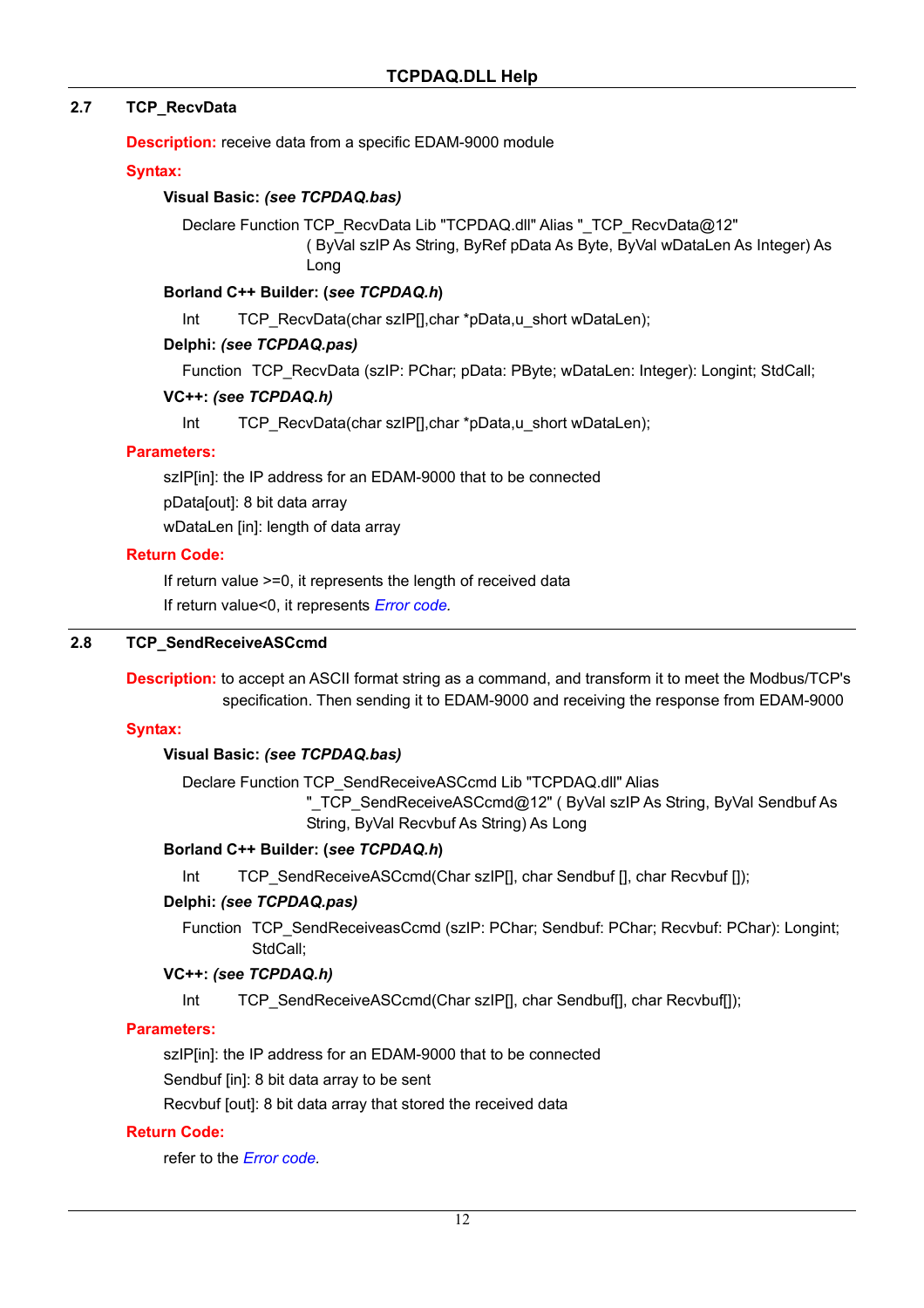### **2.9 UDP\_Connect**

**Description:** To create a Window UDP socket then establishing a connection to a specific EDAM-9000

#### **Syntax:**

#### **Visual Basic: (***see TCPDAQ.bas***)**

Declare Function UDP\_Connect Lib "TCPDAQ.dll" Alias "\_UDP\_Connect@24" ( ByVal szIP As String, ByVal s\_port As Integer, ByVal d\_port As Integer, ByVal ConnectionTimeout As Long, ByVal SendTimeout As Long, ByVal ReceiveTimeout As Long) As Long

#### **Borland C++ Builder: (***see TCPDAQ.h***)**

Int UDP\_Connect(char szIP[],u\_short s\_port,u\_short d\_port, int ConnectionTimeout, int SendTimeout, int ReceiveTimeout);

#### **Delphi:** *(see TCPDAQ.pas)*

Function UDP Connect (szIP: PChar; s\_port: word; d\_port: word; ConnectionTimeout: Longint; SendTimeout: Longint; ReceiveTimeout: Longint): Longint; StdCall;

#### **VC++:** *(see TCPDAQ.h)*

Int UDP\_Connect(char szIP[],u\_short s\_port,u\_short d\_port,int ConnectionTimeout, int SendTimeout,int ReceiveTimeout);

#### **Parameters:**

szIP[in]: the IP address for an EDAM-9000 that to be connected

s port: source port number

d\_port: destination port number

ConnectionTimeout: timeout value for connection (msec)

SendTimeout: timeout value for sending (msec)

ReceiveTimeout: timeout value for receiving (msec)

### **Return Code:**

refer to the *Error code.* 

### **2.10 UDP\_Disconnect**

**Description:** disconnecting the Window UDP socket from all EDAM-9000 modules

### **Syntax:**

#### **Visual Basic**: **(***s***e***e TCPDAQ.bas***)**

Declare Sub UDP\_Disconnect Lib "TCPDAQ.dll" Alias "\_UDP\_Disconnect@0" ()

#### **Borland C++ Builder: (***see TCPDAQ.h***)**

void UDP\_Disconnect(void);

#### **Delphi:** *(see TCPDAQ.pas)*

procedure UDP\_Disconnect ; StdCall;

### **VC++:** *(see TCPDAQ.h)*

void UDP\_Disconnect(void);

#### **Parameters:**

void

### **Return Code:**

none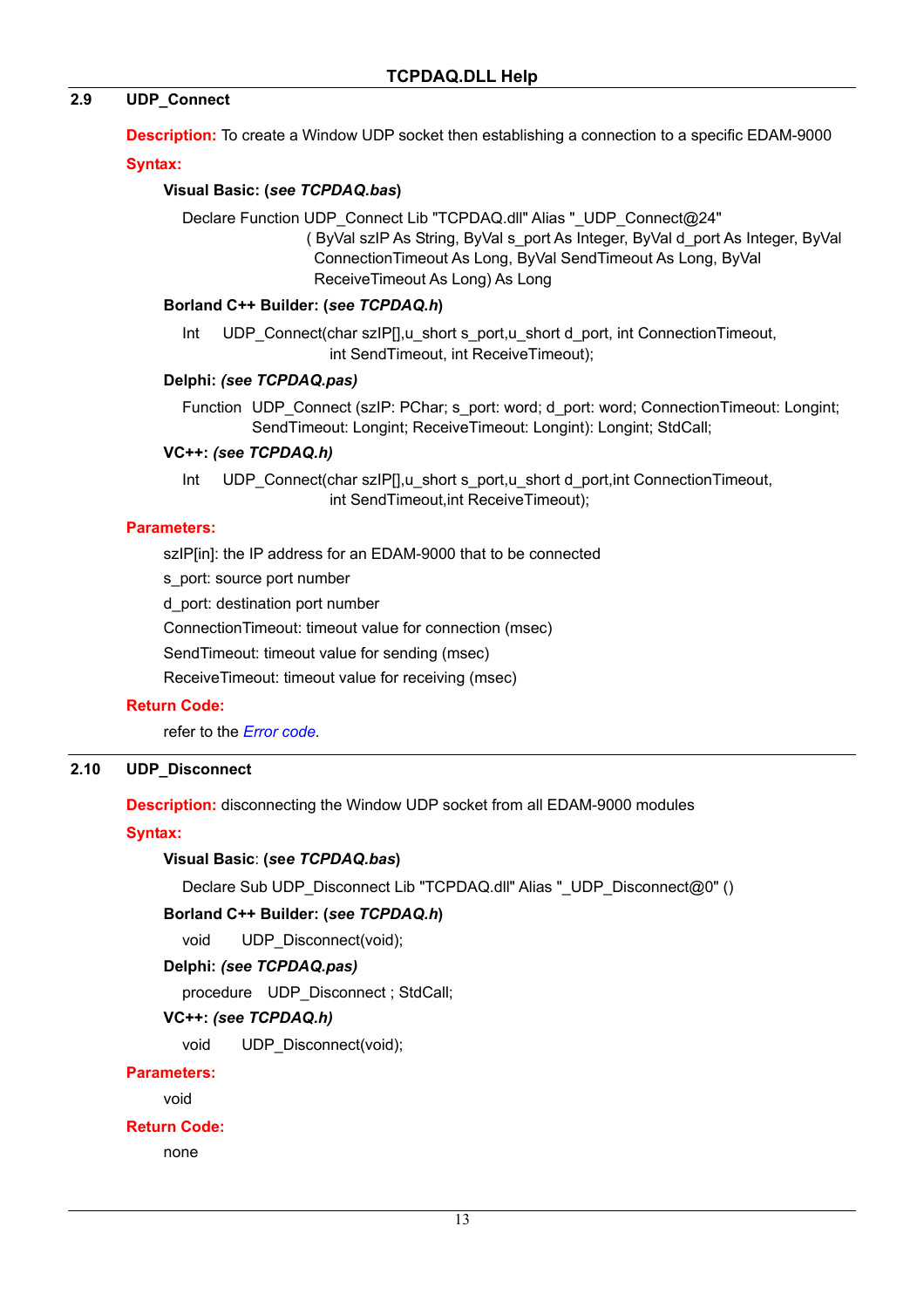### **2.11 UDP\_ModuleDisconnect**

**Description:** disconnecting the Window UDP socket from a specific EDAM-9000

### **Syntax:**

### **Visual Basic:** *(see TCPDAQ.bas)*

Declare Function UDP\_ModuleDisconnect Lib "TCPDAQ.dll" Alias "\_UDP\_ModuleDisconnect@4" (ByVal szIP As String) As Long

### **Borland C++ Builder: (***see TCPDAQ.h***)**

int UDP\_ModuleDisconnect(Char szIP[1]);

### **Delphi:** *(see TCPDAQ.pas)*

Function UDP ModuleDisconnect (szlP: PChar): Longint; StdCall;

### **VC++:** *(see TCPDAQ.h)*

int UDP\_ModuleDisconnect(char szIP[]);

### **Parameters:**

szIP[in]: the IP address for an EDAM-9000 that to be disconnected

### **Return Code:**

refer to the *Error code.* 

### **2.12 UDP\_SendData**

**Description:** send data to a specific EDAM-9000 module (Datagram)

### **Syntax:**

### **Visual Basic:** *(see TCPDAQ.bas)*

Declare Function UDP SendData Lib "TCPDAQ.dll" Alias " UDP SendData@12" (ByVal szIP As String, ByRef pData As Byte, ByVal wDataLen As Integer) As Long

### **Borland C++ Builder: (***see TCPDAQ.h***)**

int UDP SendData(char szIP[],char \*pData,u short wDataLen);

### **Delphi:** *(see TCPDAQ.pas)*

Function UDP\_SendData (szIP: PChar; pData: PByte; wDataLen: Integer): Longint; StdCall;

### **VC++:** *(see TCPDAQ.h)*

int UDP SendData(char szIP[],char \*pData,u short wDataLen);

### **Parameters:**

szIP[in]: the IP address for an EDAM-9000 that to be connected

pData[in]: points to data buffer

wDataLen[in]: length of data be sent

### **Return Code:**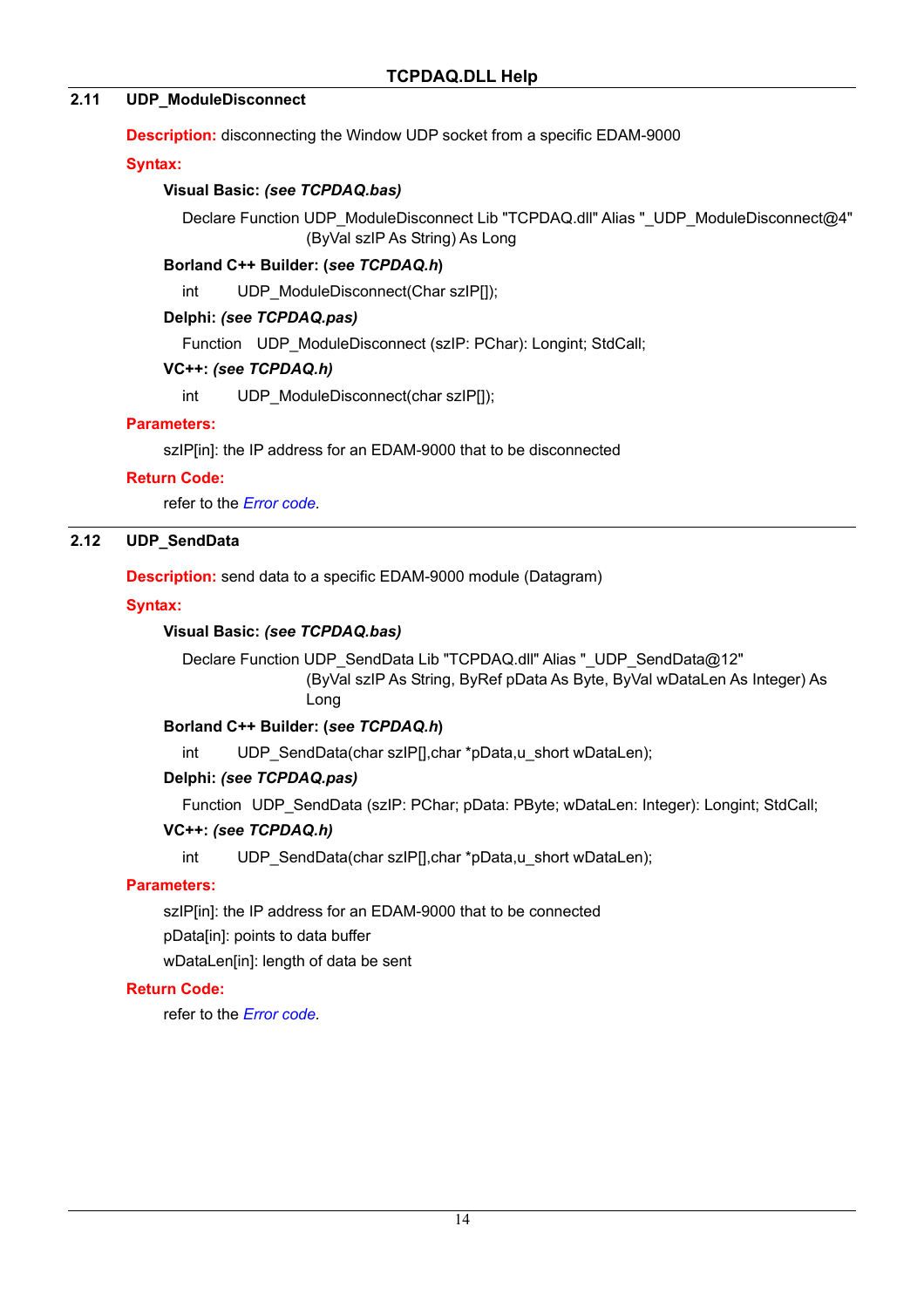### **2.13 UDP\_RecvData**

**Description:** receive data from a specific EDAM-9000 module (Datagram)

#### **Syntax:**

#### **Visual Basic:** *(see TCPDAQ.bas)*

Declare Function UDP\_RecvData Lib "TCPDAQ.dll" Alias "\_UDP\_RecvData@12" (ByVal szIP As String, ByRef pData As Byte, ByVal wDataLen As Integer) As Long

#### **Borland C++ Builder: (***see TCPDAQ.h***)**

int UDP\_RecvData(char szIP[],char \*pData,u\_short wDataLen);

#### **Delphi:** *(see TCPDAQ.pas)*

Function UDP\_RecvData (szIP: PChar; pData: PByte; wDataLen: Integer): Longint; StdCall;

#### **VC++:** *(see TCPDAQ.h)*

int UDP\_RecvData(char szIP[],char \*pData,u\_short wDataLen);

#### **Parameters:**

szIP[in]: the IP address for an EDAM-9000 that to be connected pData[out]: 8 bit array that stored the received data wDataLen [in]: length of received data

#### **Return Code:**

refer to the *Error code.* 

#### **2.14 UDP\_SendReceiveASCcmd**

**Description:** send an ASCII format string as a command to EDAM-9000 and receiving the response from EDAM-9000

#### **Syntax:**

### **Visual Basic:** *(see TCPDAQ.bas)*

Declare Function UDP\_SendReceiveASCcmd Lib "TCPDAQ.dll" Alias

"\_UDP\_SendReceiveASCcmd@12" (ByVal szIP As String, ByVal Txdata As \_ String, ByVal Rxdata As String) As Long

### **Borland C++ Builder: (***see TCPDAQ.h***)**

int UDP\_SendReceiveASCcmd(char szlP[],char Txdata [],char Rxdata []);

#### **Delphi:** *(see TCPDAQ.pas)*

Function UDP SendReceiveAsCcmd (szIP: PChar; Txdata:PChar; Rxdata: PChar): Longint; StdCall;

### **VC++:** *(see TCPDAQ.h)*

int UDP\_SendReceiveASCcmd(SOCKET UDPsock,char Txdata [],char Rxdata []);

#### **Parameters:**

szIP[in]: the IP address for an EDAM-9000 that to be connected

Txdata [in]: 8 bit array that stored the data to be sent

Rxdata [out]: 8 bit array that stored the received data

### **Return Code:**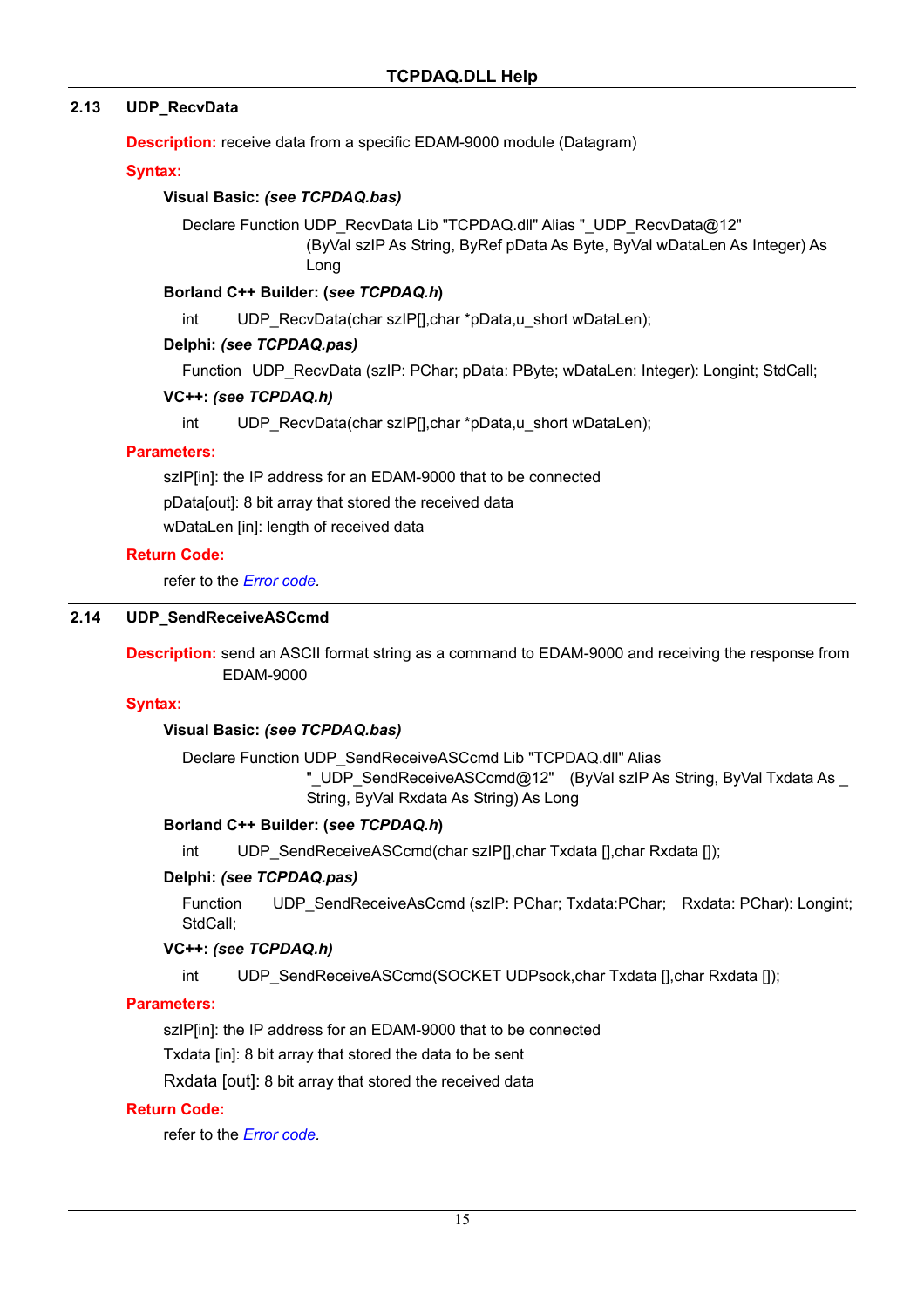### **2.15 TCP\_GetModuleIPinfo**

**Description:** return module IP information of a specific module

#### **Syntax:**

### **Visual Basic:** *(see TCPDAQ.bas)*

Declare Function TCP\_GetModuleIPinfo Lib "TCPDAQ.dll" Alias "\_TCP\_GetModuleIPinfo@8" (ByVal szIP As String, ByRef ModuleIP As ModuleInfo) As Long

### **Borland C++ Builder: (***see TCPDAQ.h***)**

Int TCP GetModuleIPinfo( char szIP[], struct ModuleInfo \*ModuleIP);

#### **Delphi:** *(see TCPDAQ.pas)*

Function TCP GetModuleIPinfo (szIP: PChar; var ModuleIP: TModuleInfo): Longint; StdCall;

#### **VC++:** *(see TCPDAQ.h)*

Int TCP GetModuleIPinfo( char szIP[], struct ModuleInfo \*ModuleIP);

### **Parameters:**

szIP[in]: the IP address for an EDAM-9000 that to be connected

ModuleIP[out]: a structure array that stroes the module IP information

### **Return Code:**

refer to the *Error code.* 

### **2.16 TCP\_GetModuleID**

**Description:** return ID number of a specific module.

#### **Syntax:**

### **Visual Basic:** *(see TCPDAQ.bas)*

Declare Function TCP\_GetModuleID Lib "TCPDAQ.dll" Alias "\_TCP\_GetModuleID@8" (ByVal szIP As String, ByRef ModuleID As Byte) As Long

### **Borland C++ Builder: (***see TCPDAQ.h***)**

Int TCP GetModuleID(char szIP[], char \* ModuleID);

### **Delphi:** *(see TCPDAQ.pas)*

Function TCP\_GetModuleID(szIP: PChar; ModuleID: PByte): Longint; StdCall;;

### **VC++:** *(see TCPDAQ.h)*

Int TCP GetModuleID(char szIP[], char \* ModuleID);

### **Parameters:**

szIP[in]: the IP address for an EDAM-9000 that to be connected ModuleID [in]: the ID number

### **Return Code:**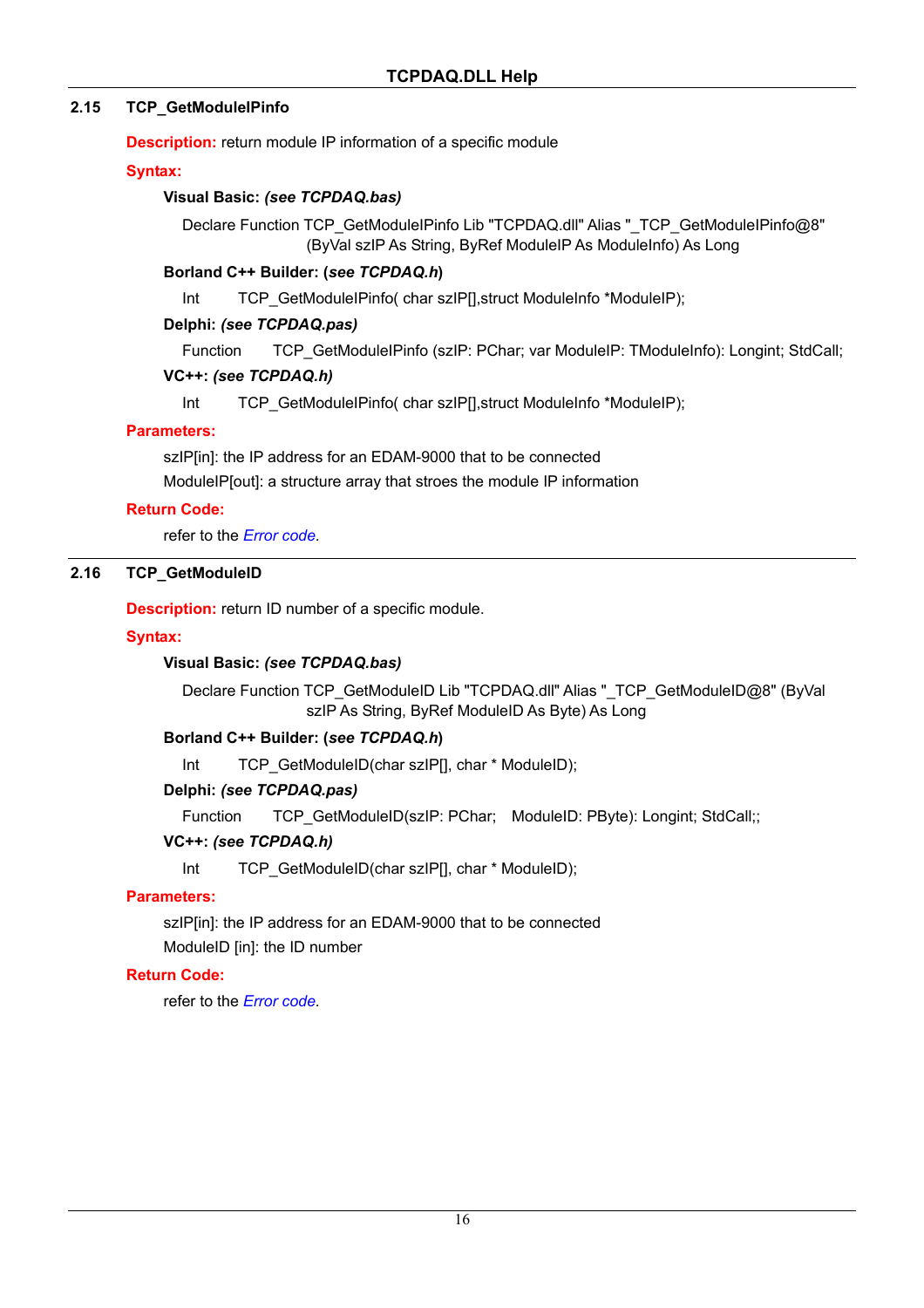### **2.17 TCP\_GetIPFromID**

**Description:** get IP address for a specific module's ID number. This function is helpful when the module is DHCP enabled

#### **Syntax:**

#### **Visual Basic:** *(see TCPDAQ.bas)*

Declare Function TCP\_GetIPFromID Lib "TCPDAQ.dll" Alias "\_TCP\_GetIPFromID@8" (ByVal szID As Byte, ByRef szIP As String) As Long

#### **Borland C++ Builder: (***see TCPDAQ.h***)**

Int TCP GetIPFromID(u char szID ,char szIP[]);

#### **Delphi:** *(see TCPDAQ.pas)*

Function TCP GetIPFromID(szID: Byte; szIP: PChar): Longint; StdCall;

#### **VC++:** *(see TCPDAQ.h)*

Int TCP\_GetIPFromID(u\_char szID ,char szIP[1);

#### **Parameters:**

szID[in]: module ID number (0~255)

szIP[out]: 8 bit array that stored the IP address string(such as "192.168.0.2")

#### **Return Code:**

refer to the *Error code.* 

### **2.18 TCP\_ScanOnLineModules**

**Description:** search on-line EDAM9000 modules in the same subnet

#### **Syntax:**

### **Visual Basic:** *(see TCPDAQ.bas)*

Declare Function TCP\_ScanOnLineModules Lib "TCPDAQ.dll" Alias

"\_TCP\_ScanOnLineModules@8" (ModuleIP As ModuleInfo, ByVal Sortkey As Byte) As Long

#### **Borland C++ Builder: (***see TCPDAQ.h***)**

Int TCP\_ScanOnLineModules( struct ModuleInfo ModuleIP[], u\_char SortKey);

### **Delphi:** *(see TCPDAQ.pas)*

Function Scan OnLineModules (var ModuleIP: TModuleInfo; Sortkey: Byte): Longint; StdCall;

#### **VC++:** *(see TCPDAQ.h)*

Int TCP\_ScanOnLineModules( struct ModuleInfo ModuleIP[1, u\_char SortKey);

#### **Parameters:**

ModuleIP[out]: points to ModuleInfo structure array

SortKey[in]: sortkey word (by IP address, by ID number, or by Module no)

=SORT\_MODULE\_IP ,sort by IP address

=SORT\_MODULE\_ID ,sort by ID number

=SORT\_MODULE\_NO ,sort by module number

#### **Return Code:**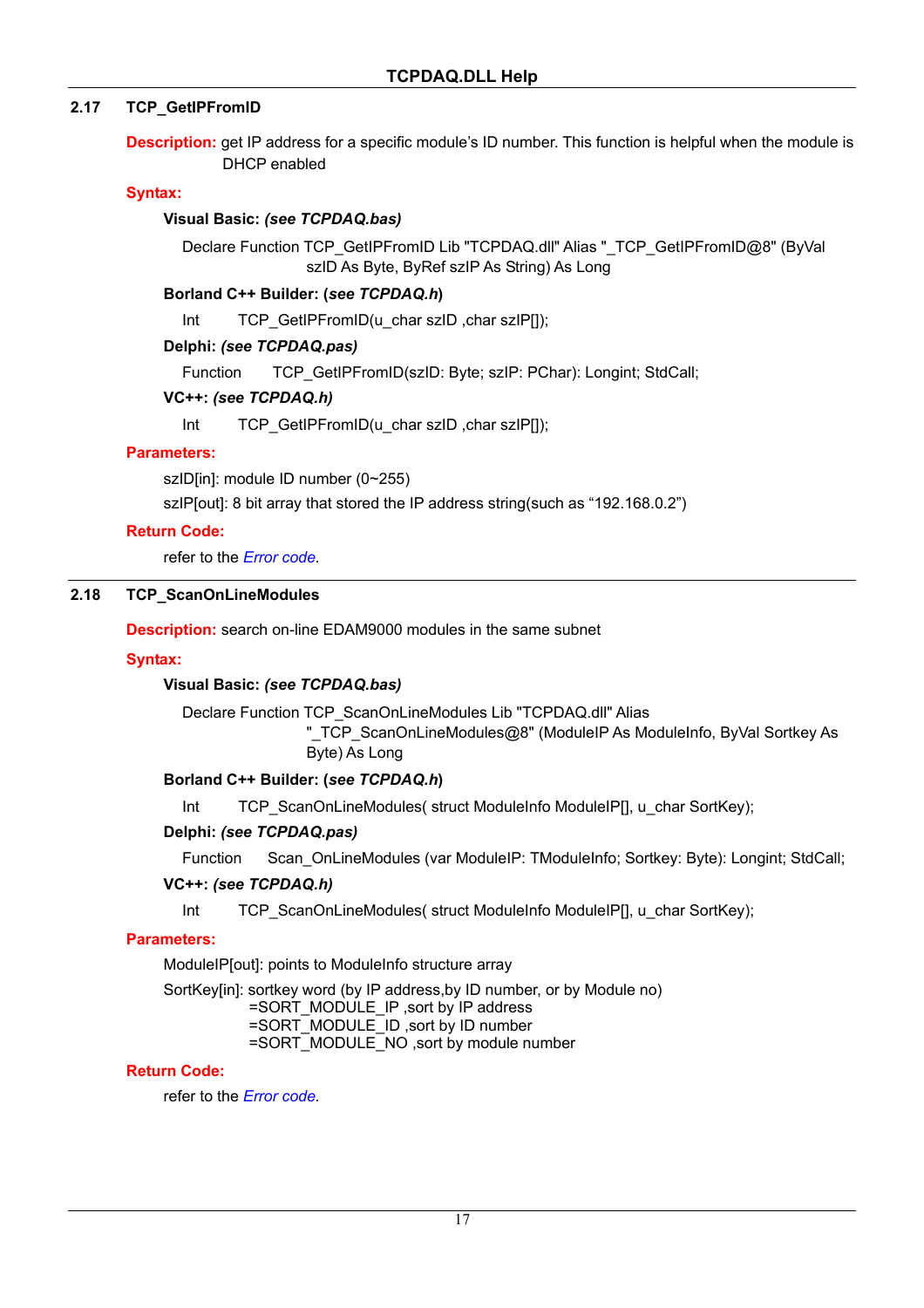### **2.19 TCP\_GetDLLVersion**

**Description:** return the version number of TCPDAQ.dll

### **Syntax:**

### **Visual Basic:** *(see TCPDAQ.bas)*

Declare Function TCP\_GetDLLVersion Lib "TCPDAQ.dll" Alias "\_TCP\_GetDLLVersion@0" () As Long

### **Borland C++ Builder: (***see TCPDAQ.h***)**

Int TCP GetDLLVersion(void);

### **Delphi:** *(see TCPDAQ.pas)*

Function TCP GetDLLVersion: Longint; StdCall;

### **VC++:** *(see TCPDAQ.h)*

Int TCP\_GetDLLVersion(void);

### **Parameters:**

void

### **Return Code:**

the version number.

### **2.20 TCP\_GetModuleNo**

**Description:** return the module name of a specific IP address

### **Syntax:**

### **Visual Basic:** *(see TCPDAQ.bas)*

Declare Function TCP\_GetModuleNo Lib "TCPDAQ.dll" Alias "\_TCP\_GetModuleNo@8" \_ (ByVal szIP As String, ByRef Mname As Byte) As Long

### **Borland C++ Builder: (***see TCPDAQ.h***)**

Int TCP GetModuleNo(char szIP[], char Mname[]);

### **Delphi:** *(see TCPDAQ.pas)*

Function TCP\_GetModuleNo (szIP: PChar; Mname: PByte): Longint; StdCall;

### **VC++:** *(see TCPDAQ.h)*

Int TCP GetModuleNo(char szIP[], char Mname[]);

### **Parameters:**

szIP[in]: the IP address for an EDAM-9000 that to be connected Mname[out]: 8 bit array that stored the module name string

### **Return Code:**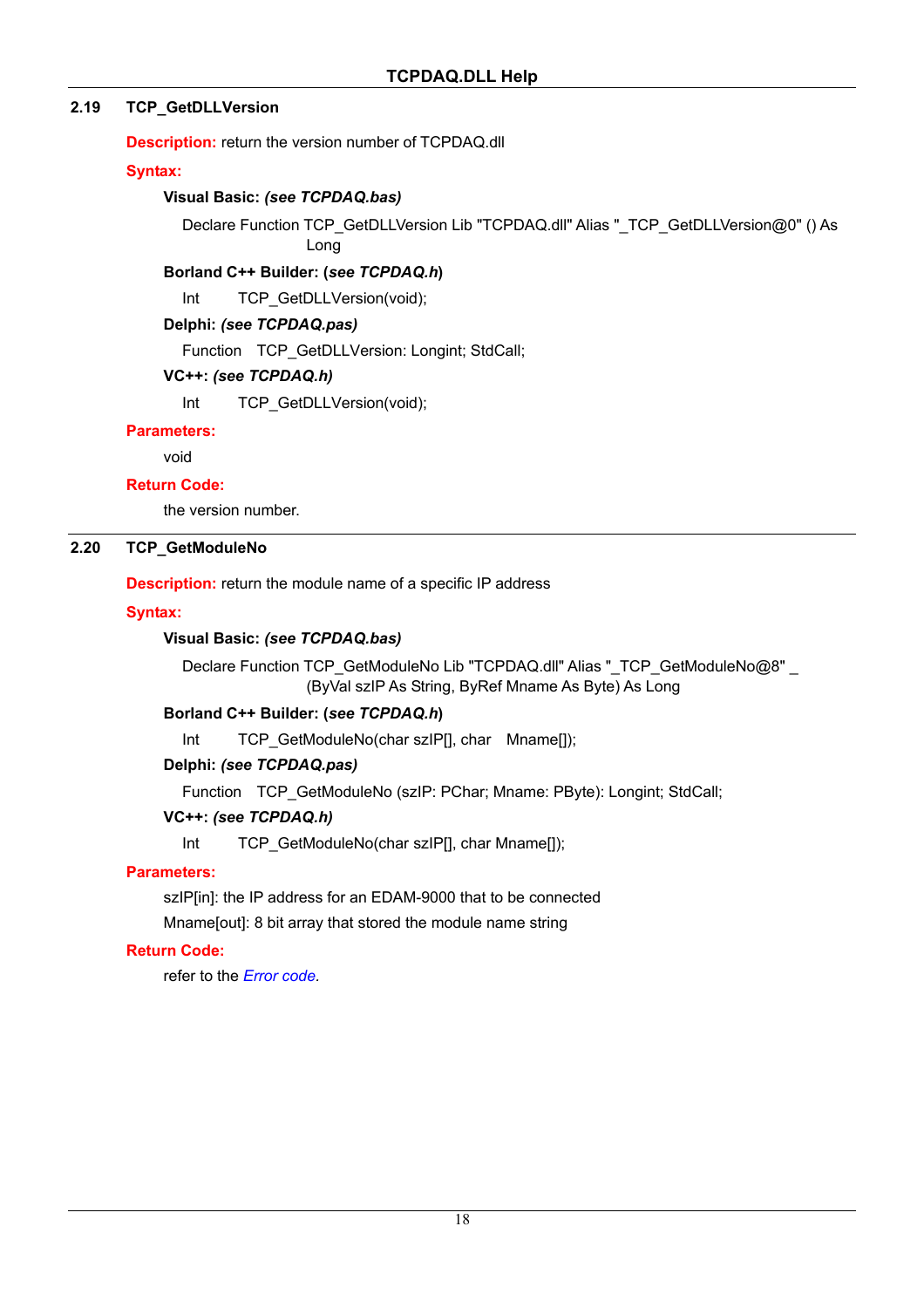### **2.21 TCP\_GetLastError**

**Description:** return the error code of the latest called function

### **Syntax:**

### **Visual Basic:** *(see TCPDAQ.bas)*

Declare Function TCP\_GetLastError Lib "TCPDAQ.dll" Alias "\_TCP\_GetLastError@0" () As Long

### **Borland C++ Builder: (***see TCPDAQ.h***)**

Int TCP GetLastError(void);

### **Delphi:** *(see TCPDAQ.pas)*

Function TCP\_GetLastError: Longint ; StdCall;

### **VC++:** *(see TCPDAQ.h)*

Int TCP GetLastError(void);

### **Parameters:**

void

### **Return Code:**

The error status for the last operation that failed.(refer to the *Error code*)

### **2.22 TCP\_PingIP**

### **Description:** ping to remote IP address

### **Syntax:**

### **Visual Basic:** *(see TCPDAQ.bas)*

Declare Function TCP\_PingIP Lib "TCPDAQ.dll" Alias "\_TCP\_PingIP@8" (ByVal IPadr As String, ByVal PingTimes As Integer) As Long

### **Borland C++ Builder: (***see TCPDAQ.h***)**

int TCP\_PingIP(char szIP[],int PingTimes);

### **Delphi:** *(see TCPDAQ.pas)*

Function TCP PingIP(szIP: PChar;PingTimes: Integer): Longint; StdCall;

### **VC++:** *(see TCPDAQ.h)*

int TCP\_PingIP(char szIP[],int PingTimes);

### **Parameters:**

szIP[in]: the IP address for an EDAM-9000 that to be connected

PingTimes [in]:Timeout value

### **Return Code:**

- =-1, no response from remote IP
- >0, response time from remote IP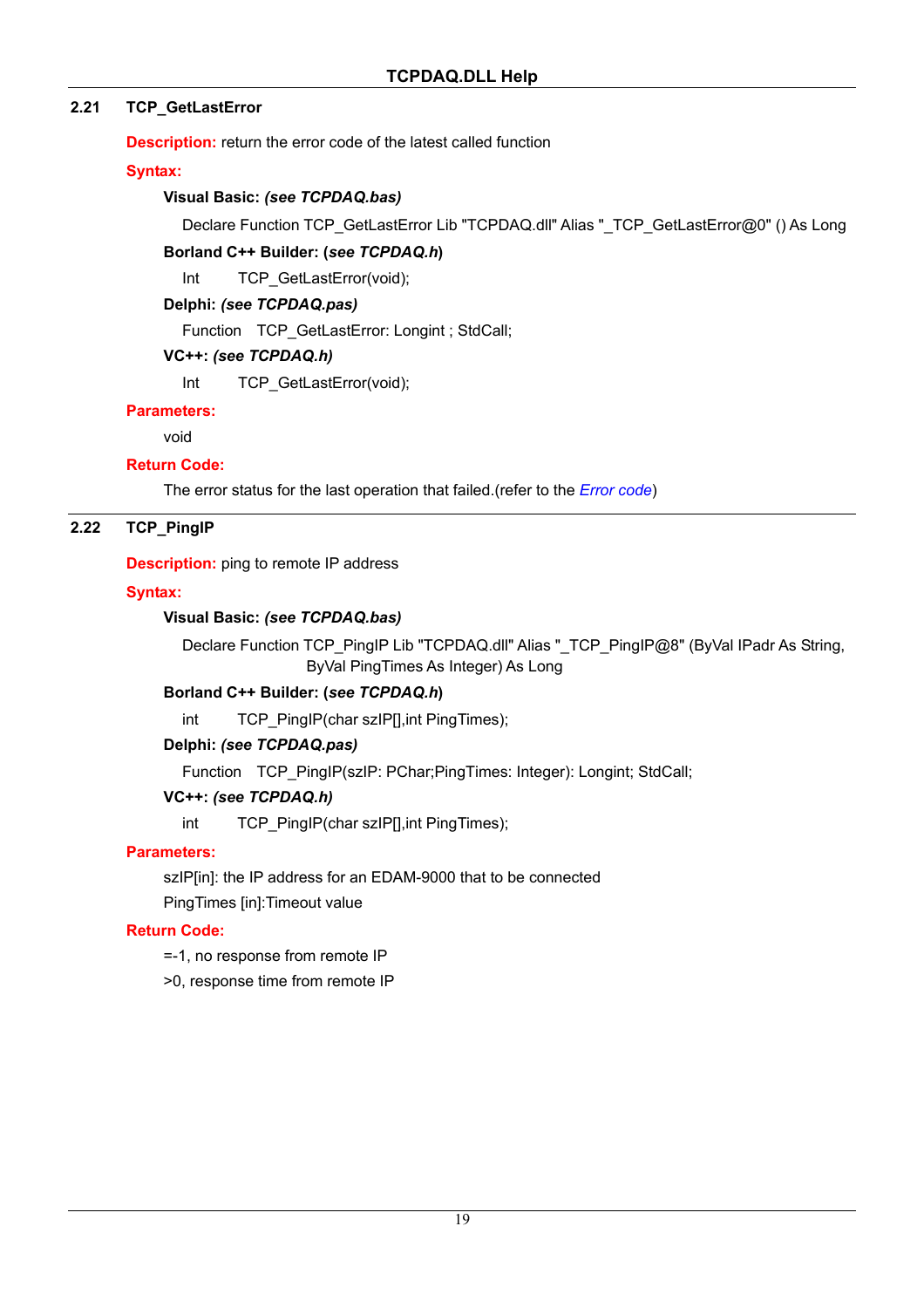### **2.23 TCP\_StartStream**

**Description:** to instruct the PC to start to receive stream data that coming from EDAM-9000

**Syntax:** 

### **Visual Basic:** *(see TCPDAQ.bas)*

Declare Function TCP\_StartStream Lib "TCPDAQ.dll" Alias "\_TCP\_StartStream@8" (ByVal IP As String, ByVal EventFromApp As Long) As Long

### **Borland C++ Builder: (***see TCPDAQ.h***)**

int TCP\_StartStream(char szIP[],HANDLE EventFromApp);

### **Delphi:** *(see TCPDAQ.pas)*

Function TCP StartStream (szIP: PChar; EventFromApp: Longint): Longint; StdCall;

### **VC++:** *(see TCPDAQ.h)*

int TCP\_StartStream(char szIP[],HANDLE EventFromApp);

### **Parameters:**

szIP[in]: the IP address for an EDAM-9000 that to be connected EventFromApp: event handle (be signaled, when stream data arrived)

### **Return Code:**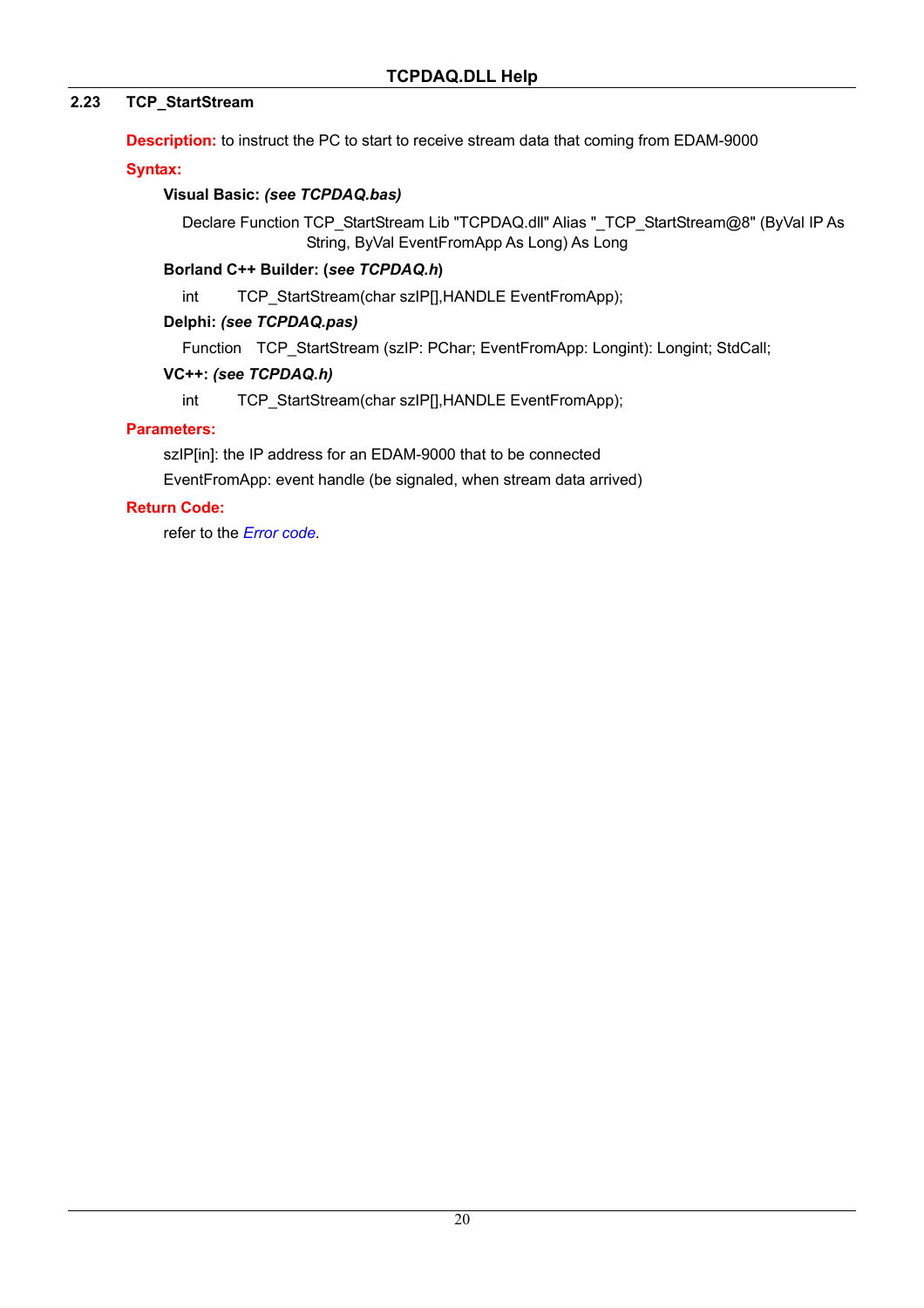### **2.24 TCP\_StopStream**

**Description:** to instruct the PC to stop receiving stream data from all modules.

#### **Syntax:**

### **Visual Basic:** *(see TCPDAQ.bas)*

Declare Function TCP\_StopStream Lib "TCPDAQ.dll" Alias "\_TCP\_StopStream@0" () As Long

### **Borland C++ Builder: (***see TCPDAQ.h***)**

int TCP StopStream(void);

### **Delphi:** *(see TCPDAQ.pas)*

Function TCP\_StopStream: Longint; StdCall;

### **VC++:** *(see TCPDAQ.h)*

int TCP StopStream(void);

### **Parameters:**

void

### **Return Code:**

refer to the *Error code.* 

### **2.25 TCP\_ReadStreamData**

**Description:** to read stream data that coming from the specific EDAM-9000

### **Syntax:**

### **Visual Basic:** *(see TCPDAQ.bas)*

Declare Function TCP\_ReadStreamData Lib "TCPDAQ.dll" Alias "\_TCP\_ReadStreamData@8" (ByVal szIP As String, ByRef lpData As StreamData) As Long

### **Borland C++ Builder: (***see TCPDAQ.h***)**

int TCP\_ReadStreamData (char szIP[], struct \_StreamData \*lpData);

### **Delphi:** *(see TCPDAQ.pas)*

Function TCP\_ReadStreamData (szIP: PChar; Var lpData: TStreamData): integer; StdCall;

### **VC++:** *(see TCPDAQ.h)*

int TCP\_ReadStreamData (char szIP[], struct \_StreamData \*lpData);

### **Parameters:**

szIP[in]: the IP address for an EDAM-9000 that to be connected

lpData[out]: points to stream data structure that stored the stream data

### **Return Code:**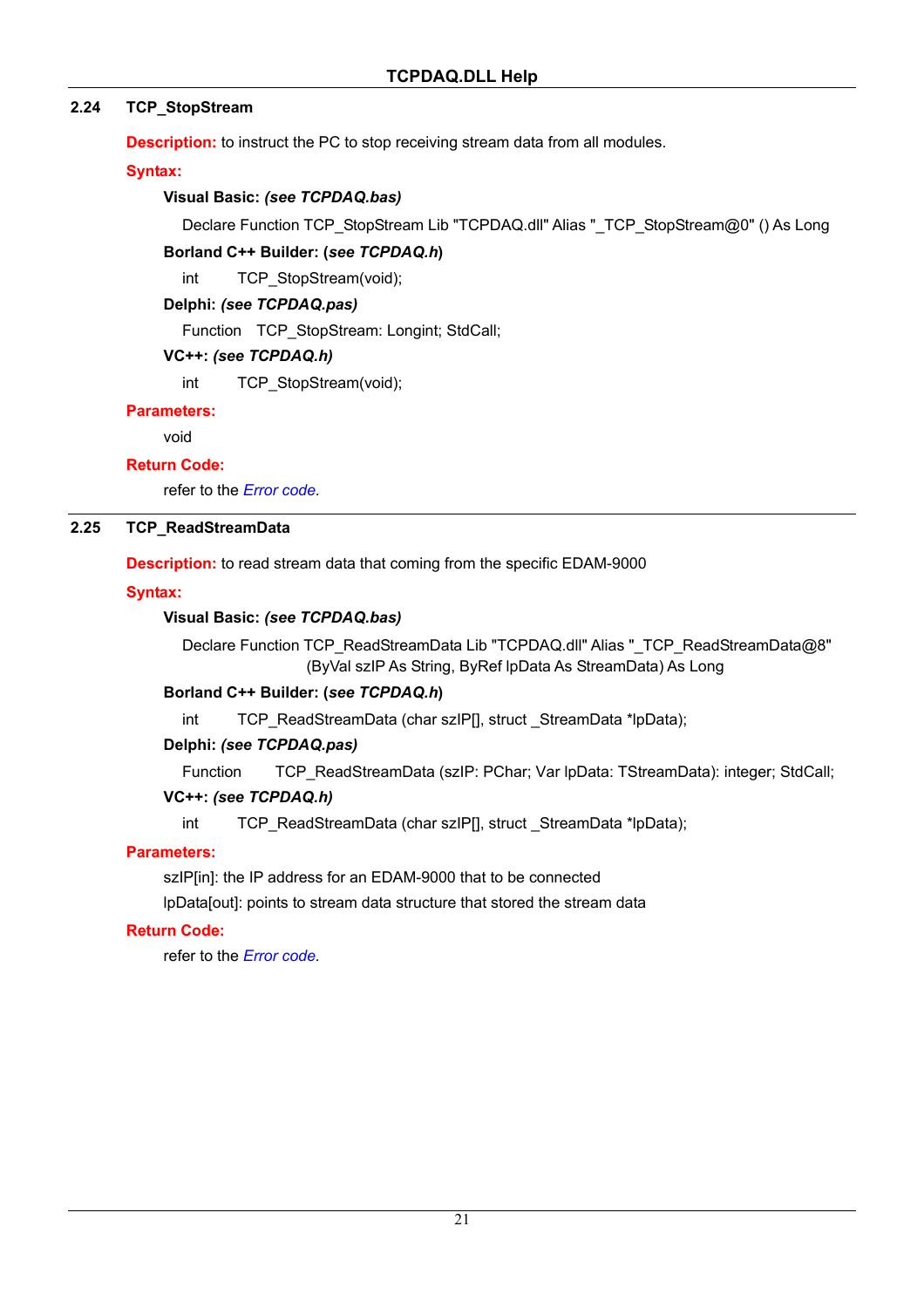### **2.26 TCP\_StartEvent**

**Description:** to start listening the alarm event trigger

### **Syntax:**

### **Visual Basic:** *(see TCPDAQ.bas)*

Declare Function TCP\_StartEvent Lib "TCPDAQ.dll" Alias "\_TCP\_StartEvent@8" (ByVal IPadr As String, ByVal EventFromApp As Long) As Long

### **Borland C++ Builder: (***see TCPDAQ.h***)**

int TCP\_StartEvent(char szIP[],HANDLE EventFromApp);

### **Delphi:** *(see TCPDAQ.pas)*

Function TCP StartEvent(szIP: PChar; EventFromApp: Longint): Longint; StdCall;

### **VC++:** *(see TCPDAQ.h)*

int TCP\_StartEvent(char szIP[],HANDLE EventFromApp);

### **Parameters:**

szIP[in]: the IP address for an EDAM-9000 that to be connected EventFromApp: event handle (be signaled, when alarm event occured)

### **Return Code:**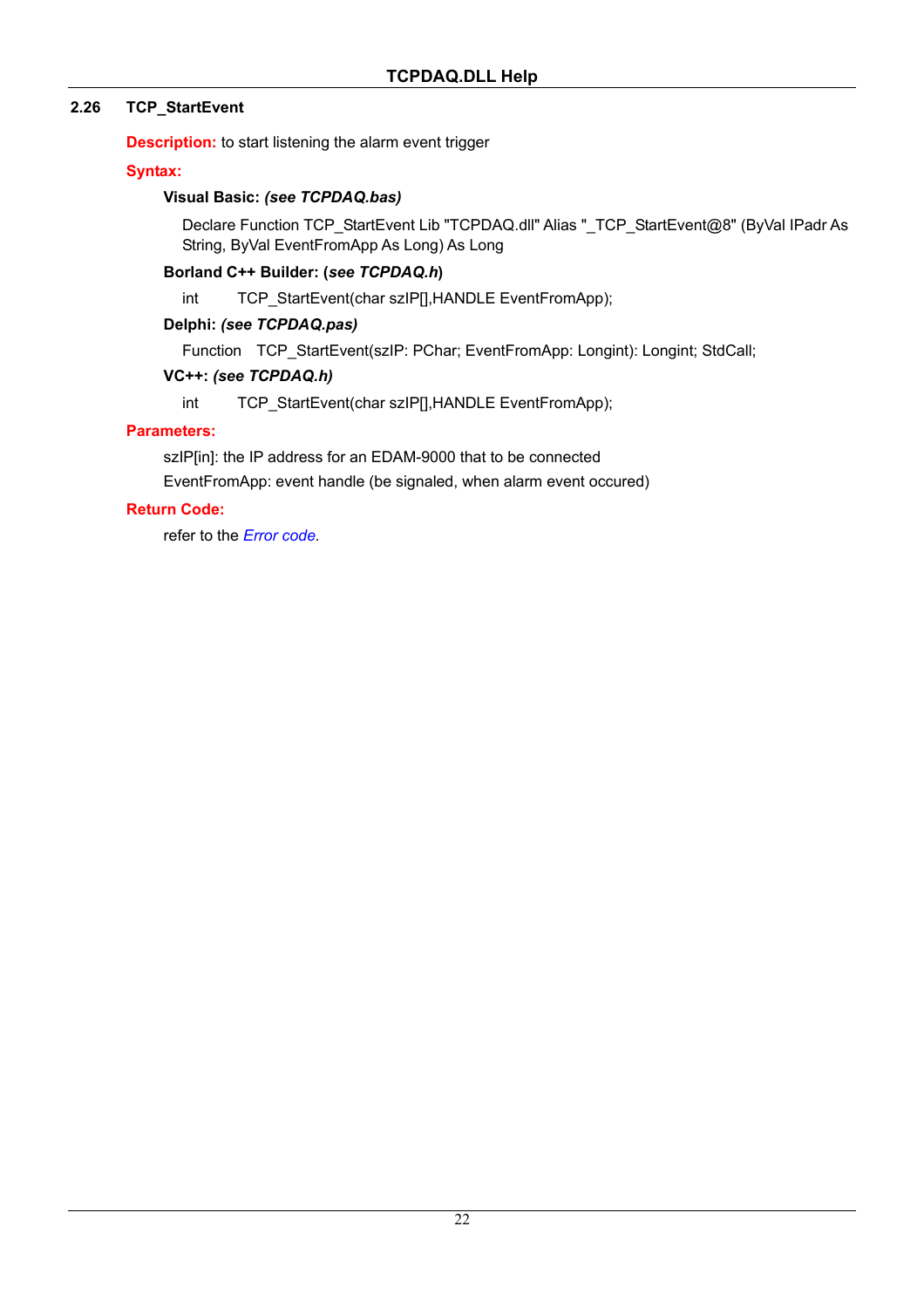### **2.27 TCP\_StopEvent**

**Description:** to stop listening the alarm event trigger from all module

**Syntax:** 

### **Visual Basic:** *(see TCPDAQ.bas)*

Declare Function TCP\_StopEvent Lib "TCPDAQ.dll" Alias "\_TCP\_StopEvent@0" () As Long

### **Borland C++ Builder: (***see TCPDAQ.h***)**

Int TCP StopEvent(void);

### **Delphi:** *(see TCPDAQ.pas)*

Function TCP\_StopEvent: Longint; StdCall;

### **VC++:** *(see TCPDAQ.h)*

Int TCP StopEvent(void);

### **Parameters:**

void

### **Return Code:**

refer to the *Error code.* 

### **2.28 TCP\_ReadEventData**

### **Description:** to read triggered alarm event message

### **Syntax:**

### **Visual Basic: (***see TCPDAQ.bas***)**

Declare Function TCP\_ReadEventData Lib "TCPDAQ.dll" Alias "\_TCP\_ReadEventData@8" (ByVal szIP As String, ByRef lpData As AlarmData) As Long

### **Borland C++ Builder: (***see TCPDAQ.h***)**

int TCP\_ReadEventData (char szIP[], struct AlarmInfo \*lpData);

### **Delphi:** *(see TCPDAQ.pas)*

Function TCP\_ReadEventData (SzIP: PChar; Var IpData: TEventInfo): integer; StdCall;

### **VC++:** *(see TCPDAQ.h)*

int TCP\_ReadEventData (char szlP[], struct\_AlarmInfo \*lpData);

### **Parameters:**

szIP[in]: the IP address for an EDAM-9000 that to be connected

lpData[out]: points to alarm event data structure that stored event message (ref. to TCPDAQ.H)

### **Return Code:**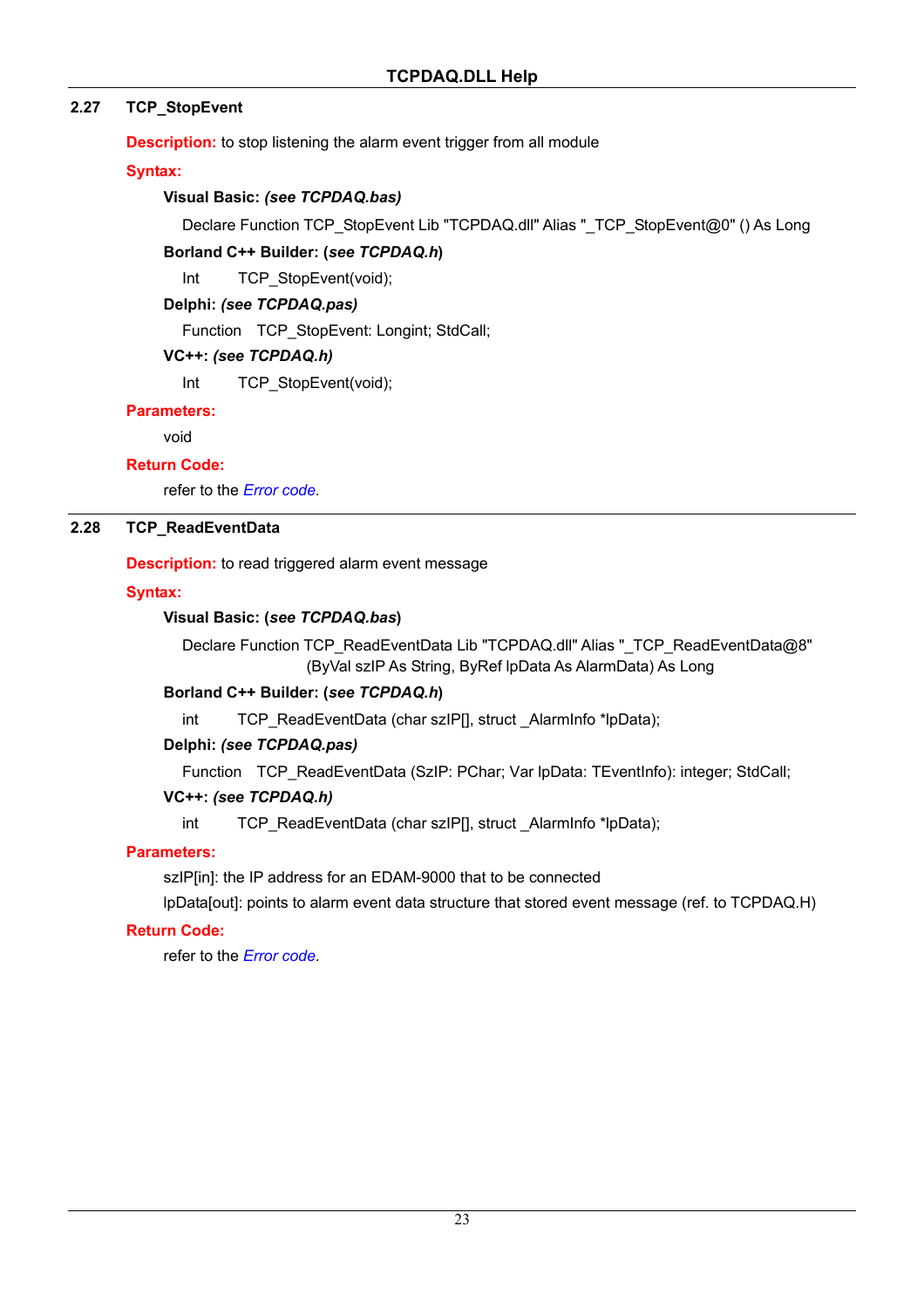### **2.29 TCP\_ReadAllDataFromModule**

**Description:** to read all data from a specific module (see data struture.pdf)

#### **Syntax:**

#### **Visual Basic:** *(see TCPDAQ.bas)*

Declare Function TCP\_ReadAllDataFromModule Lib "TCPDAQ.dll" Alias " TCP ReadAllDataFromModule@8" (ByVal szIP As String, ByRef ModuleData As ModuleData) As Long

#### **Borland C++ Builder: (***see TCPDAQ.h***)**

int TCP\_ReadAllDataFromModule(char szIP[], struct ModuleData \*ModuleData);

#### **Delphi:** *(see TCPDAQ.pas)*

Function TCP\_ReadAllDataFromModule(SzIP: PChar; Var ModuleData: TModuleData);

#### **VC++:** *(see TCPDAQ.h)*

int TCP\_ReadAllDataFromModule(char szIP[], struct ModuleData \*ModuleData);

#### **Parameters:**

szIP[in]: the IP address for an EDAM-9000 that to be connected

ModuleData [out]: points to ModuleData structure that stored module data (ref. to TCPDAQ.H)

#### **Return Code:**

refer to the *Error code.* 

#### **2.30 TCP\_ReadDIOMode**

**Description:** to read the mode of D/I & D/O channels of an EDAM-9000 module.

#### **Syntax:**

### **Visual Basic:** *(see TCPDAQ.bas)*

Declare Function TCP\_ReadDIOMode Lib "TCPDAQ.dll" Alias "\_TCP\_ReadDIOMode@12" (ByVal szIP As String, ByRef DImode As Byte, ByRef DOmode As Byte) As Long

### **Borland C++ Builder: (***see TCPDAQ.h***)**

Int TCP\_ReadDIOMode(char szIP[],u\_char DImode[],u\_char DOmode[]);

### **Delphi:** *(see TCPDAQ.pas)*

Function TCP\_ReadDIOMode (szIP: PChar; DImode: PByte; DOmode: PByte): Longint; StdCall;

#### **VC++:** *(see TCPDAQ.h)*

int TCP\_ReadDIOMode(char szIP[],u\_char DImode[],u\_char DOmode[]);

#### **Parameters:**

szIP[in]: the IP address for an EDAM-9000 that to be connected DImode[out]: an 8 bit array that stored the DI channel mode

DOmode[out]: an 8 bit array that stored the DO channel mode

### **Return Code:**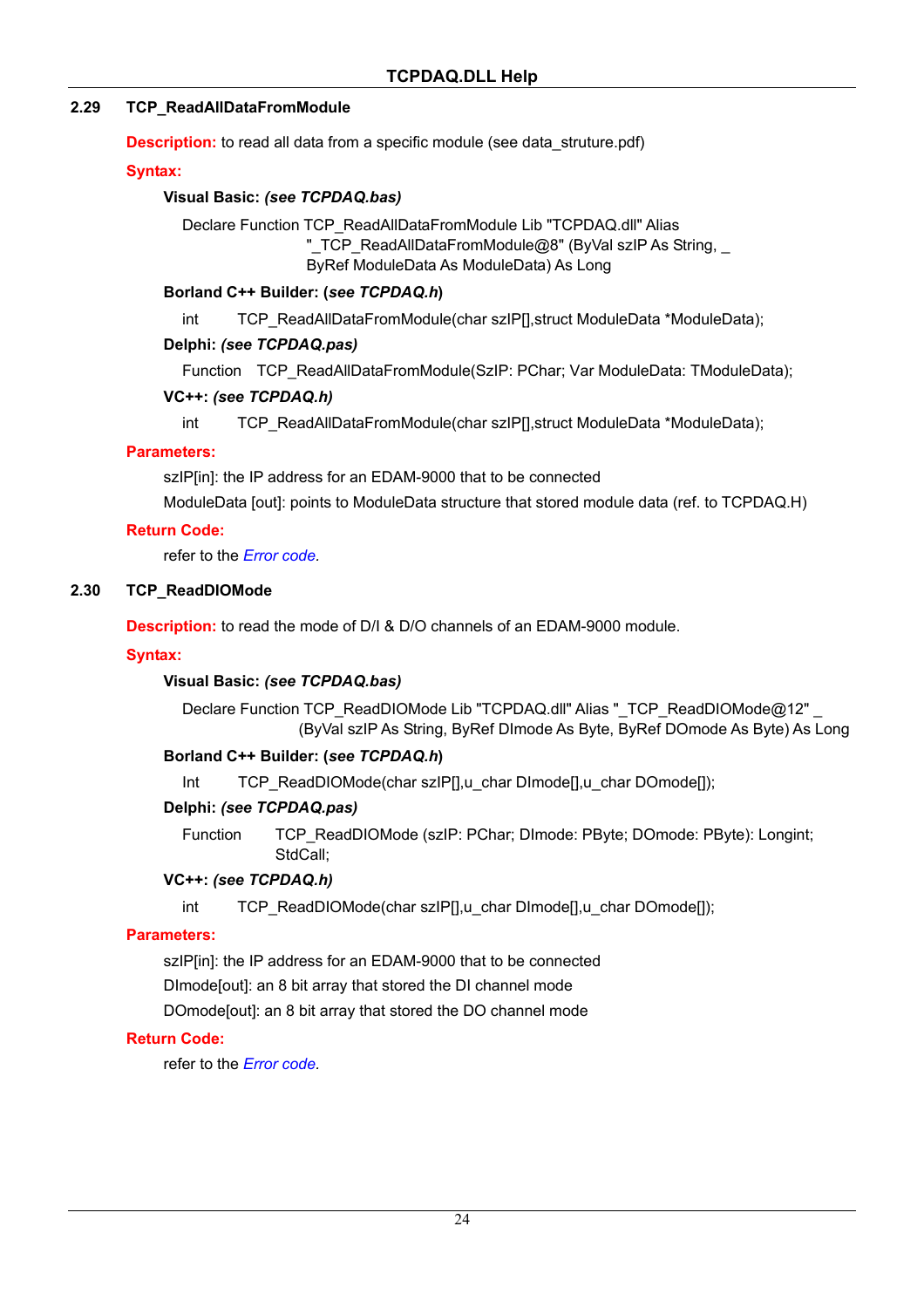### **2.31 TCP\_ReadDIO**

**Description:** to read DI/DO's status for an EDAM-9000 module

#### **Syntax:**

#### **Visual Basic:** *(see TCPDAQ.bas)*

Declare Function TCP\_ReadDIO Lib "TCPDAQ.dll" Alias "\_TCP\_ReadDIO@12" (ByVal szIP As String, ByRef ByDi As Byte, ByRef ByDo As Byte) As Long

#### **Borland C++ Builder: (***see TCPDAQ.h***)**

Int TCP\_ReadDIO(char szIP[],u\_char byDI[],u\_char byDO[] );

#### **Delphi:** *(see TCPDAQ.pas)*

Function TCP\_ReadDIO (szIP: PChar; ByDi: PByte; ByDo: PByte): Longint; StdCall;

#### **VC++:** *(see TCPDAQ.h)*

Int TCP\_ReadDIO(char szIP[],u\_char u\_byDI[],u\_char byDO[] );

#### **Parameters:**

szIP[in]: the IP address for an EDAM-9000 that to be connected

byDI[out]: an 8 bit array that stored the DI channel status

byDO[out]: an 8 bit array that stored the DO channel status

#### **Return Code:**

refer to the *Error code.* 

#### **2.32 TCP\_ReadDISignalWidth**

**Description:** to read the minimal high/low signal width of all D/I channels

#### **Syntax:**

### **Visual Basic: (***see TCPDAQ.bas***)**

Declare Function TCP\_ReadDISignalWidth Lib "TCPDAQ.dll" Alias

"\_TCP\_ReadDISignalWidth@12" (ByVal szIP As String, ByRef ulLoWidth As Long, ByRef ulHiWidth As Long) As Long

### **Borland C++ Builder: (***see TCPDAQ.h***)**

Int TCP\_ReadDISignalWidth(char szIP[],u\_long ulLoWidth[],u\_long ulHiWidth[]);

### **Delphi:** *(see TCPDAQ.pas)*

Function TCP\_ReadDISignalWidth (szIP: PChar; var ulLoWidth:array of Longword; var ulHiWidth:array of Longword): Longint; StdCall;

#### **VC++:** *(see TCPDAQ.h)*

Int TCP\_ReadDISignalWidth(char szIP[1,u\_long ulLoWidth[1,u\_long ulHiWidth[1);

### **Parameters:**

szIP[in]: the IP address for an EDAM-9000 that to be connected ulLoWidth[out]: an 32 bit array that stored channel low width value

ulHiWidth[out]: an 32 bit array that stored channel high width value

#### **Return Code:**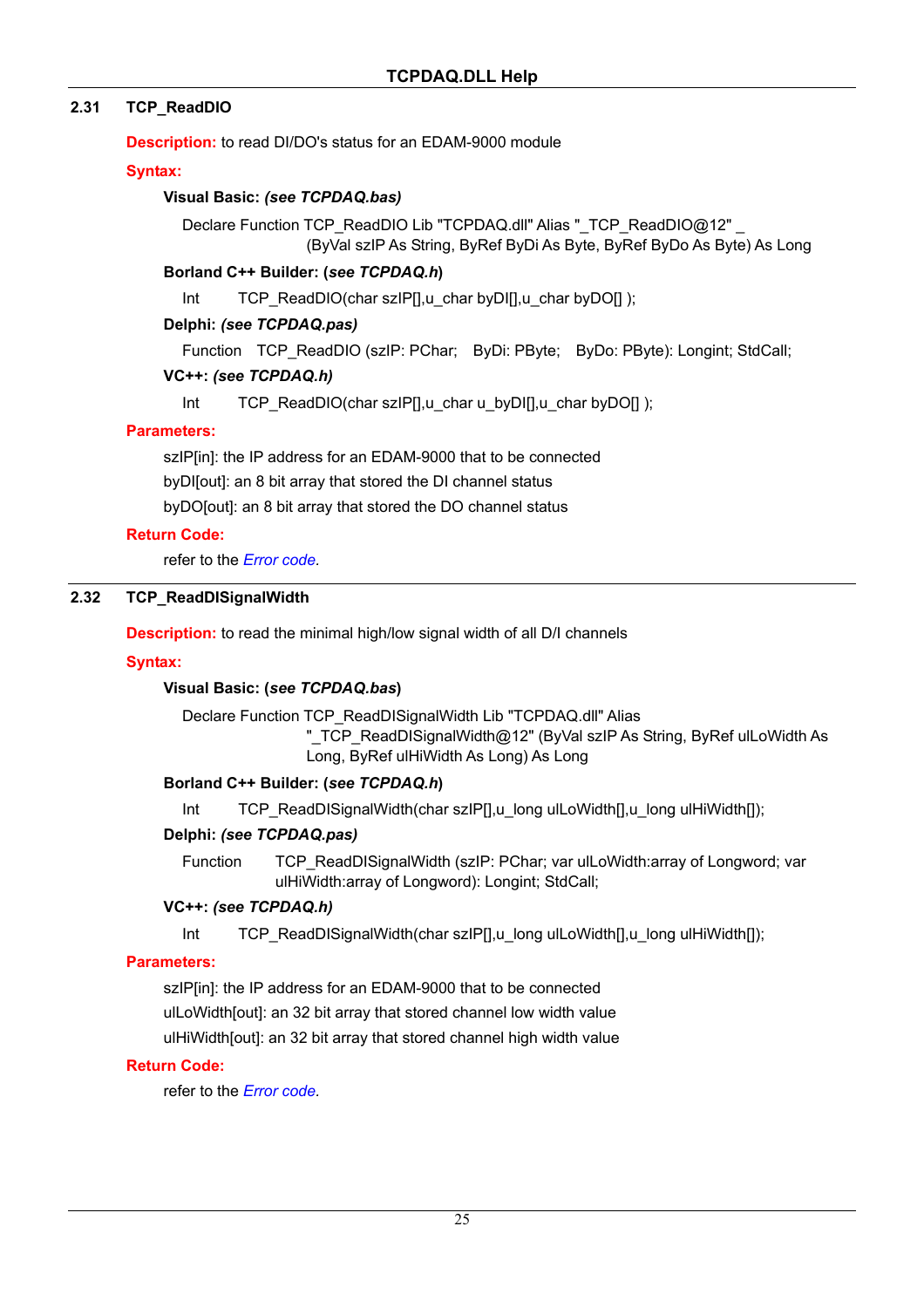### **2.33 TCP\_WriteDISignalWidth**

**Description:** to set the minimal high/low signal width of all D/I channels

#### **Syntax:**

#### **Visual Basic: (***see TCPDAQ.bas***)**

Declare Function TCP\_WriteDISignalWidth Lib "TCPDAQ.dll" Alias "\_TCP\_WriteDISignalWidth@12" (ByVal szIP As String, ByRef ulLoWidth As Long, ByRef ulHiWidth As Long) As Long

#### **Borland C++ Builder: (***see TCPDAQ.h***)**

Int TCP\_WriteDISignalWidth(char szIP[],u\_long ulLoWidth[],u\_long ulHiWidth[]);

#### **Delphi:** *(see TCPDAQ.pas)*

Function TCP\_WriteDISignalWidth(szIP: PChar; var ulLoWidth:array of Longword; var ulHiWidth:array of Longword): Longint; StdCall;

#### **VC++:** *(see TCPDAQ.h)*

Int TCP\_WriteDISignalWidth(char szIP[],u\_long ulLoWidth[],u\_long ulHiWidth[]);

#### **Parameters:**

szIP[in]: the IP address for an EDAM-9000 that to be connected

ulLoWidth[in]: an unsigned 32 bits array that stored the minimal low signal width for each D/I channel. The unit is 0.5 mSec

ulHiWidth[in]: an unsigned 32 bits array that stored the minimal high signal width for each D/I channel. The unit is 0.5 mSec

#### **Return Code:**

refer to the *Error code.* 

#### **2.34 TCP\_ReadDICounter**

**Description:** to read the counter value of all D/I channels (the counter value is available only for channel that functions in 'Counter' mode

### **Syntax:**

#### **Visual Basic:** *(see TCPDAQ.bas)*

Declare Function TCP\_ReadDICounter Lib "TCPDAQ.dll" Alias "\_TCP\_ReadDICounter@8" (ByVal szIP As String, ByRef ulCounterValue As Long) As Long

### **Borland C++ Builder: (***see TCPDAQ.h***)**

Int TCP\_ReadDICounter(Char szIP[],u\_long ulCounterValue[]);

#### **Delphi:** *(see TCPDAQ.pas)*

Function TCP\_ReadDICounter (szIP: PChar; var ulCounterValue:array of Longword): Longint; StdCall;

#### **VC++:** *(see TCPDAQ.h)*

Int TCP\_ReadDICounter(Char szIP[],u\_long ulCounterValue[]);

#### **Parameters:**

szIP[in]: the IP address for an EDAM-9000 that to be connected

ulCounterValue[out]:an unsigned 32 bits array that stored the counter value for each D/I channel

#### **Return Code:**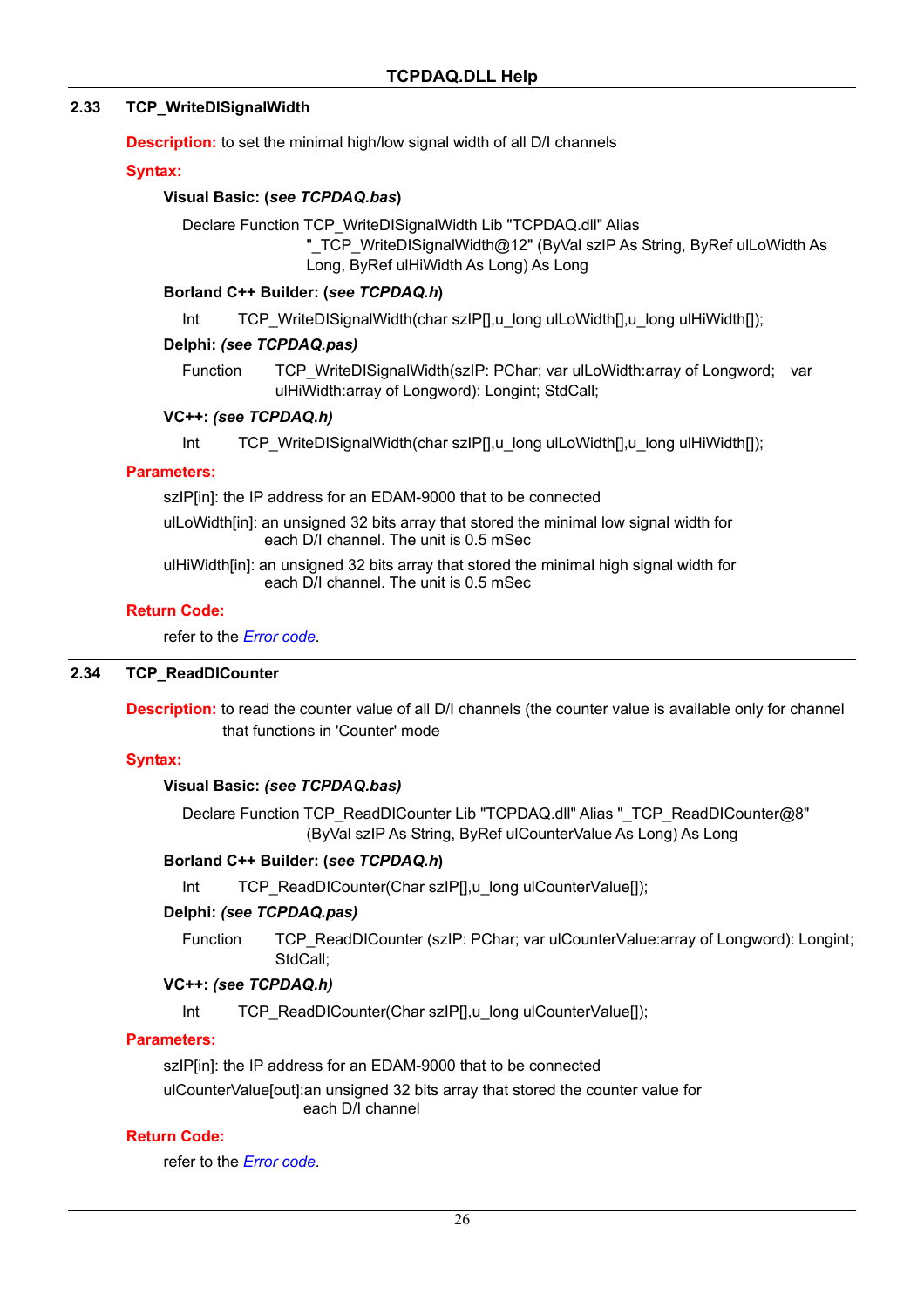### **2.35 TCP\_ClearDICounter**

**Description:** to clear the counter value when a D/I channel function in 'Counter' mode

### **Syntax:**

### **Visual Basic: (***see TCPDAQ.bas***)**

Declare Function TCP\_ClearDICounter Lib "TCPDAQ.dll" Alias "\_TCP\_ClearDICounter@8" (ByVal szIP As String, ByVal wChno As Integer) As Long

### **Borland C++ Builder: (***see TCPDAQ.h***)**

int TCP ClearDICounter(char szIPII.u\_short wChNo);

### **Delphi:** *(see TCPDAQ.pas)*

Function TCP ClearDICounter (szIP: PChar; wChno: Integer): Longint; StdCall;

### **VC++:** *(see TCPDAQ.h)*

int TCP\_ClearDICounter(char szIP[],u\_short wChNo);

### **Parameters:**

szIP[in]: the IP address for an EDAM-9000 that to be connected wChNo[in]: the D/I channel to be cleared.

### **Return Code:**

refer to the *Error code.* 

### **2.36 TCP\_StartDICounter**

**Description:** to start the counting when a D/I channel function as 'Counter' mode

### **Syntax:**

### **Visual Basic: (***see TCPDAQ.bas***)**

Declare Function TCP\_StartDICounter Lib "TCPDAQ.dll" Alias "\_TCP\_StartDICounter@8" (ByVal szIP As String, ByVal wChno As Integer) As Long

### **Borland C++ Builder: (***see TCPDAQ.h***)**

int TCP\_StartDICounter(Char szIP[],u\_short wChNo);

### **Delphi:** *(see TCPDAQ.pas)*

Function TCP StartDICounter (szIP: PChar; wChno: Integer): Longint; StdCall;

### **VC++:** *(see TCPDAQ.h)*

int TCP\_StartDICounter(Char szIPI1.u\_short wChNo);

### **Parameters:**

szIP[in]: the IP address for an EDAM-9000 that to be connected wChNo[in]: the channel number that is enabled to count

### **Return Code:**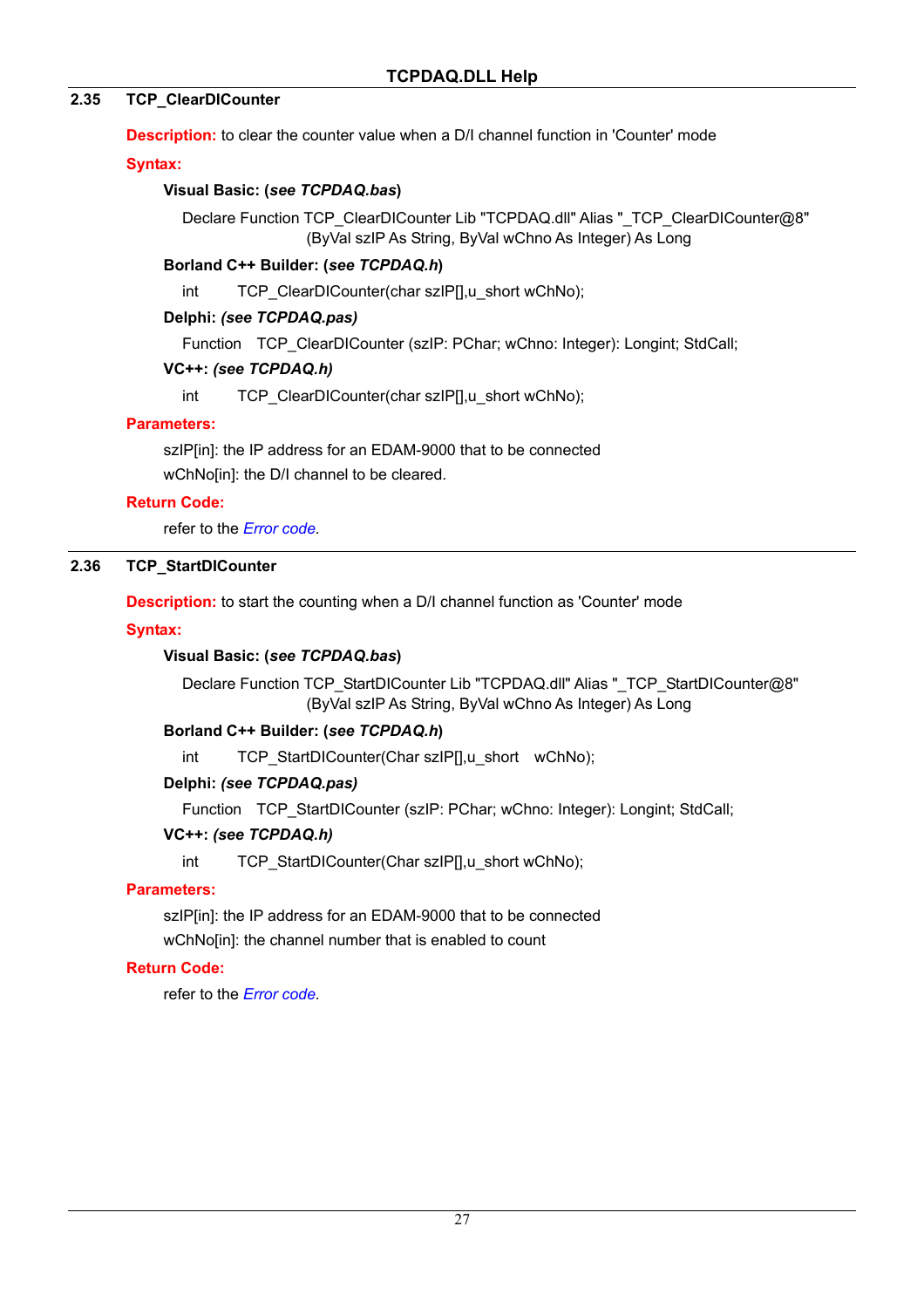### **2.37 TCP\_StopDICounter**

**Description:** to stop the counting when a D/I channel function as 'Counter' mode

**Syntax:** 

#### **Visual Basic:** *(see TCPDAQ.bas)*

Declare Function TCP\_StopDICounter Lib "TCPDAQ.dll" Alias "\_TCP\_StopDICounter@8" (ByVal szIP As String, ByVal wChno As Integer) As Long

#### **Borland C++ Builder: (***see TCPDAQ.h***)**

int TCP\_StopDICounter(char szIP[],u\_short wChNo);

#### **Delphi:** *(see TCPDAQ.pas)*

Function TCP StopDICounter (szIP: PChar; wChno: Integer): Longint; StdCall;

#### **VC++:** *(see TCPDAQ.h)*

int TCP\_StopDICounter(char szIP[],u\_short wChNo);

#### **Parameters:**

szIP[in]: the IP address for an EDAM-9000 that to be connected wChNo[in]: the channel number that is disabled to count

#### **Return Code:**

refer to the *Error code.* 

### **2.38 TCP\_ClearDILatch**

**Description:** to clear the latch when a D/I channel function as 'Lo to Hi Latch' or 'Hi to Lo Latch' mode

#### **Syntax:**

### **Visual Basic: (***see TCPDAQ.bas***)**

Declare Function TCP\_ClearDILatch Lib "TCPDAQ.dll" Alias "\_TCP\_ClearDILatch@8" (ByVal szIP As String, ByVal wChno As Integer) As Long

### **Borland C++ Builder: (***see TCPDAQ.h***)**

int TCP\_ClearDILatch(char szIP[],u\_short wChNo);

### **Delphi:** *(see TCPDAQ.pas)*

Function TCP\_ClearDILatch(szIP: PChar; wChno: Integer): Longint; StdCall;

#### **VC++:** *(see TCPDAQ.h***)**

int TCP ClearDILatch(char szIP[],u\_short wChNo);

### **Parameters:**

szIP[in]: the IP address for an EDAM-9000 that to be connected wChNo[in]: the channel number that latch status is cleared

### **Return Code:**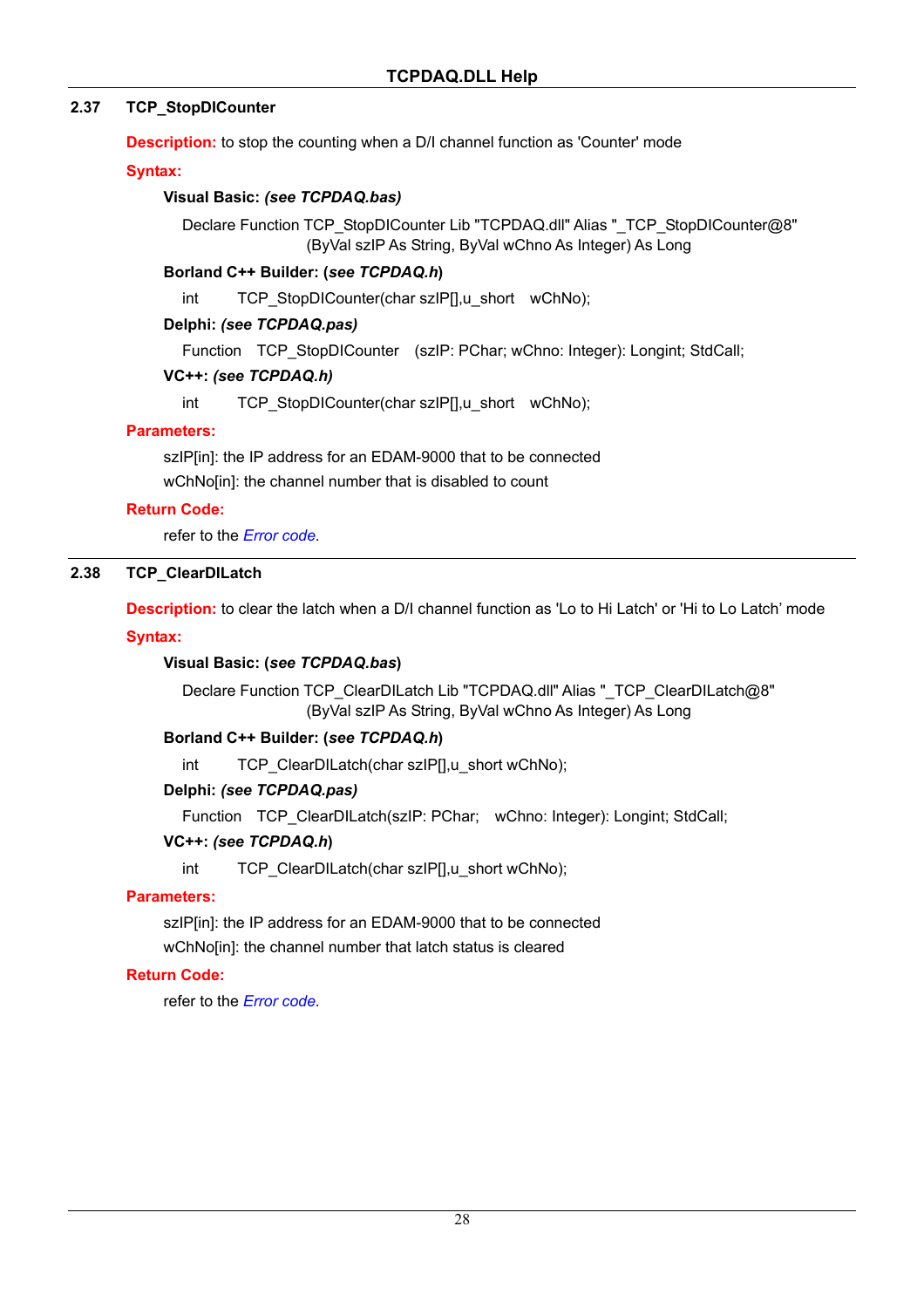### **2.39 TCP\_ReadDILatch**

**Description:** to read the DI latch status when a D/I channel function in 'Lo to Hi Latch' or 'Hi to Lo Latch' mode

#### **Syntax:**

#### **Visual Basic: (***see TCPDAQ.bas***)**

Declare Function TCP\_ReadDILatch Lib "TCPDAQ.dll" Alias "\_TCP\_ReadDILatch@8" (ByVal szIP As String, ByRef wLatch As Byte) As Long

#### **Borland C++ Builder: (***see TCPDAQ.h***)**

int TCP\_ReadDILatch(char szIP[],u\_char wLatch[]);

#### **Delphi:** *(see TCPDAQ.pas)*

Function TCP\_ReadDILatch (szIP: PChar; wLatch: PByte): Longint; StdCall;

#### **VC++:** *(see TCPDAQ.h)*

int TCP\_ReadDILatch(char szIP[],u\_char wLatch[]);

#### **Parameters:**

szIP[in]: the IP address for an EDAM-9000 that to be connected

wLatch[out]: an unsigned 8 bits array that stored the latch stsatus for each D/I channel

#### **Return Code:**

refer to the *Error code.* 

## **2.40 TCP\_WriteDO**

**Description:** to write some value to D/O channels for an EDAM-9000 module

#### **Syntax:**

### **Visual Basic: (***see TCPDAQ.bas***)**

Declare Function TCP\_WriteDO Lib "TCPDAQ.dll" Alias "\_TCP\_WriteDO@16" \_ (ByVal szIP As String, ByVal wStartDO As Integer, ByVal wCount As Integer, ByRef ByDo As Byte) As Long

### **Borland C++ Builder: (***see TCPDAQ.h***)**

int TCP\_WriteDO(Char szIP[], u\_short wStartDO, u\_short wCount,u\_char byDO[]);

### **Delphi:** *(see TCPDAQ.pas)*

Function TCP\_WriteDO(szIP: PChar; wStartDO: Integer; wCount: Integer;ByDo: PByte): Longint; StdCall;

#### **VC++:** *(see TCPDAQ.h)*

int TCP\_WriteDO(Char szIP[], u\_short wStartDO, u\_short wCount,u\_char byDO[]);

### **Parameters:**

szIP[in]: the IP address for an EDAM-9000 that to be connected

wStartDO[in]: the starting channel that to be written.

wCount[in]: how many channels to be written.

byDO[in]: an 8 bit array that stored the values that written to the connected EDAM-9000

#### **Return Code:**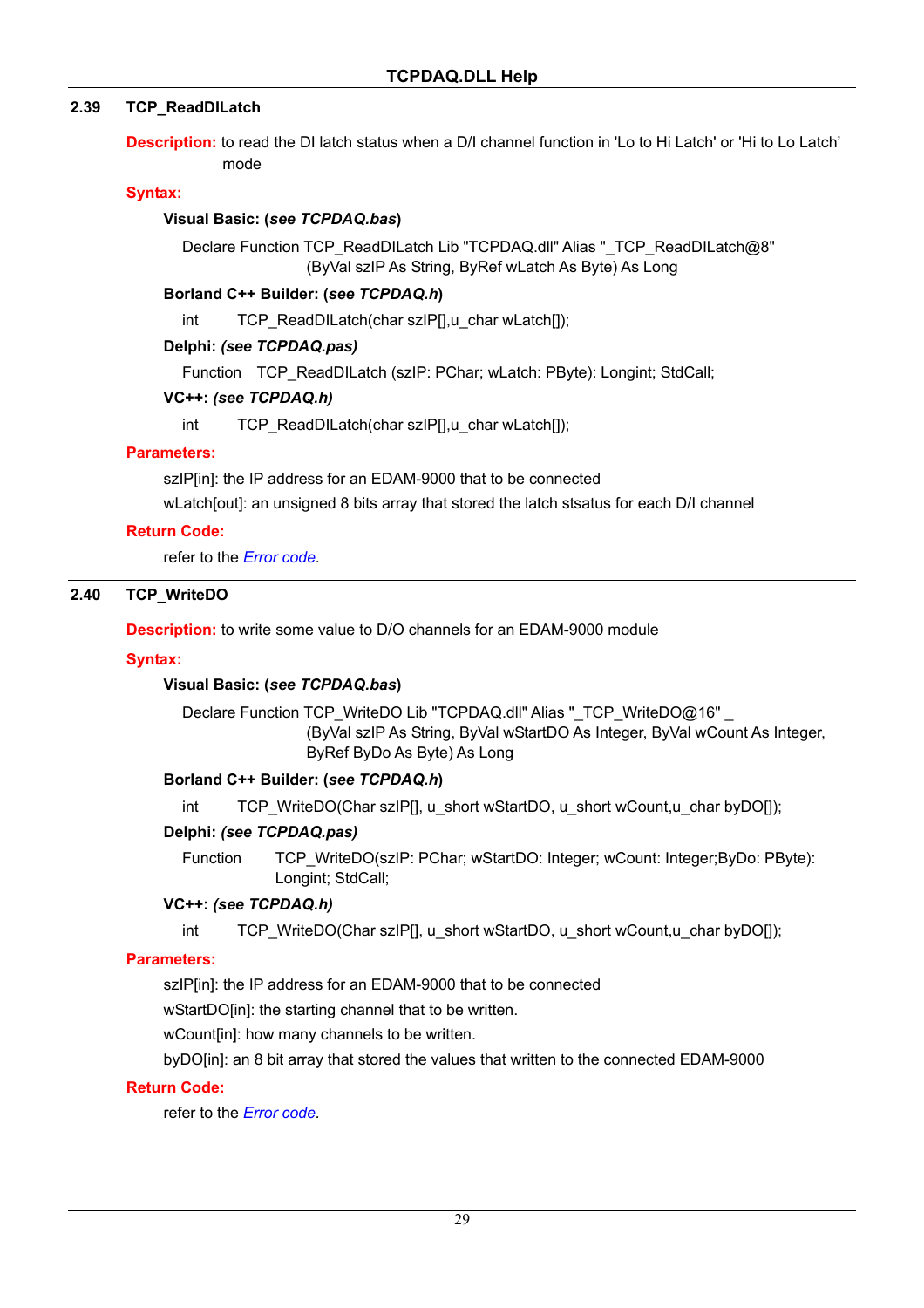### **2.41 TCP\_WriteDOPulseCount**

**Description:** to write the pulse output count for EDAM-9000 DIO modules during runtime

**Syntax:** 

### **Visual Basic: (***see TCPDAQ.bas***)**

Declare Function TCP\_WriteDOPulseCount Lib "TCPDAQ.dll" Alias

"\_TCP\_WriteDOPulseCount@12" (ByVal szIP As String, \_

ByVal wDoChannel As Integer, ByVal ulPulseCount As Long) As Long

### **Borland C++ Builder: (***see TCPDAQ.h***)**

int TCP\_WriteDOPulseCount(char szlP[],u\_short wDoChannel,u\_long ulPulseCount);

### **Delphi:** *(see TCPDAQ.pas)*

Function TCP\_WriteDOPulseCount(szIP: PChar; wDoChannel: Integer; ulPulseCount: Longint): Longint; StdCall;

### **VC++:** *(see TCPDAQ.h)*

int TCP\_WriteDOPulseCount(char szIP[],u\_short wDoChannel,u\_long ulPulseCount);

### **Parameters:**

szIP[in]: the IP address for an EDAM-9000 that to be connected wDoChannel[in]: the channel index for writing

ulPulseCount[in]: the pulse output count.

### **Return Code:**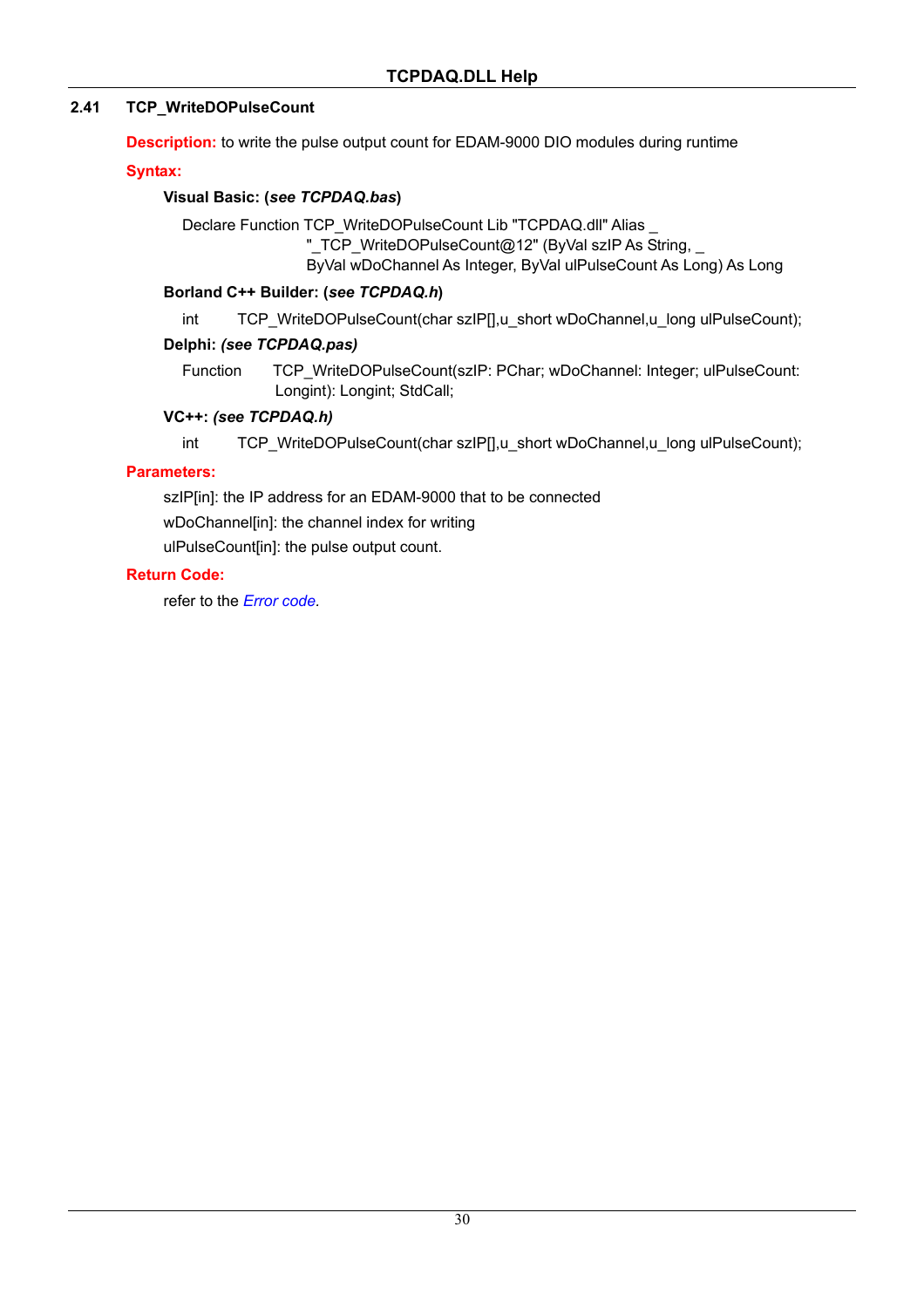### **2.42 TCP\_WriteDODelayWidth**

**Description:** to set the pulse and delay signal widths to specific EDAM-9000 DIO modules

**Syntax:** 

### **Visual Basic: (***see TCPDAQ.bas***)**

Declare Function TCP\_WriteDODelayWidth Lib "TCPDAQ.dll" Alias

"\_TCP\_WriteDODelayWidth@24" (ByVal szIP As String, ByVal wChno As Integer, ByVal ulLoPulseWidth As Long, ByVal ulHiPulseWidth As Long, \_ ByVal ulLoDelayWidth As Long, ByVal ulHiDelayWidth As Long) As Long

### **Borland C++ Builder: (***see TCPDAQ.h***)**

int TCP\_WriteDODelayWidth(Char szIP[], u\_short wChno,

u\_long ulLoPulseWidth,u\_long ulHiPulseWidth,

u\_long ulLoDelayWidth,u\_long ulHiDelayWidth);

### **Delphi:** *(see TCPDAQ.pas)*

Function TCP\_WriteDODelayWidth (szIP: PChar; wChno: Integer; ulLoPulseWidth: Longint; ulHiPulseWidth: Longint;ulLoDelayWidth: Longint; ulHiDelayWidth: Longint): Longint; StdCall;

### **VC++:** *(see TCPDAQ.h)*

int TCP\_WriteDODelayWidth(char szIP[], u\_short wChno,

u long ulLoPulseWidth, u long ulHiPulseWidth,

u\_long ulLoDelayWidth, u\_long ulHiDelayWidth);

### **Parameters:**

szIP[in]: the IP address for an EDAM-9000 that to be connected

wChno[in]: the channel index for writing

ulLoPulseWidth[in]: the output pulse signal width at low level.

ulHiPulseWidth[in]: the output pulse signal width at high level.

ulLoDelayWidth[in]: the output signal delay width when set DO from high to low level.

ulHiDelayWidth[in]: the output signal delay width when set DO from low to high level.

### **Return Code:**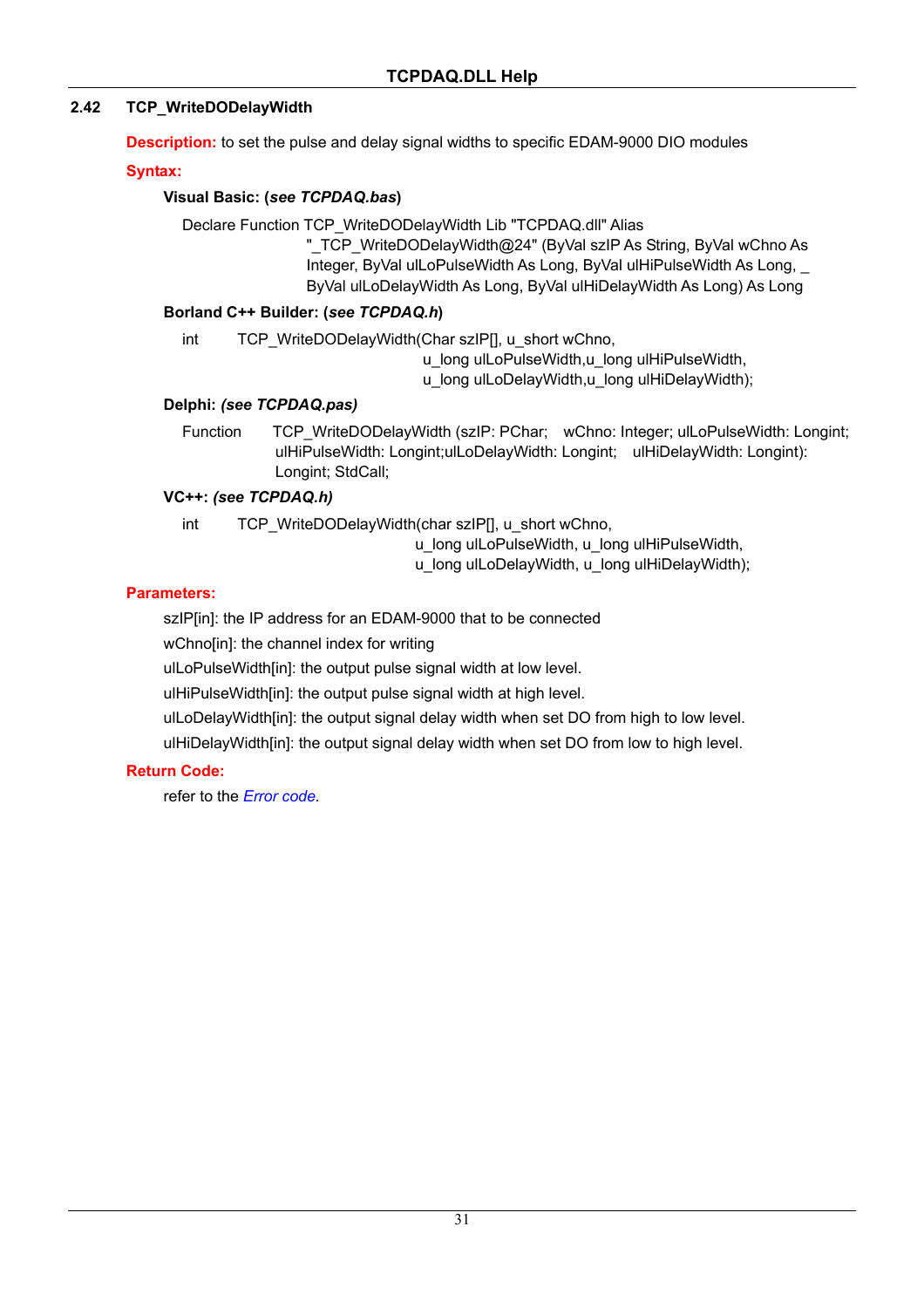### **2.43 TCP\_ReadDODelayWidth**

**Description:** to read the pulse and delay signal widths from specific EDAM-9000 DIO modules

**Syntax:** 

**Visual Basic:** (*see TCPDAQ.bas*)

Declare Function TCP\_ReadDODelayWidth Lib "TCPDAQ.dll" Alias

"\_TCP\_ReadDODelayWidth@24" (ByVal szIP As String, ByVal wChno As Integer, ByRef ulLoPulseWidth As Long, ByRef ulHiPulseWidth As Long, ByRef ulLoDelayWidth As Long, ByRef ulHiDelayWidth As Long) As Long

### **Borland C++ Builder: (***see TCPDAQ.h***)**

int TCP\_ReadDODelayWidth(char szIP[],u\_short wChno,

u\_long \*ulLoPulseWidth,u\_long \*ulHiPulseWidth,

u\_long \*ulLoDelayWidth,u\_long \*ulHiDelayWidth);

### **Delphi: (see TCPDAQ.pas)**

Function TCP\_ReadDODelayWidth (szIP: PChar: wChno: Integer: ulLoPulseWidth: Longint: ulHiPulseWidth: Longint;ulLoDelayWidth: Longint; ulHiDelayWidth: Longint): Longint; StdCall;

### **VC++: (see TCPDAQ.h)**

int TCP\_ReadDODelayWidth(char szIP[],u\_short wChno,

u\_long \*ulLoPulseWidth,lu\_long \*ulHiPulseWidth,

u\_long \*ulLoDelayWidth,u\_long \*ulHiDelayWidth);

### **Parameters:**

szIP[in]: the IP address for an EDAM-9000 that to be connected

wChno[in]: the channel index for reading

ulLoPulseWidth[out]: the pulse output signal width at low level

ulHiPulseWidth[out]: the pulse output signal width at high level

ulLoDelayWidth[out]: the delay output signal width at low level

ulHiDelayWidth) [out]: the delay output signal width at high level

### **Return Code:**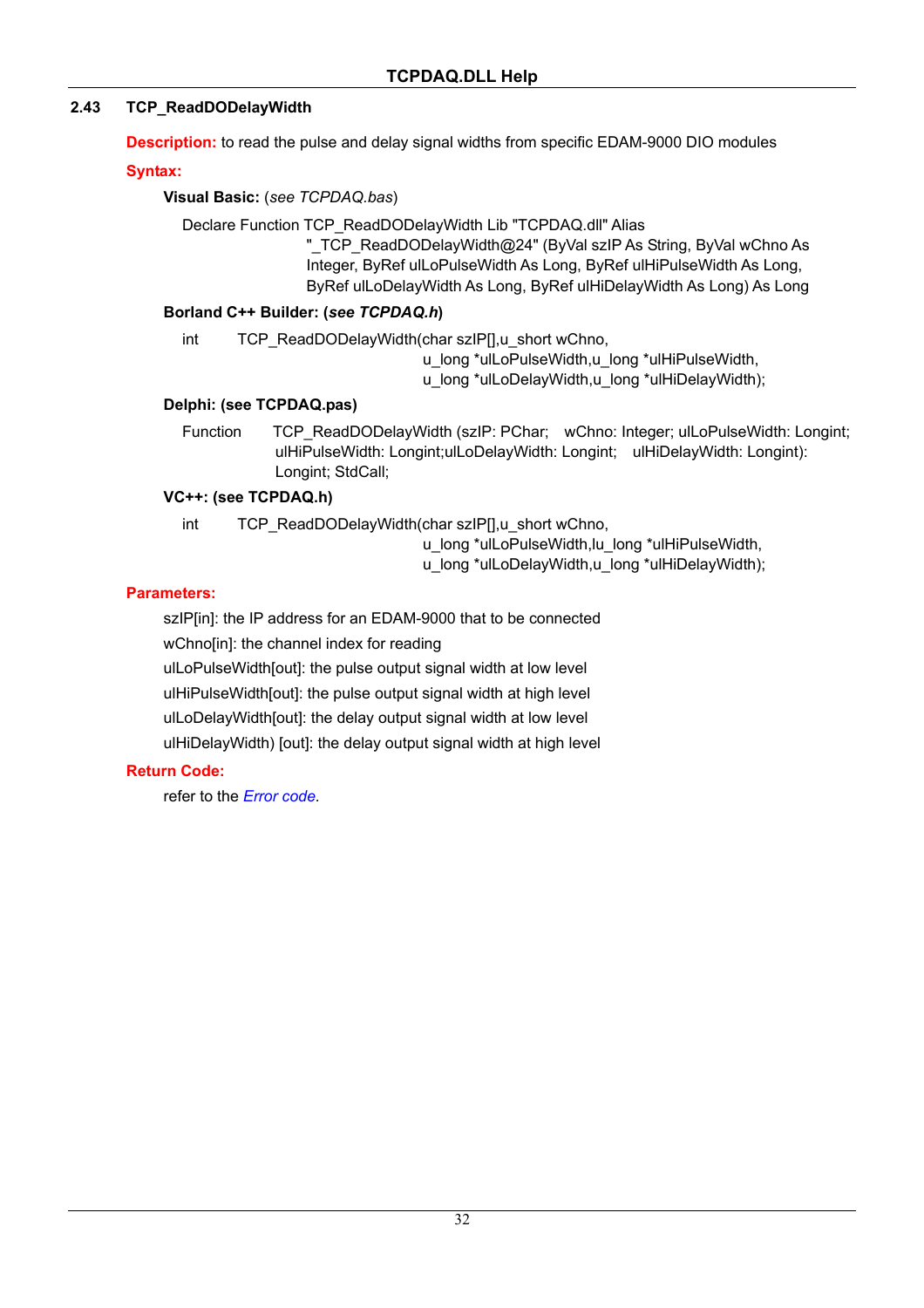### **2.44 TCP\_ReadAIValue**

**Description:** to read all channel input value of a specific analog module

#### **Syntax:**

### **Visual Basic: (***see TCPDAQ.bas***)**

Declare Function TCP\_ReadAIValue Lib "TCPDAQ.dll" Alias "\_TCP\_ReadAIValue@8" (ByVal szIP As String, ByRef dlValue As Double) As Long

#### **Borland C++ Builder: (***see TCPDAQ.h***)**

int TCP\_ReadAIValue(char szIP[],double dlValue[]);

#### **Delphi:** *(see TCPDAQ.pas)*

Function TCP\_ReadAIValue (szIP: PChar; dlValue: PDouble): Longint; StdCall;

#### **VC++:** *(see TCPDAQ.h)*

int TCP\_ReadAIValue(char szIP[],double dlValue[]);

#### **Parameters:**

szIP[in]: the IP address for an EDAM-9000 that to be connected

dlValue[out]: an array that stored the analog values that reading from A/I channels.

#### **Return Code:**

refer to the *Error code.* 

### **2.45 TCP\_ReadAITypes**

**Description:** to read all channel type of a specific ananlog module

### **Syntax:**

### **Visual Basic: (***see TCPDAQ.bas***)**

Declare Function TCP\_ReadAITypes Lib "TCPDAQ.dll" Alias "\_TCP\_ReadAITypes@8" (ByVal szIP As String, ByRef szRange As Byte) As Long

### **Borland C++ Builder: (***see TCPDAQ.h***)**

int TCP\_ReadAITypes(char szIP[],u\_char szTypes[]);

### **Delphi:** *(see TCPDAQ.pas)*

Function TCP\_ReadAITypes (szIP: PChar; szRange: PByte): Longint; StdCall;

### **VC++:** *(see TCPDAQ.h)*

int TCP\_ReadAITypes(char szIP[],u\_char szTypes[]);

### **Parameters:**

szIP[in]: the IP address for an EDAM-9000 that to be connected szTypes[out]: an array that stored the types of all A/I channels

### **Return Code:**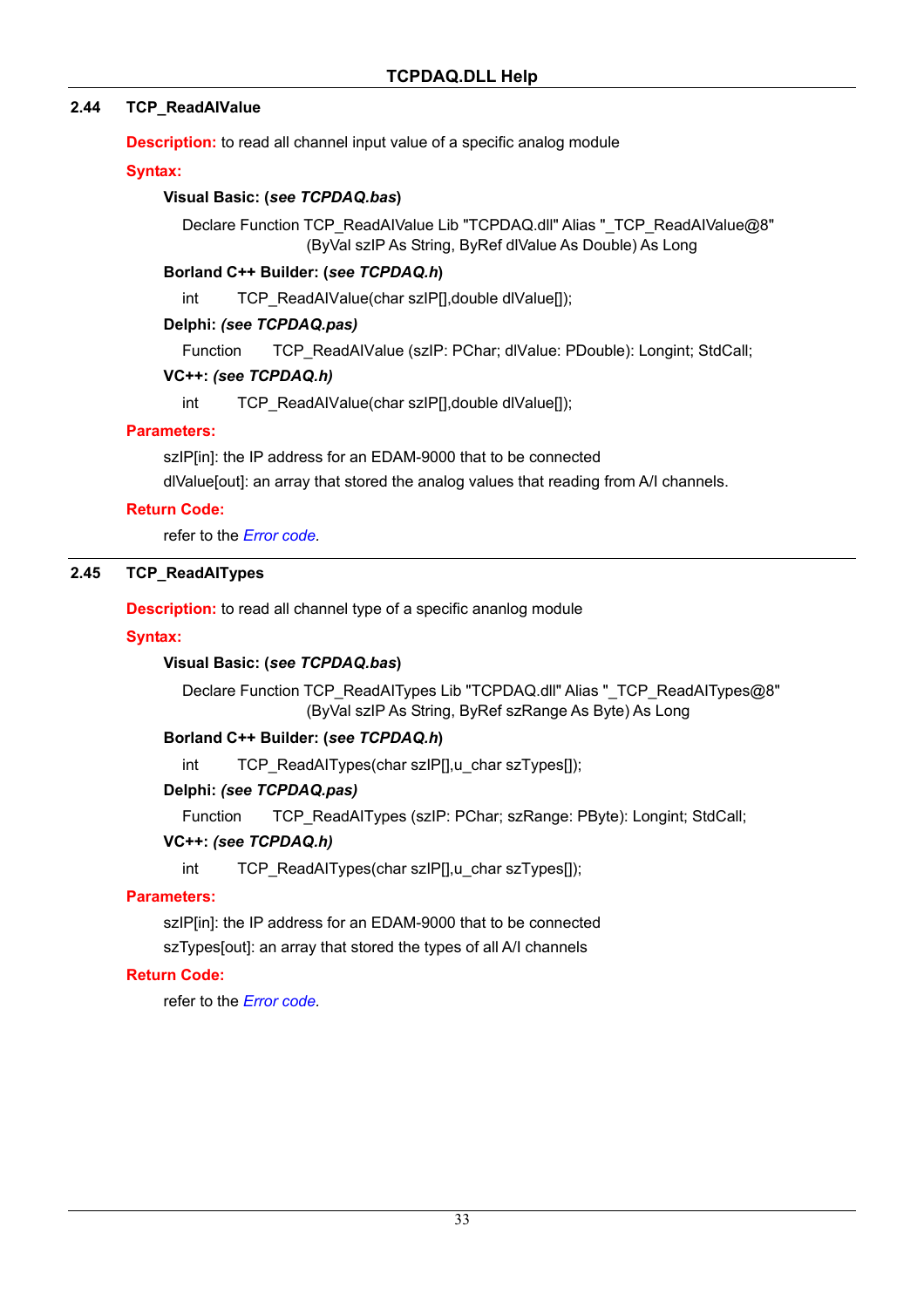### **2.46 TCP\_ReadAIMaxVal**

**Description:** to read all channel maxmal value of a specific ananlog module

#### **Syntax:**

### **Visual Basic: (***see TCPDAQ.bas***)**

Declare Function TCP\_ReadAIMaxVal Lib "TCPDAQ.dll" Alias "\_TCP\_ReadAIMaxVal@8" (ByVal szIP As String, ByRef dMaxValue As Double) As Long

#### **Borland C++ Builder: (***see TCPDAQ.h***)**

int TCP\_ReadAIMaxVal(char szIP[],double dMaxValue[]);

#### **Delphi:** *(see TCPDAQ.pas)*

Function TCP\_ReadAIMaxVal (szIP: PChar; dMaxValue: PDouble): Longint; StdCall;

#### **VC++:** *(see TCPDAQ.h)*

int TCP\_ReadAIMaxVal(char szIP[],double dMaxValue[]);

#### **Parameters:**

szIP[in]: the IP address for an EDAM-9000 that to be connected

dMaxValue[out]: an array that stored the maximal analog values of all A/I channels

#### **Return Code:**

refer to the *Error code.* 

### **2.47 TCP\_ReadAIMinVal**

**Description:** to read all channel minimal value of a specific ananlog module

#### **Syntax:**

### **Visual Basic: (***see TCPDAQ.bas***)**

Declare Function TCP\_ReadAIMinVal Lib "TCPDAQ.dll" Alias "\_TCP\_ReadAIMinVal@8" (ByVal szIP As String, ByRef dMinValue As Double) As Long

### **Borland C++ Builder: (***see TCPDAQ.h***)**

int TCP\_ReadAIMinVal(char szIP[],double dMinValue[]);

#### **Delphi:** *(see TCPDAQ.pas)*

Function TCP\_ReadAIMinVal (szIP: PChar; dMinValue: PDouble): Longint; StdCall;

#### **VC++:** *(see TCPDAQ.h)*

int TCP\_ReadAIMinVal(char szIP[],double dMinValue[]);

### **Parameters:**

szIP[in]: the IP address for an EDAM-9000 that to be connected

dMinValue[out]: an array that stored the minimal analog values of all A/I channels

### **Return Code:**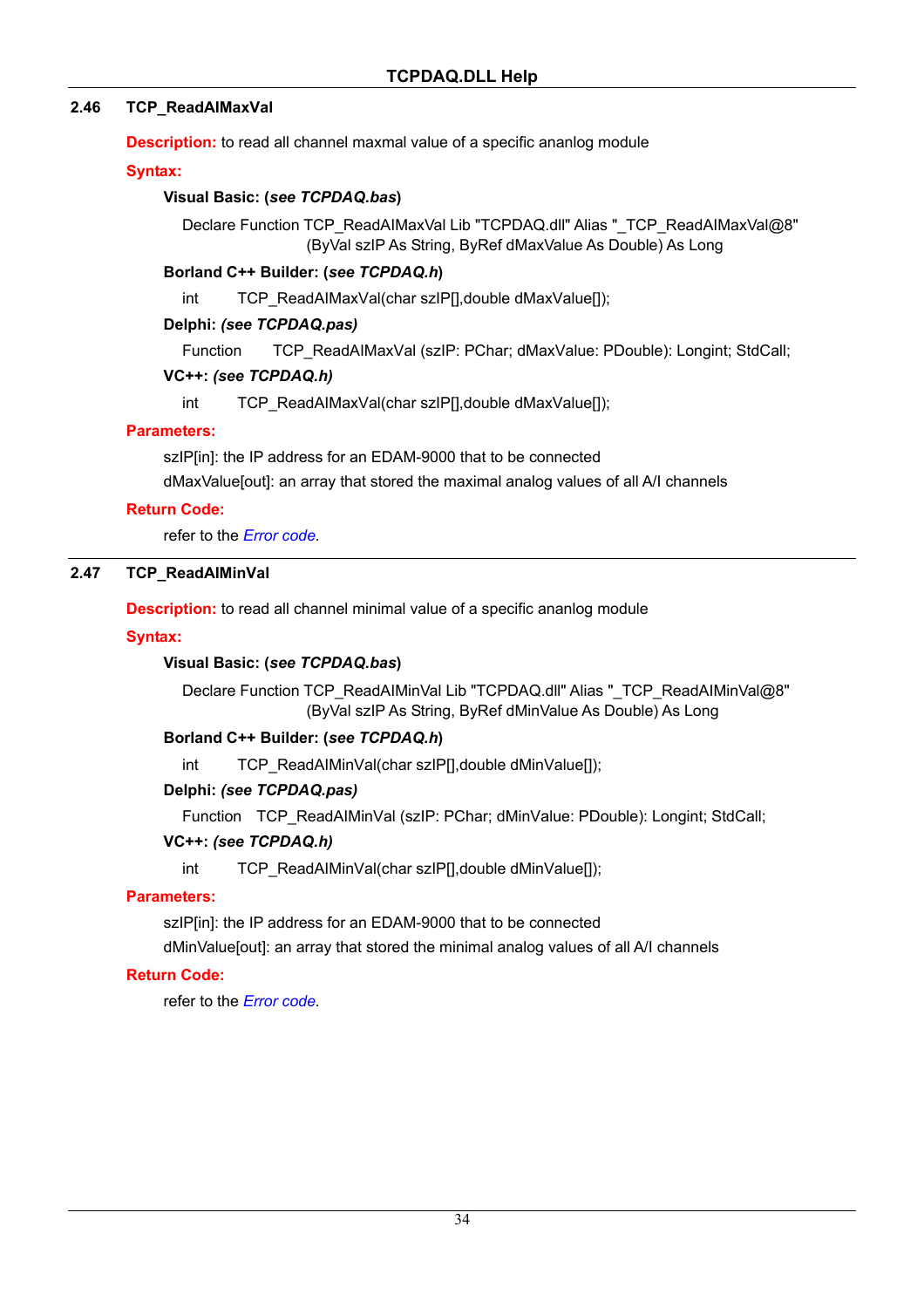### **2.48 TCP\_WriteAIMultiplexChannel**

**Description:** to enable/disable channel activation of a specific analog module

#### **Syntax:**

#### **Visual Basic: (***see TCPDAQ.bas***)**

Declare Function TCP\_WriteAIMultiplexChannel Lib "TCPDAQ.dll" Alias

"\_TCP\_WriteAIMultiplexChannel@8" (ByVal szIP As String, ByRef szchno As Byte) As Long

#### **Borland C++ Builder: (***see TCPDAQ.h***)**

int TCP\_WriteAIMultiplexChannel(char szIP[],u\_char szChno[]);

#### **Delphi:** *(see TCPDAQ.pas)*

Function TCP\_WriteAIMultiplexChannel(szIP: PChar; szchstatus: PByte): Longint; StdCall;

#### **VC++:** *(see TCPDAQ.h)*

Int TCP\_WriteAIMultiplexChannel(char szIP[],u\_char szChno[]);

#### **Parameters:**

szIP[in]: the IP address for an EDAM-9000 that to be connected

szChno[in]: an 8 bit array that stored the AI channel which represent in numeric. The meanning for a value in an entity as follow: szChno[n]:0 disable channel #n for multiplexing szChno[n]:1 Enable channel #n for multiplexing

#### **Return Code:**

refer to the *Error code.* 

#### **2.49 TCP\_ReadAIMultiplexChannel**

**Description:** to read all channel activation status of a specific analog module

### **Syntax:**

**Visual Basic:** (*see TCPDAQ.bas*)

Declare Function TCP\_ReadAIMultiplexChannel Lib "TCPDAQ.dll" Alias

"\_TCP\_ReadAIMultiplexChannel@8" (ByVal szIP As String, ByRef szchno As Byte) As Long

### **Borland C++ Builder: (***see TCPDAQ.h***)**

int TCP\_ReadAIMultiplexChannel(char szIP[],u\_char szChno[]);

#### **Delphi:** *(see TCPDAQ.pas)*

Function TCP\_ReadAIMultiplexChannel(szIP: PChar; szchstatus: PByte): Longint; StdCall;

#### **VC++:** *(see TCPDAQ.h)*

int TCP\_ReadAIMultiplexChannel(char szIP[],u\_char szChno[]);

#### **Parameters:**

szIP[in]: the IP address for an EDAM-9000 that to be connected

szChno[in]: an 8 bit array that stored the AI channel which represent in numeric.

The meanning for a value in an entity as follow:

szChno[n]:0 disable channel #n for multiplexing

szChno[n]:1 Enable channel #n for multiplexing

#### **Return Code:**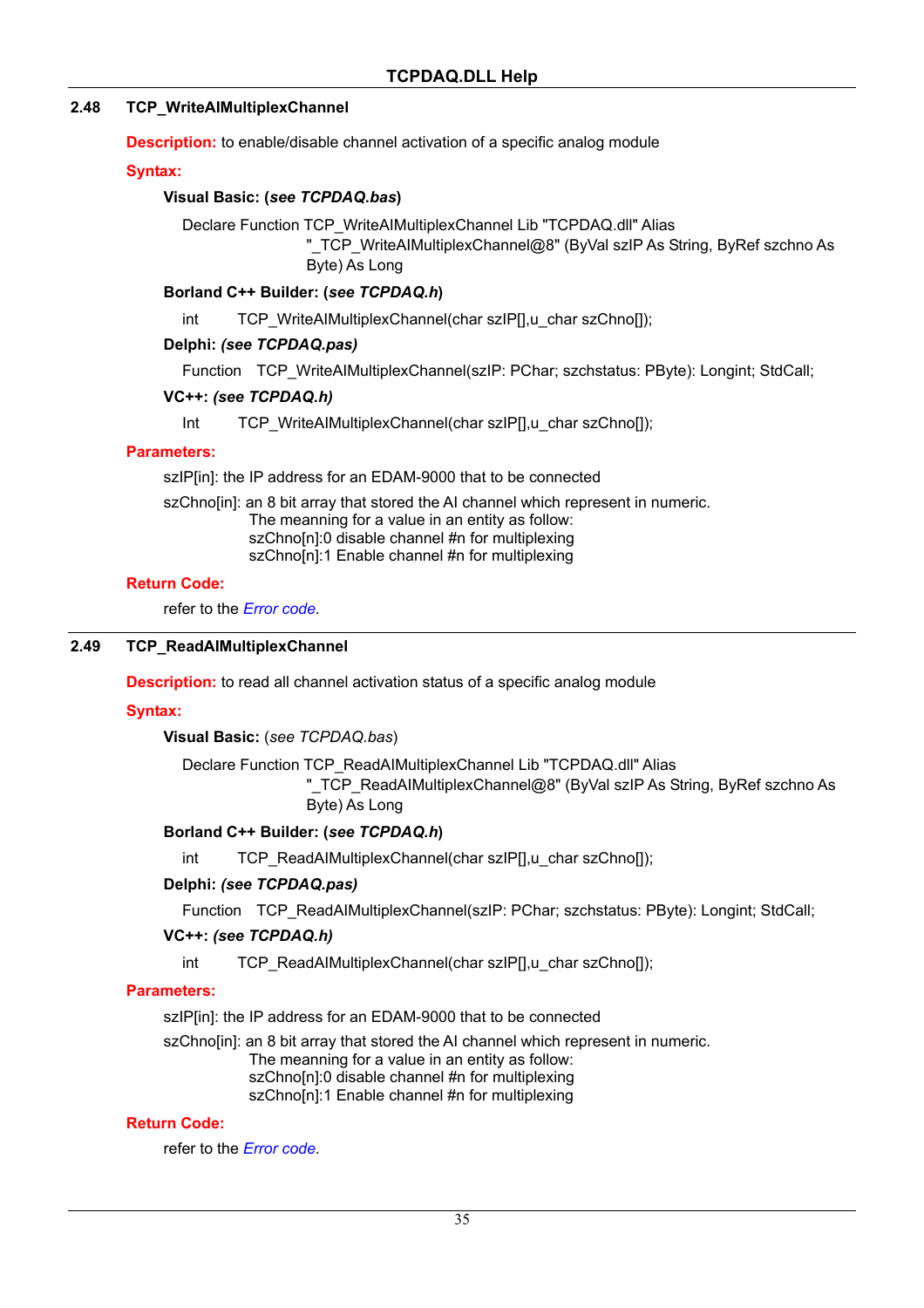#### **2.50 TCP\_ReadAIAverageChannel**

**Description:** to read all channels in-average status of a specific analog module

#### **Syntax:**

#### **Visual Basic: (***see TCPDAQ.bas***)**

Declare Function TCP\_ReadAIAverageChannel Lib "TCPDAQ.dll" Alias

"\_TCP\_ReadAIAverageChannel@8" (ByVal szIP As String, ByRef avgch As Byte) As Long

#### **Borland C++ Builder: (***see TCPDAQ.h***)**

int TCP\_ReadAIAverageChannel(char szIP[],u\_char avgch[]);

#### **Delphi:** *(see TCPDAQ.pas)*

Function TCP\_ReadAIAverageChannel(szIP: PChar; avgch: PByte): Longint; StdCall;

#### **VC++:** *(see TCPDAQ.h)*

int TCP\_ReadAIAverageChannel(char szIP[],u\_char avgch[]);

#### **Parameters:**

szIP[in]: the IP address for an EDAM-9000 that to be connected

avgch[in]: an 8 bit array that stored the AI channel which represent in numeric. The meanning for a value in an entity as follow: avgch [n]:0 the channel #n is in average avgch [n]:1 the channel #n is not in average

#### **Return Code:**

refer to the *Error code.* 

#### **2.51 TCP\_WriteAIAverageChannel**

**Description:** to set all channels to be in-average or not of a specific analog module

### **Syntax:**

### **Visual Basic: (***see TCPDAQ.bas***)**

Declare Function TCP\_WriteAIAverageChannel Lib "TCPDAQ.dll" Alias "\_TCP\_WriteAIAverageChannel@8" (ByVal szIP As String, ByRef avgch As Byte) As Long

#### **Borland C++ Builder: (***see TCPDAQ.h***)**

int TCP\_WriteAIAverageChannel(char szIP[],u\_char avgch[]);

#### **Delphi:** *(see TCPDAQ.pas)*

Function TCP WriteAIAverageChannel(szIP: PChar; avgch: PByte): Longint; StdCall;

#### **VC++:** *(see TCPDAQ.h)*

int TCP\_WriteAIAverageChannel(cChar szIP[],u\_char avgch[]);

#### **Parameters:**

szIP[in]: the IP address for an EDAM-9000 that to be connected

avgch[in]: an 8 bit array that stored the AI channel which represent in numeric.

The meanning for a value in an entity as follow:

avgch [n]:0 disable channel #n to be in average

avgch [n]:1 enable channel #n to be in average

#### **Return Code:**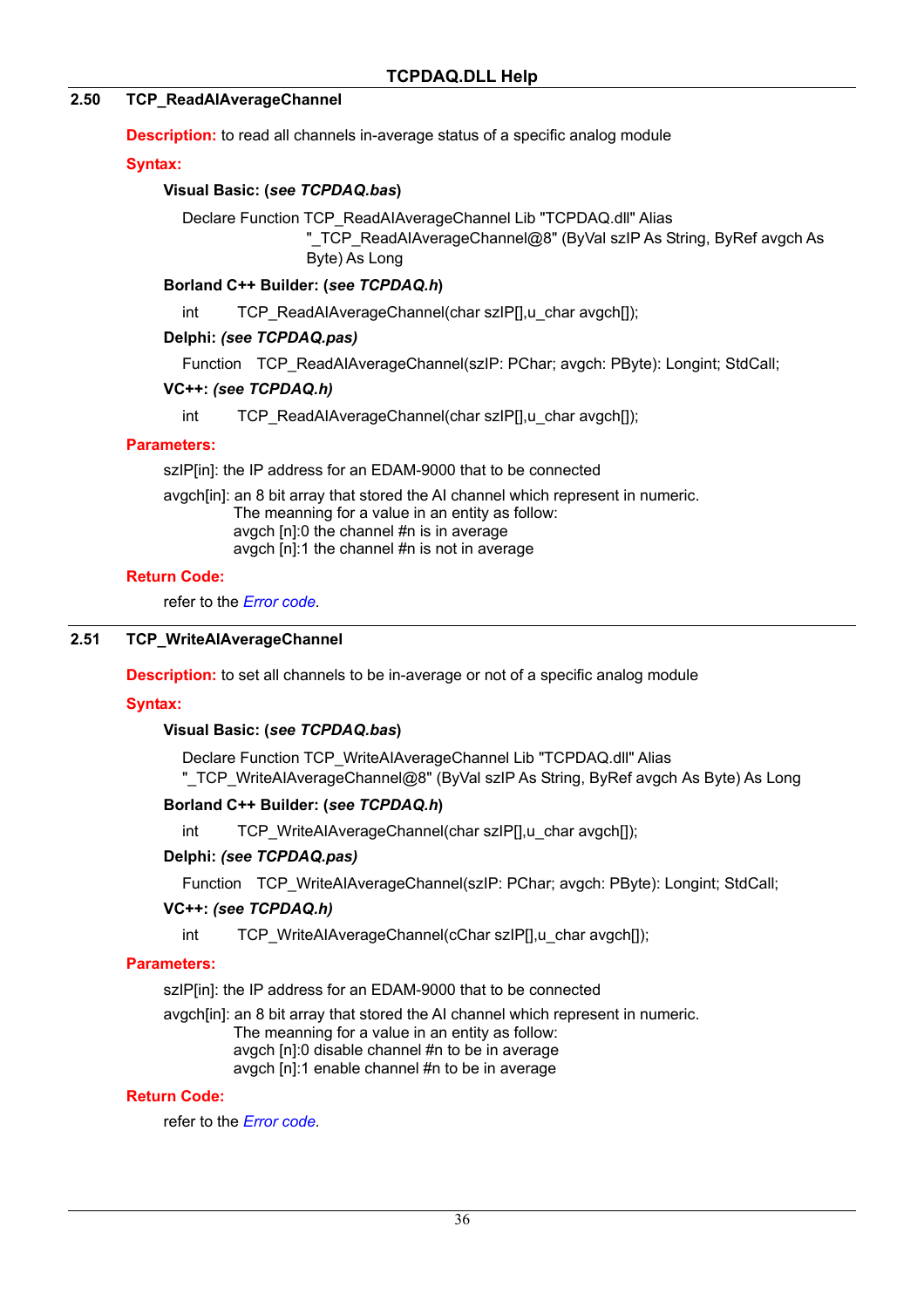### **2.52 TCP\_ReadAIAlarmTypes**

**Description:** to read channel alarm type of a specific analog module

### **Syntax:**

### **Visual Basic:** (*see TCPDAQ.bas*)

Declare Function TCP\_ReadAIAlarmTypes Lib "TCPDAQ.dll" Alias

"\_TCP\_ReadAIAlarmTypes@16" (ByVal szIP As String, ByVal AIchno As Integer,

ByRef HiAlarmType As Byte, ByRef LoAlarmType As Byte) As Long

### **Borland C++ Builder: (***see TCPDAQ.h***)**

Int TCP\_ReadAIAlarmTypes(char szIP[],u\_short AIchno,u\_char \*AIHialarmtype, u\_char \*AILoalarmtype);

### **Delphi: (see TCPDAQ.pas)**

Function TCP\_ReadAIAlarmTypes(szIP: PChar; AIchno: Integer; HiAlarmType: PByte; LoAlarmType: PByte): Longint; StdCall;

### **VC++: (see TCPDAQ.h)**

Int TCP\_ReadAIAlarmTypes(char szIP[],u\_short AIchno, u\_char \*AIHialarmtype, u\_char \*AILoalarmtype);

### **Parameters:**

szIP[in]: the IP address for an EDAM-9000 that to be connected

AIchno[in]: the channel index for reading

AIHialarmtype[in]: high alarm type(=0 momemtary\_alarm,=1 latch\_alarm,=2 disable\_alarm) AILoalarmtype[in]: low alarm type(=0 momemtary\_alarm,=1 latch\_alarm,=2 disable\_alarm)

### **Return Code:**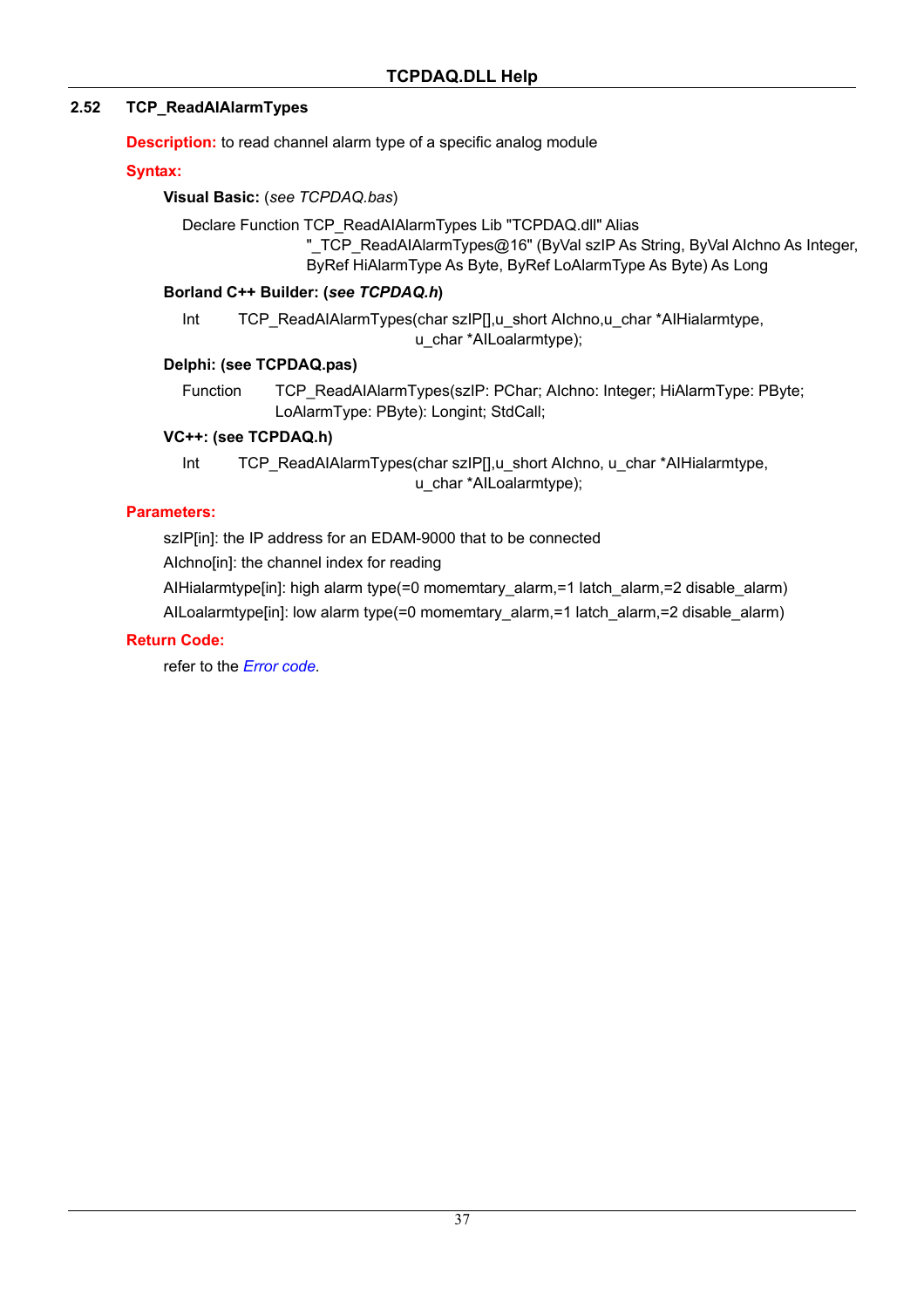### **2.53 TCP\_WriteAIAlarmType**

**Description:** to set channel alarm type of a specific analog module

### **Syntax:**

### **Visual Basic: (***see TCPDAQ.bas***)**

Declare Function TCP\_WriteAIAlarmType Lib "TCPDAQ.dll" Alias "\_TCP\_WriteAIAlarmType@16" (ByVal szIP As String, ByVal Chno As Integer, ByVal HiLoAlarm As Byte, ByVal AlarmType As Byte) As Long

### **Borland C++ Builder: (***see TCPDAQ.h***)**

Int TCP\_WriteAIAlarmType(char szIP[],u\_short AIchno,u\_char HiorLow,u\_char Alarmtype);

### **Delphi:** *(see TCPDAQ.pas)*

Function TCP WriteAIAlarmType (szIP: PChar; Chno: Integer; HiLoAlarm: Byte; AlarmType: Byte): Longint; StdCall;

### **VC++:** *(see TCPDAQ.h)*

Int TCP\_WriteAIAlarmType(char szIP[],u\_short AIchno, u\_char HiorLow,u\_char Alarmtype);

### **Parameters:**

szIP[in]: the IP address for an EDAM-9000 that to be connected

AIchno[in]: the channel index for reading

HiorLow[in]: set high or low alarm(=0 low alarm, =1 high alarm)

Alarmtype[in]: alarm type (0=momemtary\_alarm, 1=latch\_alarm)

### **Return Code:**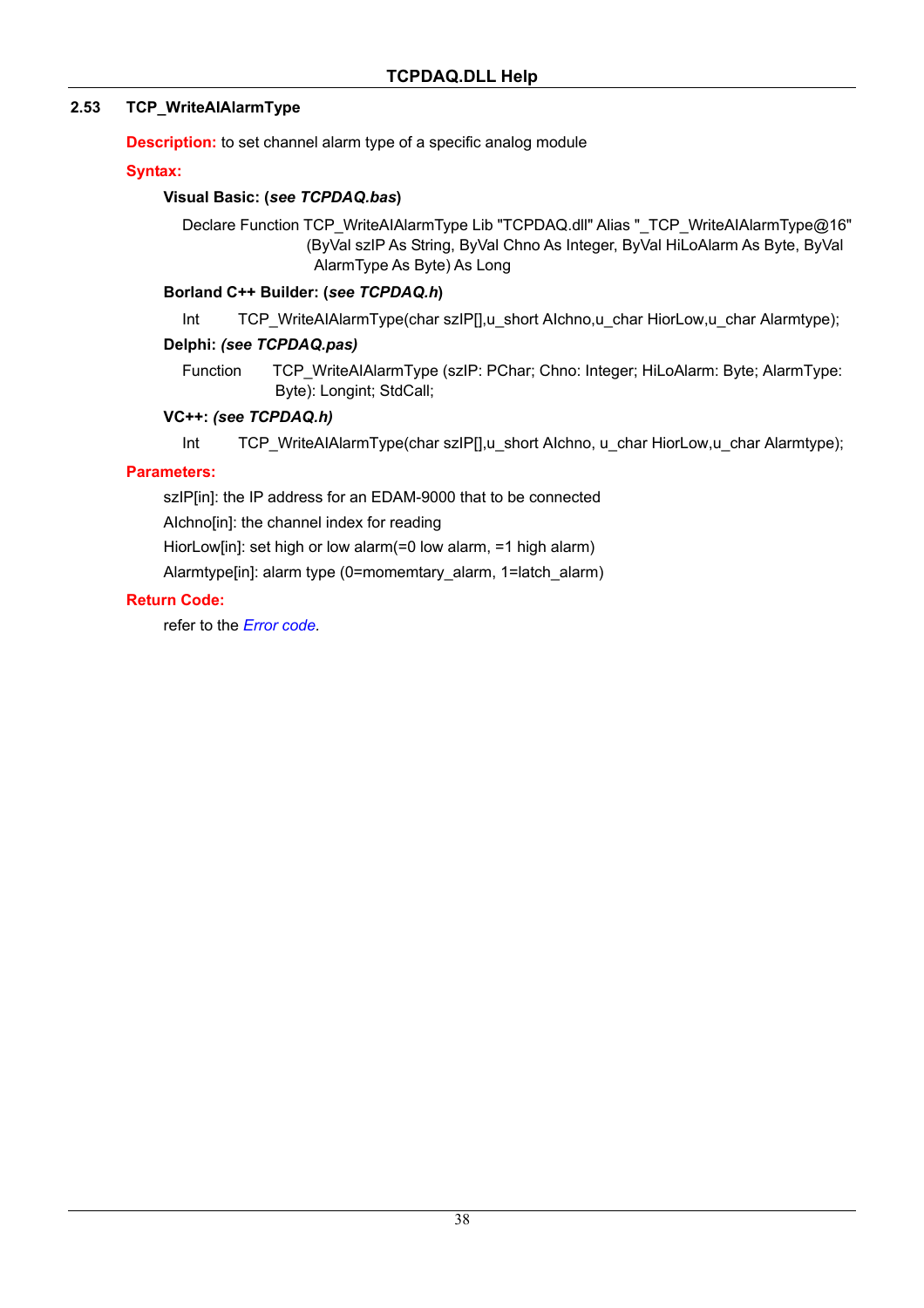### **2.54 TCP\_ReadAIAlarmDOConnection**

**Description:** to read alarm channel DO connection of a specific analog module

### **Syntax:**

### **Visual Basic:** (*see TCPDAQ.bas*)

Declare Function TCP\_ReadAIAlarmDOConnection Lib "TCPDAQ.dll" Alias "\_TCP\_ReadAIAlarmDOConnection@16" (ByVal szIP As String, ByVal AIchno

As Integer, ByRef AIHiAlarmDOchn As Integer, ByRef AILoAlarmDOchn As Integer) As Long

### **Borland C++ Builder: (***see TCPDAQ.h***)**

int TCP\_ReadAIAlarmDOConnection(char szIP[],u\_short AIchno, u\_short \*AIHiAlarmDOchn, u\_short \*AILoAlarmDOchn);

### **Delphi: (see TCPDAQ.pas)**

Function TCP\_ReadAIAlarmDOConnection(szIP: PChar; Alchno: Integer; AIHiAlarmDOchn: PWORD; AILoAlarmDOchn: PWORD): Longint; StdCall;

### **VC++: (see TCPDAQ.h)**

int TCP\_ReadAIAlarmDOConnection(char szIP[],u\_short AIchno,u\_short \*AIHiAlarmDOchn, u\_short \*AILoAlarmDOchn);

### **Parameters:**

szIP[in]: the IP address for an EDAM-9000 that to be connected

AIchno[in]: the channel index for reading

AIHiAlarmDOchn[out]: D/O channel number be connected to high alarm

AILoAlarmDOchn[out]: D/O channel number be connected to low alarm

### **Return Code:**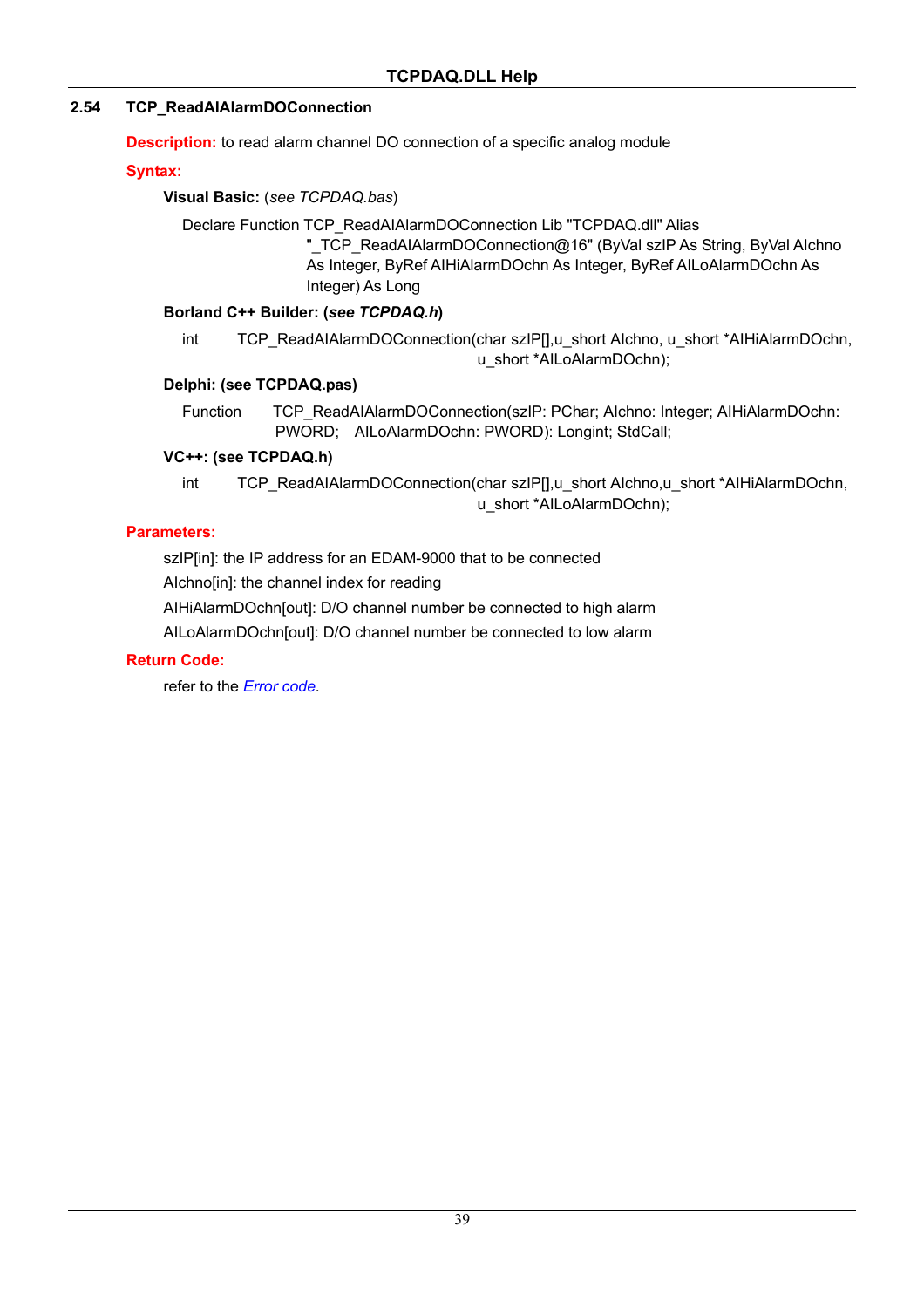### **2.55 TCP\_WriteAIAlarmDOConnection**

**Description:** to set alarm channel DO connection of a specific analog module

#### **Syntax:**

#### **Visual Basic: (***see TCPDAQ.bas***)**

Declare Function TCP\_WriteAIAlarmDOConnection Lib "TCPDAQ.dll" Alias

" TCP WriteAIAlarmDOConnection@16" (ByVal szIP As String, ByVal AIchno As Integer, ByVal HiAlarmDOchn As Integer, ByVal LoAlarmDOchn As Integer) As Long

#### **Borland C++ Builder: (***see TCPDAQ.h***)**

int TCP\_WriteAIAlarmDOConnection(char szIP[],u\_short AIchno,u\_short HiAlarmDOchn, u\_short LoAlarmDOchn);

#### **Delphi:** *(see TCPDAQ.pas)*

Function TCP\_WriteAIAlarmDOConnection (szIP: PChar; Alchno: Integer; HiAlarmDOchn: PWORD; LoAlarmDOchn: PWORD): Longint; StdCall;

#### **VC++:** *(see TCPDAQ.h)*

int TCP\_WriteAIAlarmDOConnection(char szIP[],u\_short AIchno, u\_short HiAlarmDOchn, u\_short LoAlarmDOchn);

#### **Parameters:**

szIP[in]: the IP address for an EDAM-9000 that to be connected

AIchno[in]: the channel index for reading

AIHiAlarmDOchn[in] D/O channel number be connected to high alarm

AILoAlarmDOchn[in]: D/O channel number be connected to low alarm

#### **Return Code:**

refer to the *Error code.* 

### **2.56 TCP\_ReadAIBurnOutStatus**

**Description:** to read all channel burn-out status of a specific analog module (EDAM-9015, 9019 only)

### **Syntax:**

### **Visual Basic: (***see TCPDAQ.bas***)**

Declare Function TCP\_ReadAIBurnOutStatus Lib "TCPDAQ.dll" Alias

" TCP\_ReadAIBurnOutStatus@8" (ByVal szIP As String, ByRef dlBurnout As Byte) As Long

### **Borland C++ Builder: (***see TCPDAQ.h***)**

int TCP\_ReadAIBurnOutStatus(char szIP[],u\_char dlBurnout[]);

### **Delphi:** *(see TCPDAQ.pas)*

Function TCP\_ReadAIBurnOutStatus (szIP: PChar; dlBurnout: PByte): Longint; StdCall;

#### **VC++:** *(see TCPDAQ.h)*

int TCP\_ReadAIBurnOutStatus(char szIP[],u\_char dlBurnout[]);

#### **Parameters:**

szIP[in]: the IP address for an EDAM-9000 that to be connected

dlBurnout[out]: an 8 bit array that stored the burn-out status of EDAM-9019,9015 module (=0 normal, =1 burn-out)

#### **Return Code:**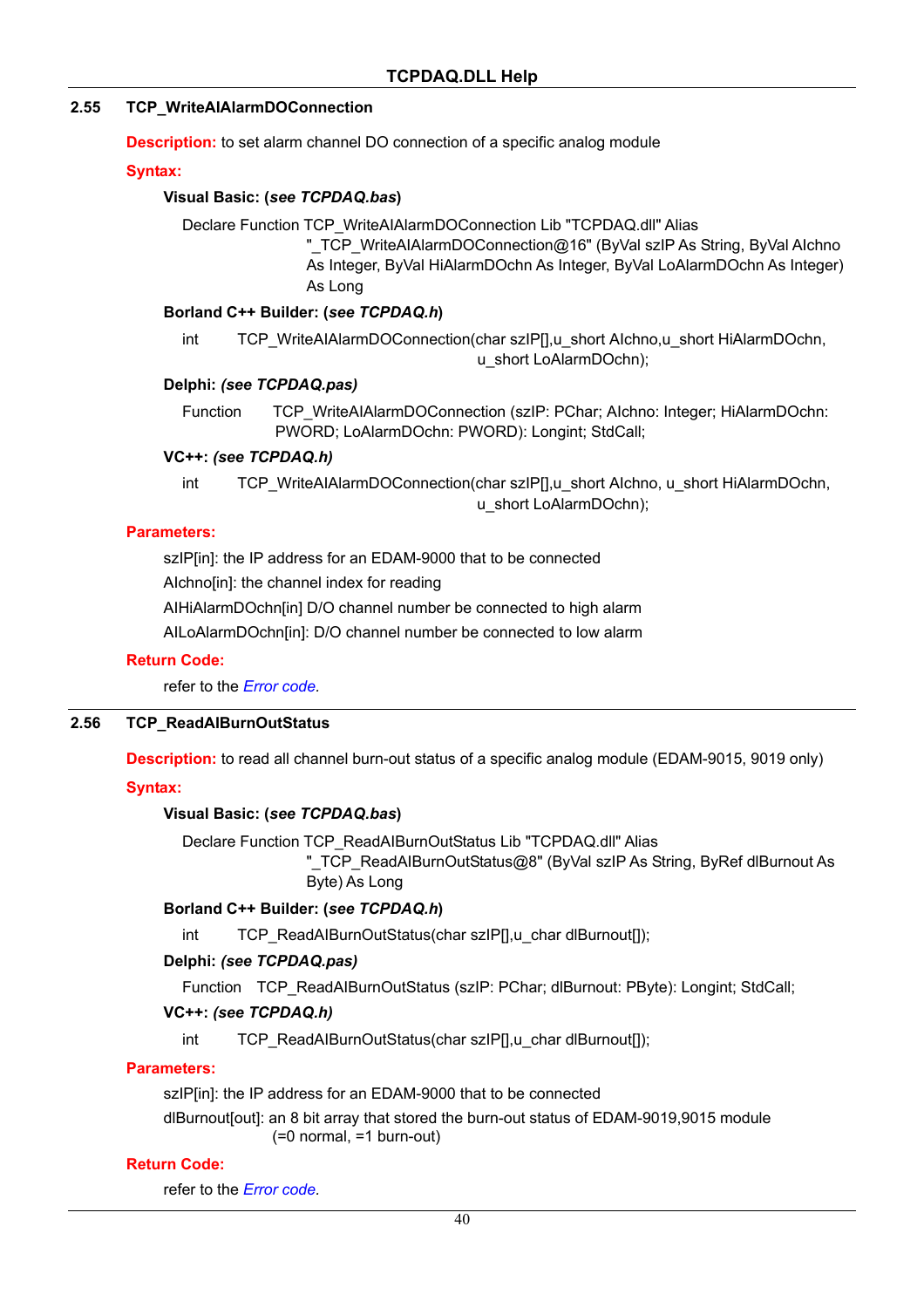#### **2.57 TCP\_ReadAIAlarmStatus**

**Description:** to read a channel alarm status of a specific analog module

#### **Syntax:**

#### **Visual Basic: (***see TCPDAQ.bas***)**

Declare Function TCP\_ReadAIAlarmStatus Lib "TCPDAQ.dll" Alias

" TCP\_ReadAIAlarmStatus@16" (ByVal szIP As String, ByVal Chno As Integer, ByRef szHighAlarm As Byte, ByRef szLowAlarm As Byte) As Long

#### **Borland C++ Builder: (***see TCPDAQ.h***)**

int TCP\_ReadAIAlarmStatus(char szIP[],u\_short Chno,u\_char \*szHighAlarm, u\_char \*szLowAlarm);

### **Delphi:** *(see TCPDAQ.pas)*

Function TCP\_ReadAIAlarmStatus (szlP: PChar; Chno: Integer; szHighAlarm: PByte; szLowAlarm: PByte): Longint; StdCall;

#### **VC++:** *(see TCPDAQ.h)*

int TCP\_ReadAIAlarmStatus(char szIP[],u\_short Chno,u\_char \*szHighAlarm, u\_char \*szLowAlarm);

### **Parameters:**

szIP[in]: the IP address for an EDAM-9000 that to be connected Chno[in]: the channel index for reading szHighAlarm: high alarm status (1=alarm occurred, 0=no alarm) szLowAlarm: low alarm status (1=alarm occurred, 0=no alarm)

#### **Return Code:**

refer to the *Error code.* 

### **2.58 TCP\_ClearAILatchAlarm**

**Description:** to clear channel latch status when A/I channel function in "Latch alarm" mode

#### **Syntax:**

### **Visual Basic: (***see TCPDAQ.bas***)**

Declare Function TCP\_ClearAILatchAlarm Lib "TCPDAQ.dll" Alias

" TCP ClearAILatchAlarm@12" (ByVal szIP As String, ByVal Chno As Integer, ByVal alarmlevel As Byte) As Long

#### **Borland C++ Builder: (***see TCPDAQ.h***)**

Int TCP ClearAILatchAlarm(char szIP[],u\_short Chno,u\_char Alarmlevel);

### **Delphi:** *(see TCPDAQ.pas)*

Function TCP ClearAILatchAlarm(szIP: PChar; Chno: Integer; alarmlevel: Byte): Longint; StdCall;

#### **VC++:** *(see TCPDAQ.h)*

Int TCP ClearAILatchAlarm(char szIP[],u\_short Chno,u\_char Alarmlevel);

#### **Parameters:**

szIP[in]: the IP address for an EDAM-9000 that to be connected

Chno[in]: the channel index for writing

Alarmlevel[in]: alarm latch be cleared (0=low alarm latch , 1=high lalarm latch)

#### **Return Code:**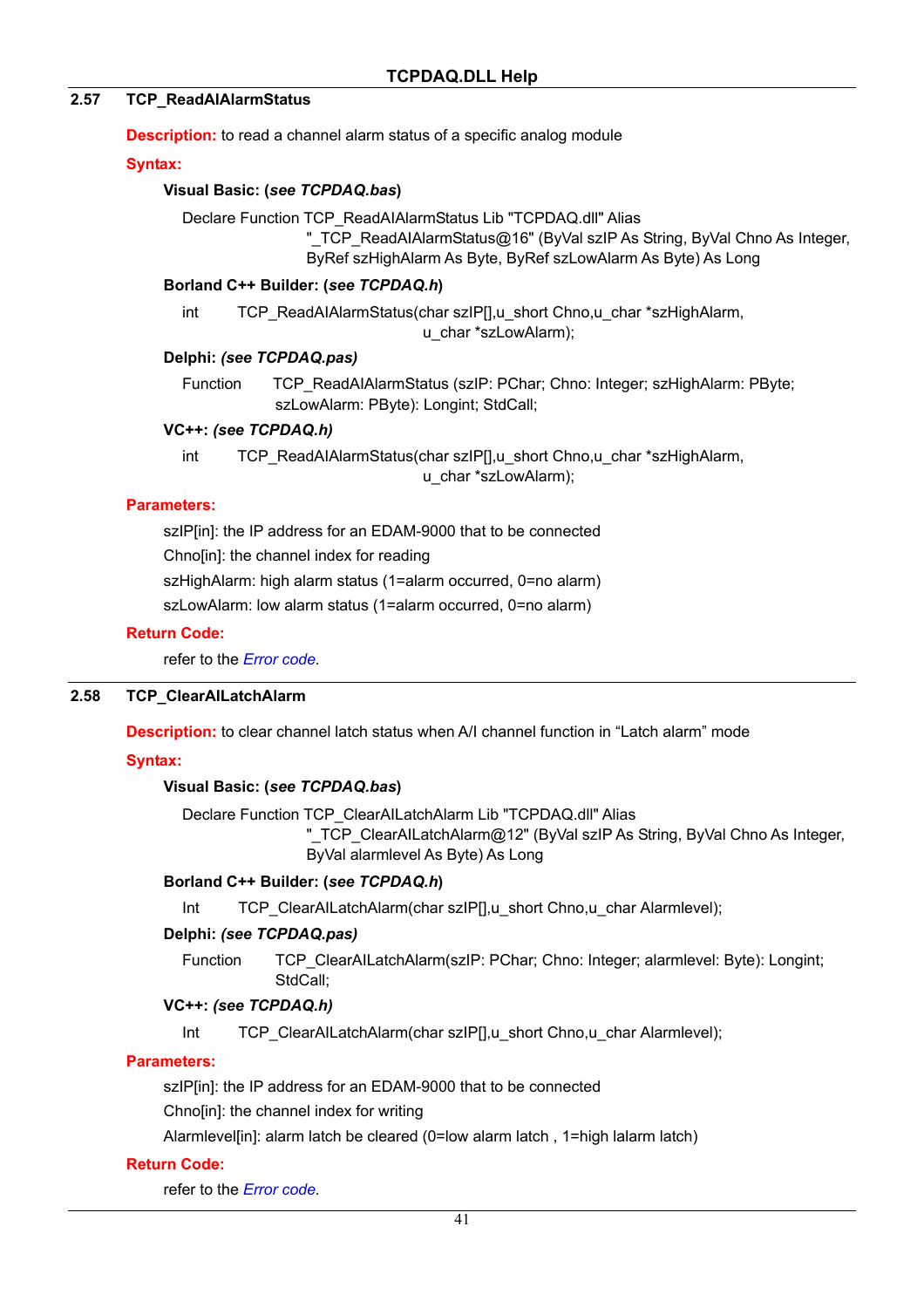### **2.59 TCP\_ClearAIMaxVal**

**Description:** to clear channel maxmal value of a specific analog module

### **Syntax:**

### **Visual Basic: (***see TCPDAQ.bas***)**

Declare Function TCP\_ClearAIMaxVal Lib "TCPDAQ.dll" Alias "\_TCP\_ClearAIMaxVal@8" (ByVal szIP As String, ByVal Chno As Integer) As Long

### **Borland C++ Builder: (***see TCPDAQ.h***)**

Int TCP ClearAIMaxVal(char szIP[],u\_short Chno);

### **Delphi:** *(see TCPDAQ.pas)*

Function TCP ClearAIMaxVal (szIP: PChar; Chno: Integer): Longint; StdCall;

### **VC++:** *(see TCPDAQ.h)*

Int TCP\_ClearAIMaxVal(char szIP[],u\_short Chno);

### **Parameters:**

szIP[in]: the IP address for an EDAM-9000 that to be connected Chno[in]: the channel index for clearing

### **Return Code:**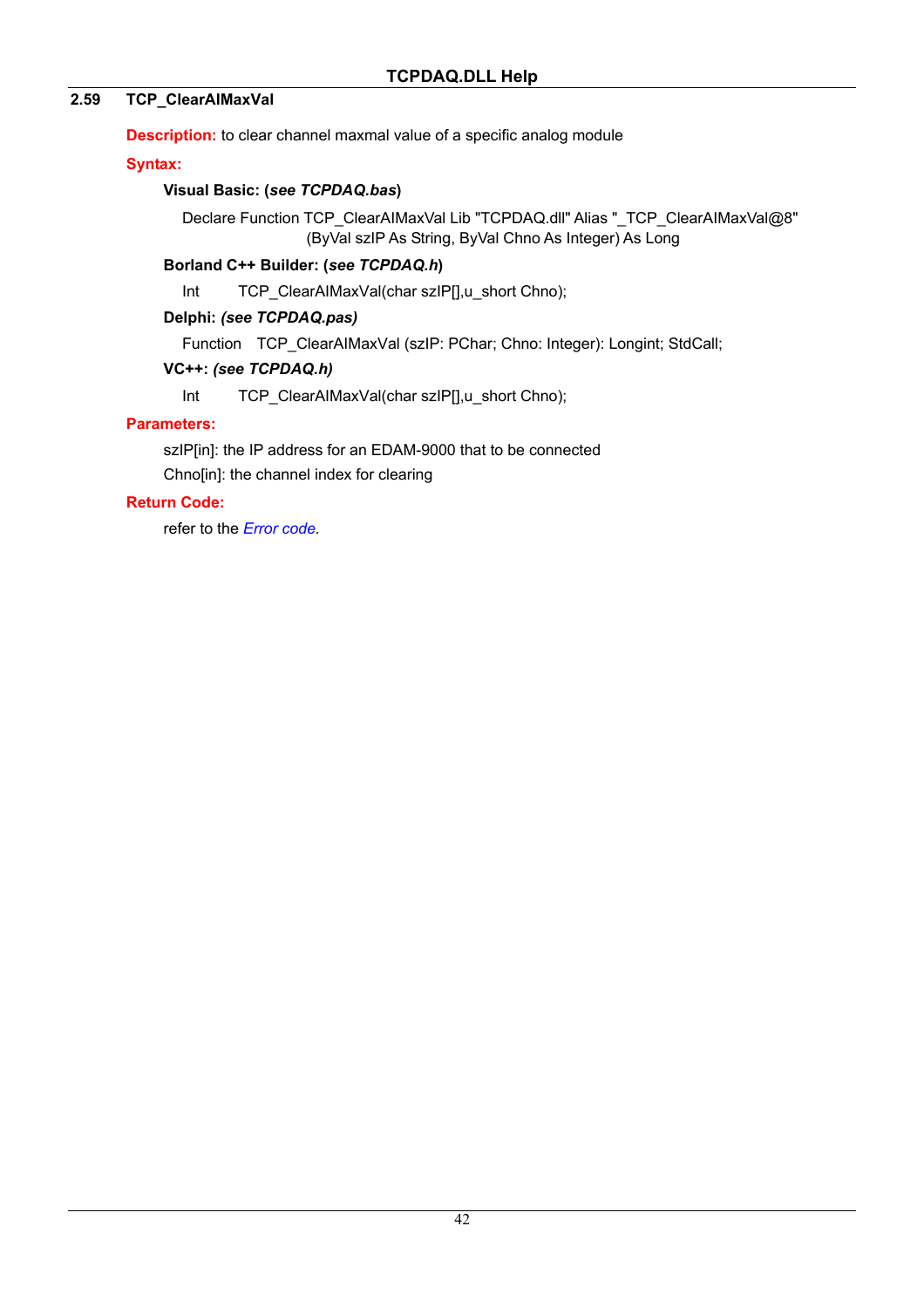### **2.60 TCP\_ClearAIMinVal**

**Description:** to clear channel minimal value of a specific analog module

#### **Syntax:**

#### **Visual Basic: (***see TCPDAQ.bas***)**

Declare Function TCP\_ClearAIMinVal Lib "TCPDAQ.dll" Alias "\_TCP\_ClearAIMinVal@8" (ByVal szIP As String, ByVal Chno As Integer) As Long

#### **Borland C++ Builder: (***see TCPDAQ.h***)**

Int TCP ClearAIMinVal(char szIP[],u\_short Chno);

#### **Delphi:** *(see TCPDAQ.pas)*

Function TCP ClearAIMinVal (szIP: PChar; Chno: Integer): Longint; StdCall;

#### **VC++:** *(see TCPDAQ.h)*

Int TCP ClearAIMinVal(char szIP[],u\_short Chno);

#### **Parameters:**

szIP[in]: the IP address for an EDAM-9000 that to be connected Chno[in]: the channel index for clearing

#### **Return Code:**

refer to the *Error code.* 

### **2.61 TCP\_WriteAIAlarmLimit**

**Description:** to set every channel high/low alarm limit value

#### **Syntax:**

### **Visual Basic: (***see TCPDAQ.bas***)**

Declare Function TCP\_WriteAIAlarmLimit Lib "TCPDAQ.dll" Alias "\_TCP\_WriteAIAlarmLimit@24" (ByVal szIP As String, ByVal Chno As Integer, ByVal dHighLimit As Double, ByVal dLowLimit As Double) As Long

#### **Borland C++ Builder: (***see TCPDAQ.h***)**

Int TCP\_WriteAIAlarmLimit(char szIP[],u\_short Chno, double dHighLimit, double dLowLimit);

### **Delphi:** *(see TCPDAQ.pas)*

Function TCP\_WriteAIAlarmLimit (szIP: PChar; Chno: Integer; dHighLimit: Double; dLowLimit: Double): Longint; StdCall;

#### **VC++:** *(see TCPDAQ.h)*

Int TCP\_WriteAIAlarmLimit(char szIP[],u\_short Chno, double dHighLimit, double dLowLimit);

#### **Parameters:**

szIP[in]: the IP address for an EDAM-9000 that to be connected Chno[in]: the channel index for writing dHighLimit[in]: high larm limit value (such as 2.321 or -2.321) dLowLimit[in]: high larm limit value

#### **Return Code:**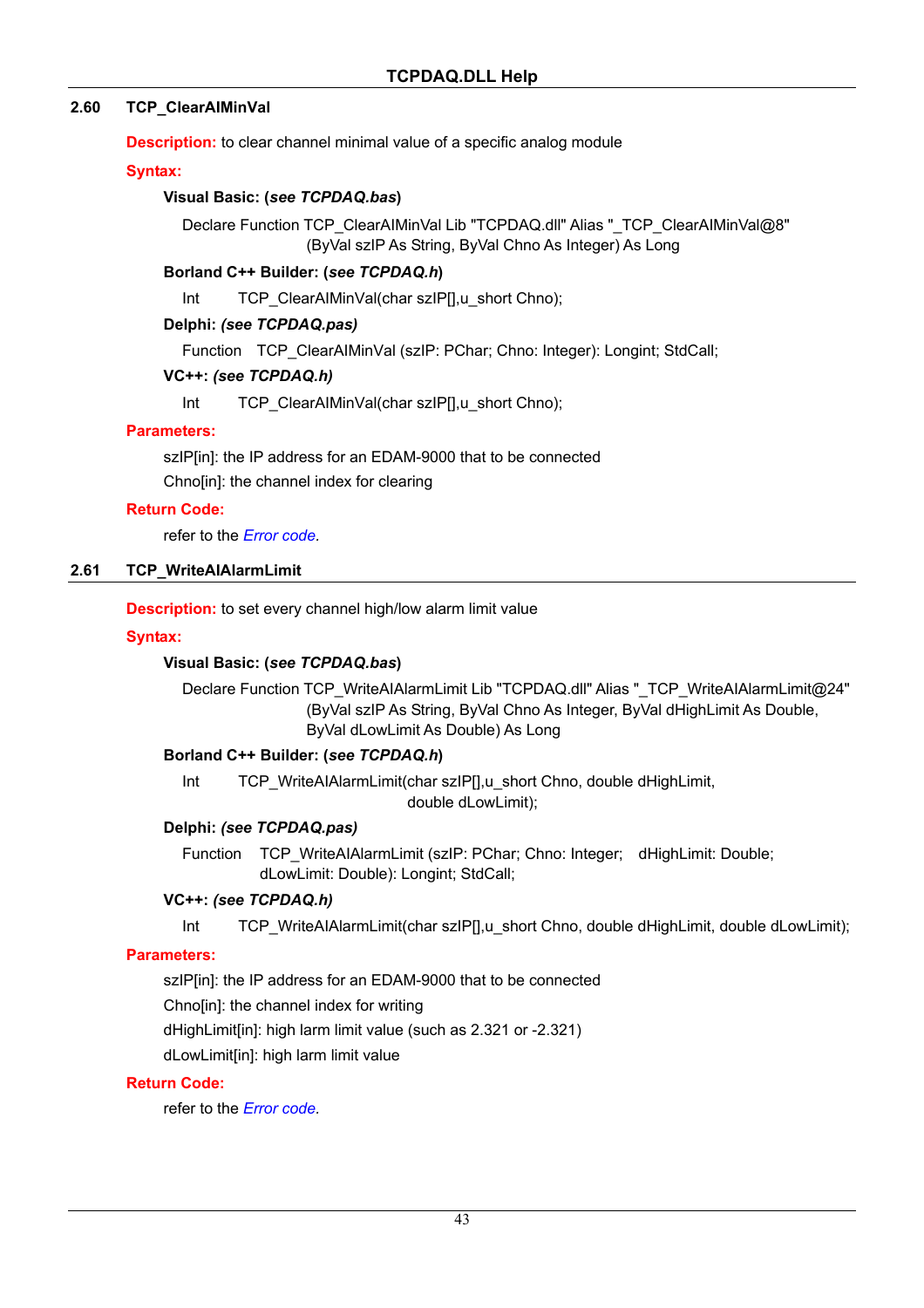#### **2.62 TCP\_ReadAIAlarmLimit**

**Description:** to read all channel high/low alarm limit value

#### **Syntax:**

#### **Visual Basic: (***see TCPDAQ.bas***)**

Declare Function TCP\_ReadAIAlarmLimit Lib "TCPDAQ.dll" Alias "\_TCP\_ReadAIAlarmLimit@16" (ByVal szIP As String, ByVal Chno As Integer, ByRef dHighLimit As Double, ByRef dLowLimit As Double) As Long

#### **Borland C++ Builder: (***see TCPDAQ.h***)**

int TCP\_ReadAIAlarmLimit(char szIP[],u\_short Chno, double dHighLimit[], double dLowLimit[]);

#### **Delphi:** *(see TCPDAQ.pas)*

Function TCP\_ReadAIAlarmLimit(szIP: PChar; Chno: Integer; dHighLimit: PDouble; dLowLimit: PDouble): Longint; StdCall;

#### **VC++:** *(see TCPDAQ.h)*

int TCP\_ReadAIAlarmLimit(char szIP[],u\_short Chno, double dHighLimit[], double dLowLimit[]);

#### **Parameters:**

szIP[in]: the IP address for an EDAM-9000 that to be connected

Chno[in]: the channel index for reading

dHighLimit[out]: 32 bit array that stored the high larm limit value

dLowLimit[out]: 32 bit array that stored the low larm limit value

#### **Return Code:**

refer to the *Error code.* 

#### **2.63 TCP\_StartAIAlarm**

**Description:** to start channel alarm of a specific analog module

#### **Syntax:**

#### **Visual Basic: (***see TCPDAQ.bas***)**

Declare Function TCP\_StartAIAlarm Lib "TCPDAQ.dll" Alias "\_TCP\_StartAIAlarm@12" (ByVal szIP As String, ByVal Chno As Integer, ByVal alarmlevel As Byte) As Long

#### **Borland C++ Builder: (***see TCPDAQ.h***)**

int TCP\_StartAIAlarm(char szIP[],u\_short Chno,u\_char alarmLevel);

### **Delphi:** *(see TCPDAQ.pas)*

Function TCP StartAIAlarm (szIP: PChar; Chno: Integer; alarmlevel: Byte): Longint; StdCall;

### **VC++:** *(see TCPDAQ.h)*

Int TCP\_StartAIAlarm(char szIP[],u\_short Chno,u\_char alarmLevel);

### **Parameters:**

szIP[in]: the IP address for an EDAM-9000 that to be connected

Chno[in]: the channel index for starting alarm

alarmLevel[in]: =0 start low alarm, =1 start high larm

#### **Return Code:**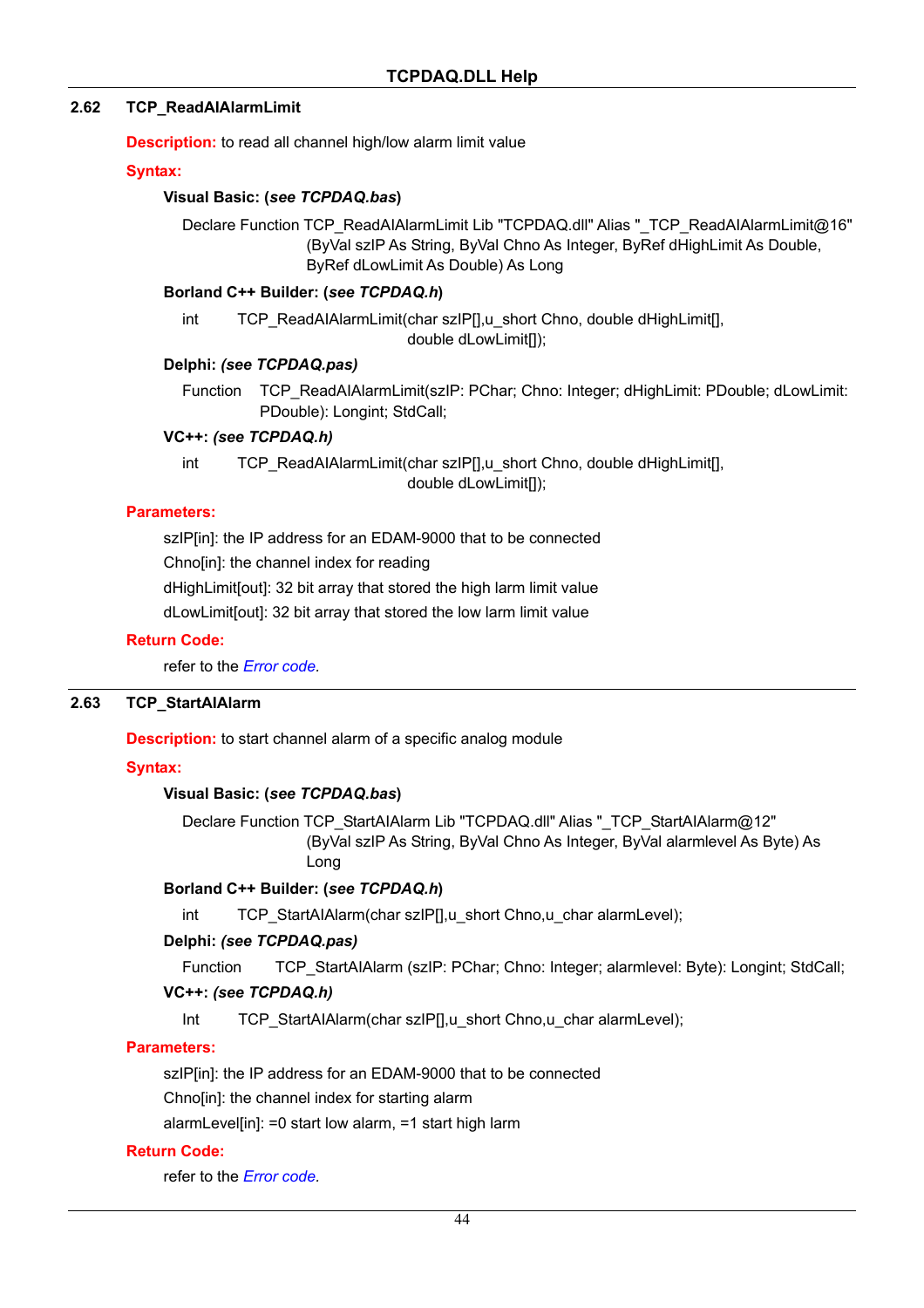### **2.64 TCP\_StopAIAlarm**

**Description:** to disable channel alarm of a specific analog module

### **Syntax:**

### **Visual Basic: (***see TCPDAQ.bas***)**

Declare Function TCP\_StopAIAlarm Lib "TCPDAQ.dll" Alias "\_TCP\_StopAIAlarm@12" (ByVal szIP As String, ByVal Chno As Integer, ByVal alarmlevel As Byte) As Long

### **Borland C++ Builder: (***see TCPDAQ.h***)**

Int TCP\_StopAIAlarm(char szIP[],u\_short Chno,u\_char alarmlevel);

### **Delphi:** *(see TCPDAQ.pas)*

Function TCP StopAIAlarm (szIP: PChar; Chno: Integer; alarmlevel: Byte): Longint; StdCall;

### **VC++:** *(see TCPDAQ.h)*

Int TCP\_StopAIAlarm(char szIP[],u\_short Chno,u\_char alarmlevel);

### **Parameters:**

szIP[in]: the IP address for an EDAM-9000 that to be connected Chno[in]: the channel index for writing

alarmlevel[in]: 0= disable low alarm , 1=disable high larm

### **Return Code:**

refer to the *Error code.* 

**Notice:** call this function will disable channel alarm forever.You should call TCP\_WriteAIAlarmType to set alarm type and then call TCP\_StartAlarm functions to re-start alarm

### **2.65 TCP\_WriteCJCOffset**

**Description:** to set cold junction offset of a specific EDAM9019 module

### **Syntax:**

### **Visual Basic: (***see TCPDAQ.bas***)**

Declare Function TCP\_WriteCJCOffset Lib "TCPDAQ.dll" Alias "\_TCP\_WriteCJCOffset@12" (ByVal szIP As String, ByVal CJoffset As Double) As Long

### **Borland C++ Builder: (***see TCPDAQ.h***)**

Int TCP WriteCJCOffset(char szIP[],double CJoffset);

### **Delphi:** *(see TCPDAQ.pas)*

Function TCP\_WriteCJCOffset (szIP: PChar; CJoffset: Double): Longint; StdCall;

### **VC++:** *(see TCPDAQ.h)*

Int TCP\_WriteCJCOffset(char szIP[],double CJoffset);

### **Parameters:**

szIP[in]: the IP address for an EDAM-9000 that to be connected

CJoffset[in]: cold junction temperature offset

### **Return Code:**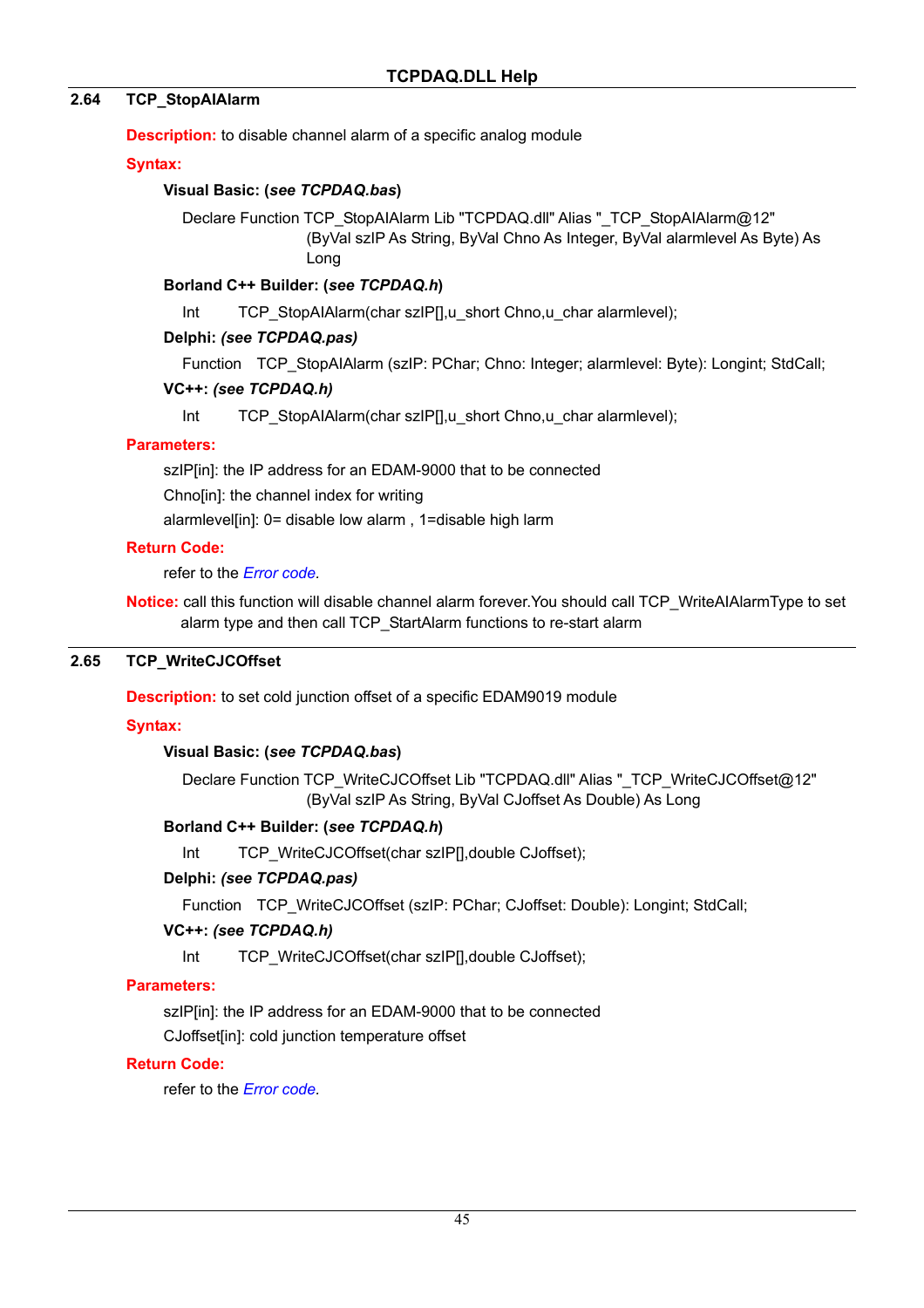### **2.66 TCP\_ReadCJCOffset**

**Description:** to read cold junction offset from a specific EDAM9019 module

#### **Syntax:**

### **Visual Basic: (***see TCPDAQ.bas***)**

Declare Function TCP\_ReadCJCOffset Lib "TCPDAQ.dll" Alias "\_TCP\_ReadCJCOffset@8" (ByVal szIP As String, ByRef CJoffset As Double) As Long

#### **Borland C++ Builder: (***see TCPDAQ.h***)**

Int TCP\_ReadCJCOffset(char szIP[],double \*CJoffset);

#### **Delphi:** *(see TCPDAQ.pas)*

Function TCP\_ReadCJCOffset (szlP: PChar; CJoffset: Double): Longint; StdCall;

#### **VC++:** *(see TCPDAQ.h)*

Int TCP\_ReadCJCOffset(char szIP[],double \*CJoffset);

#### **Parameters:**

szIP[in]: the IP address for an EDAM-9000 that to be connected CJoffset[out]: cold junction offset

#### **Return Code:**

refer to the *Error code.* 

### **2.67 TCP\_ReadCJCTemperature**

**Description:** to read cold junction temperature from a specific EDAM9019 module

#### **Syntax:**

### **Visual Basic: (***see TCPDAQ.bas***)**

Declare Function TCP\_ReadCJCTemperature Lib "TCPDAQ.dll" Alias

"\_TCP\_ReadCJCTemperature@8" (ByVal szIP As String, ByRef CJTemp As Double) As Long

### **Borland C++ Builder: (***see TCPDAQ.h***)**

Int TCP\_ReadCJCTemperature(char szIP[],double \*CJTemp);

#### **Delphi:** *(see TCPDAQ.pas)*

Function TCP\_ReadCJCTemperature (szIP: PChar; CJTemp: PDouble): Longint; StdCall;

### **VC++:** *(see TCPDAQ.h)*

Int TCP\_ReadCJCTemperature(char szIP[],double \*CJTemp);

#### **Parameters:**

szIP[in]: the IP address for an EDAM-9000 that to be connected

CJTemp[out]: cold junction temperature

#### **Return Code:**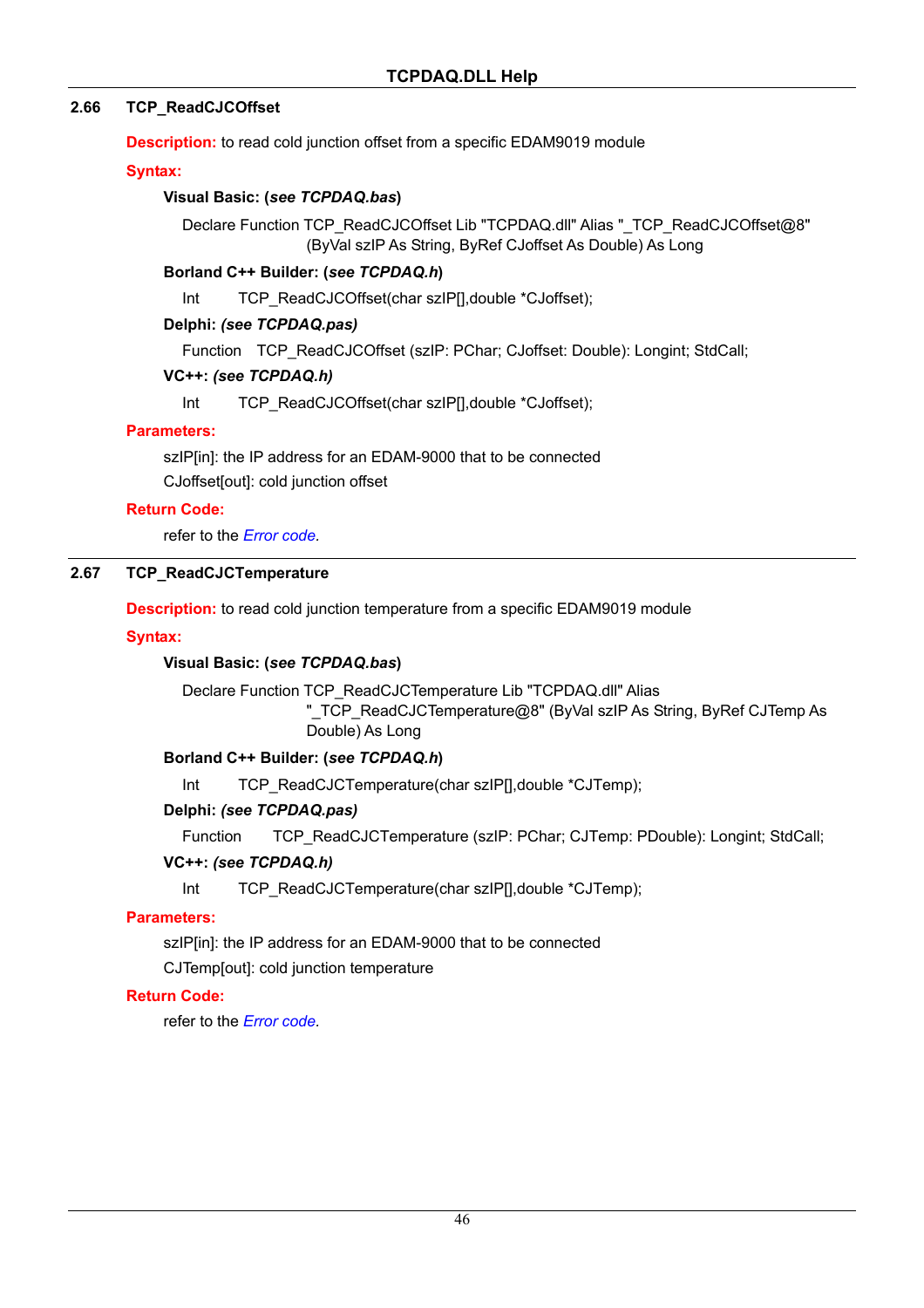### **2.68 TCP\_MODBUS\_ReadCoil**

**Description:** to read the coil values at a specific range described in parameters

#### **Syntax:**

#### **Visual Basic: (***see TCPDAQ.bas***)**

Declare Function TCP\_MODBUS\_ReadCoil Lib "TCPDAQ.dll" Alias "\_TCP\_MODBUS\_ReadCoil@16" (ByVal szIP As String, ByVal wStartAddress As Integer, ByVal wCount As Integer, ByRef DATA As Byte) As Long

#### **Borland C++ Builder: (***see TCPDAQ.h***)**

Int TCP\_MODBUS\_ReadCoil(char szIP[],u\_short wStartaddress,u\_short wCount, u char byData[]);

#### **Delphi:** *(see TCPDAQ.pas)*

Function TCP\_MODBUS\_ReadCoil (szIP: PChar; wStartAddress: Integer; wCount: Integer; Data: PByte): Longint; StdCall;

#### **VC++:** *(see TCPDAQ.h)*

Int TCP\_MODBUS\_ReadCoil(char szIP[],u\_short wStartAddress,u\_short wCount, u char byData[]);

### **Parameters:**

szIP[in]: the IP address for an EDAM-9000 that to be connected

wStartAddress[in]: start address of coil registers  $(1 \sim 255)$ 

wCount[in]: the count that coil data be read

byData[in]: the 8 bit array that stored the coil data (0=set, 1=reset)

### **Return Code:**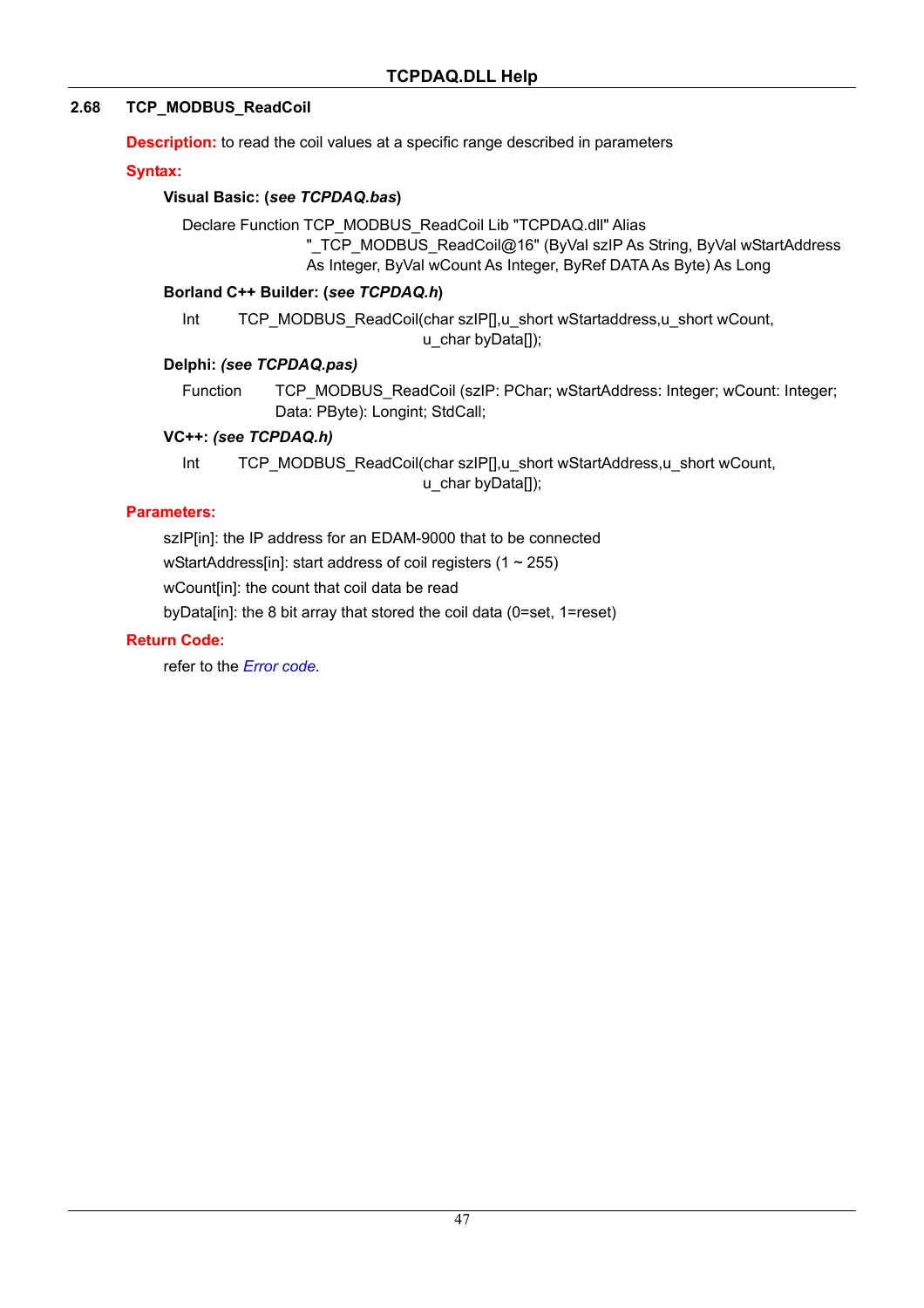### **2.69 TCP\_MODBUS\_WriteCoil**

**Description:** to write the coil values at a specific range described in parameters.

#### **Syntax:**

#### **Visual Basic: (***see TCPDAQ.bas***)**

Declare Function TCP\_MODBUS\_WriteCoil Lib "TCPDAQ.dll" Alias "\_TCP\_MODBUS\_WriteCoil@16" (ByVal szIP As String, ByVal wStartAddress As Integer, ByVal wCount As Integer, ByRef DATA As Byte) As Long

#### **Borland C++ Builder: (***see TCPDAQ.h***)**

int TCP\_MODBUS\_WriteCoil(char szIP[],u\_short wStartAddress,u\_short wCount, u char byData[]);

#### **Delphi:** *(see TCPDAQ.pas)*

Function TCP\_MODBUS\_WriteCoil(szIP: PChar; wStartAddress: Integer; wCount: Integer; Data: PByte): Longint; StdCall;

#### **VC++:** *(see TCPDAQ.h)*

int TCP\_MODBUS\_WriteCoil(char szIP[],u\_short wStartAddress,u\_short wCount, u char byData[]);

### **Parameters:**

szIP[in]: the IP address for an EDAM-9000 that to be connected

wStartAddress[in]: start address of coil registers  $(1 \sim 255)$ 

wCount[in]: the count that coil data be written

byData[in]: the 8 bit array that stored the coil data (0=set, 1=reset)

### **Return Code:**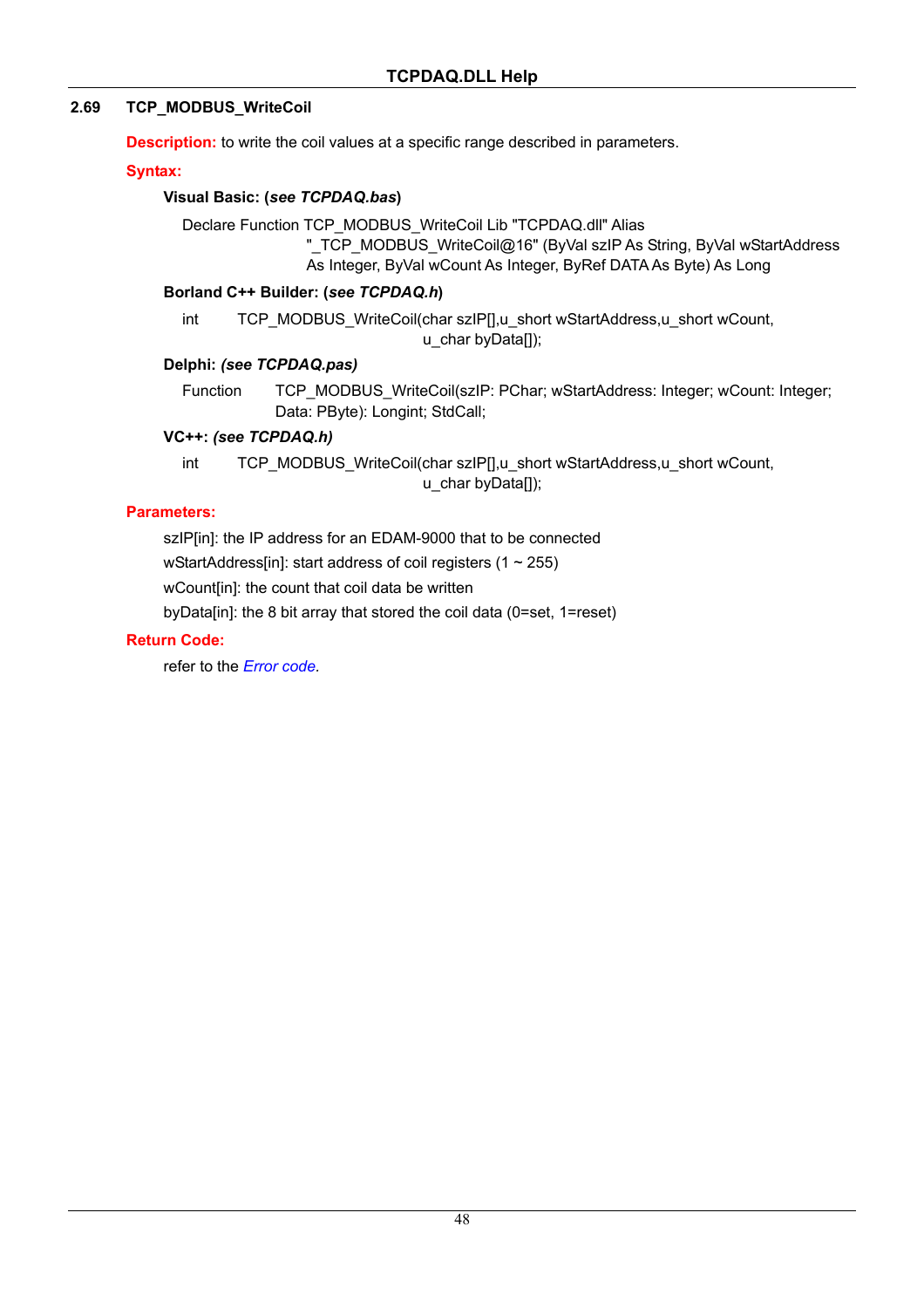### **2.70 TCP\_MODBUS\_ReadReg**

**Description:** to read the holding register value at a specific range described in parameters

#### **Syntax:**

#### **Visual Basic: (***see TCPDAQ.bas***)**

Declare Function TCP\_MODBUS\_ReadReg Lib "TCPDAQ.dll" Alias "\_TCP\_MODBUS\_ReadReg@16" (ByVal szIP As String, ByVal wStartAddress As Integer, ByVal wCount As Integer, ByRef DATA As Integer) As Long

#### **Borland C++ Builder: (***see TCPDAQ.h***)**

Int TCP\_MODBUS\_ReadReg(char szIP[],u\_short wStartAddress,u\_short wCount, u short wData[]);

#### **Delphi:** *(see TCPDAQ.pas)*

Function TCP\_MODBUS\_ReadReg (szIP: PChar; wStartAddress: Integer; wCount: Integer; Data: PWord): Longint; StdCall;

#### **VC++:** *(see TCPDAQ.h)*

Int TCP\_MODBUS\_ReadReg(char szIP[],u\_short wStartAddress,u\_short wCount, u\_short wData[]);

### **Parameters:**

szIP[in]: the IP address for an EDAM-9000 that to be connected wStartAddress[in]: start address of holding registers  $(1 \sim 255)$ wCount[in]: the count that holding data be read

byData[in]: the 16 bit array that stored the holding data

### **Return Code:**